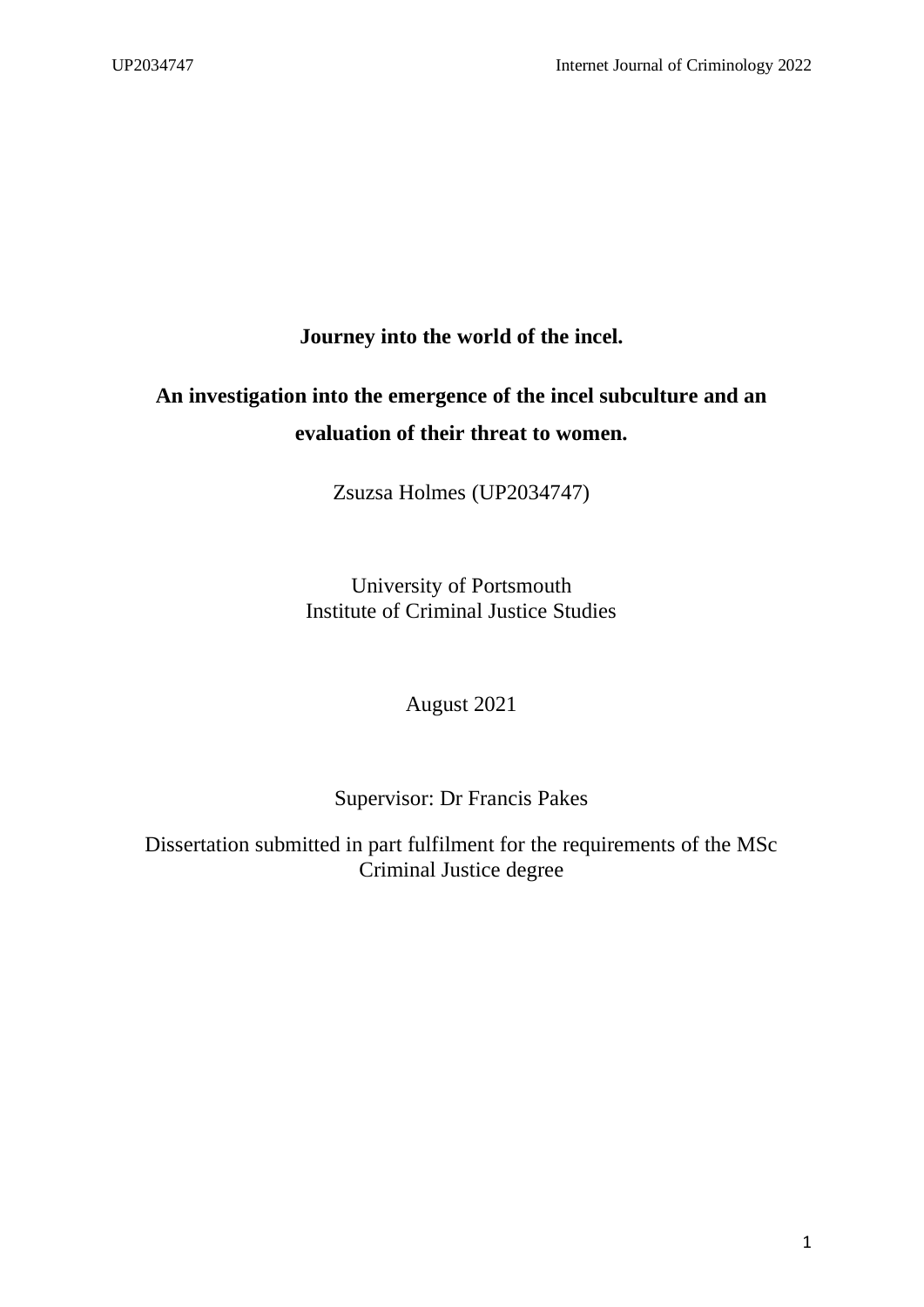# <span id="page-1-0"></span>**Statement of Originality**

Dissertation submitted as partial requirement for the award of MSc Criminal Justice



**Title:**

**Journey into the world of the incel. An investigation into the emergence of the incel subculture and an evaluation of their threat to women.**

Submitted by: Zsuzsa Holmes

Declaration:

- I hereby declare that this dissertation is substantially my own work;
- I do consent to my dissertation in this attributed format (not anonymous), subject to final approval by the Board of Examiners, being made available electronically in the Library Dissertation Repository and the Department's digital repositories. Dissertations will normally be kept for a maximum of ten years;
- I understand that if I consent, this dissertation will be accessible only to staff and students for reference only;
- This permission may be revoked at any time by e-mailing **[data](mailto:data-protection@port.ac.uk)[protection@port.ac.uk.](mailto:data-protection@port.ac.uk)**

Signed: *ZHolmes* 

Date: 16.08.2021

Word count: 16,474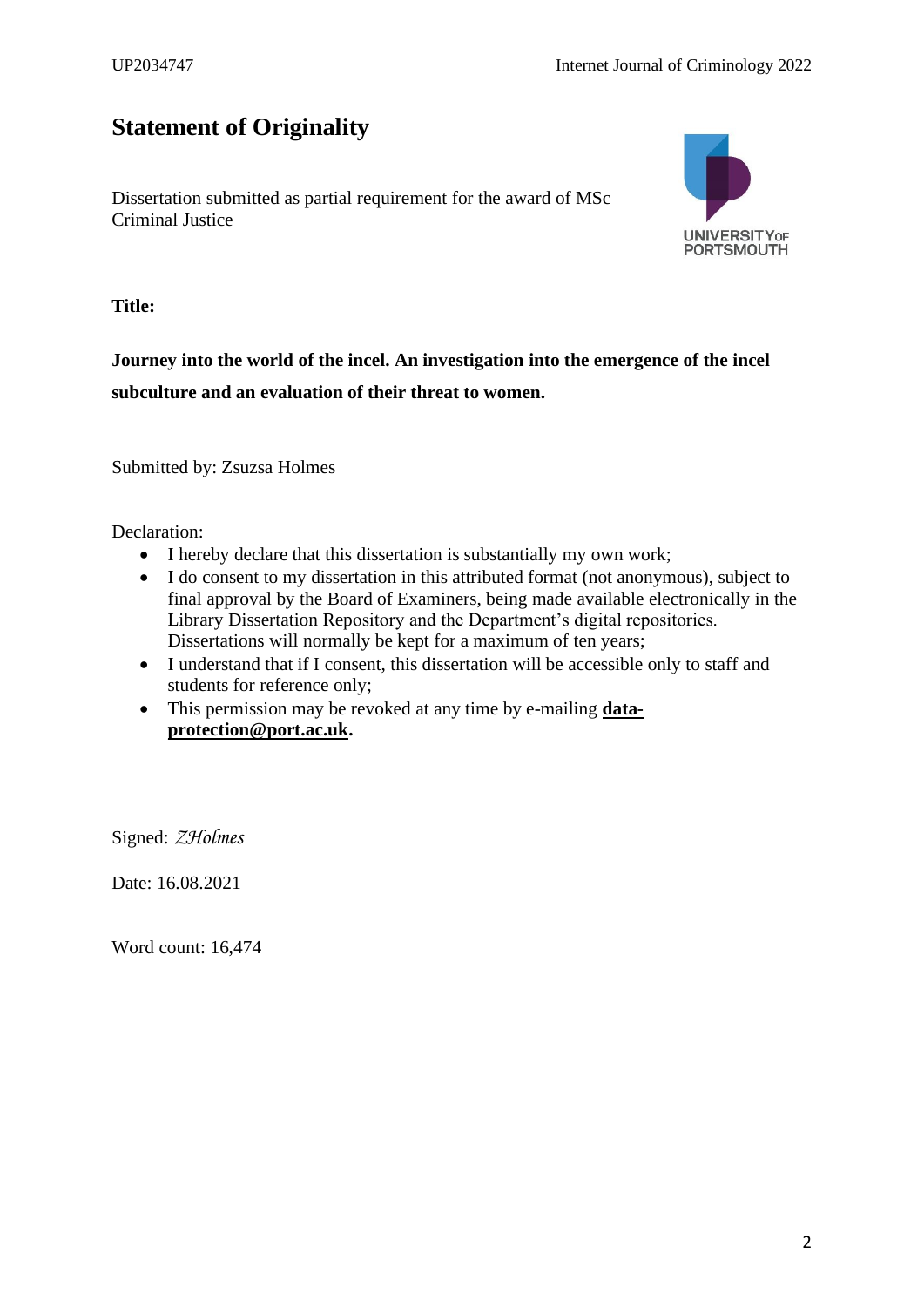## <span id="page-2-0"></span>**Abstract**

Incels are a predominantly Western, antifeminist online subculture who represent an increasing threat to public safety. This project explores incels and evaluates the threat they pose to women (their enemy) and to greater society. This research reports on the results of a systematic literature review on incels and the debates encompassing the incelosphere. Incels represent a manifestation of twenty-first century socio-economic shifts and technological innovations. The backlash from women's ongoing liberation, neoliberalism and the #MeToo movement within an increasingly technological landscape have amplified an existing undercurrent of toxic masculinity and antifeminist rhetoric. This interdisciplinary investigation explores the context from which the incel emerged, their myopic ideology and subcultural identity. Findings suggest incels are an emerging societal harm who promote and incite online and real-life violence and extremism. Essentially, the incelosphere offers a platform to spread violent misogyny, radicalise young men and fuel extremism. This research illuminates the state of play of men's online movements and aids in exposing and holding accountable those who inhabit the manosphere as well as the technological conglomerates who offer the tools for radicalisation. Ultimately, incels place a mirror to the parts of society which are failing where greater support is vital for vulnerable individuals to prevent them from falling down the slippery slope of radicalisation.

**Keywords:** Incel, Antifeminist, Misogyny, Violence against Women (VAW), Manosphere, Internet, Subculture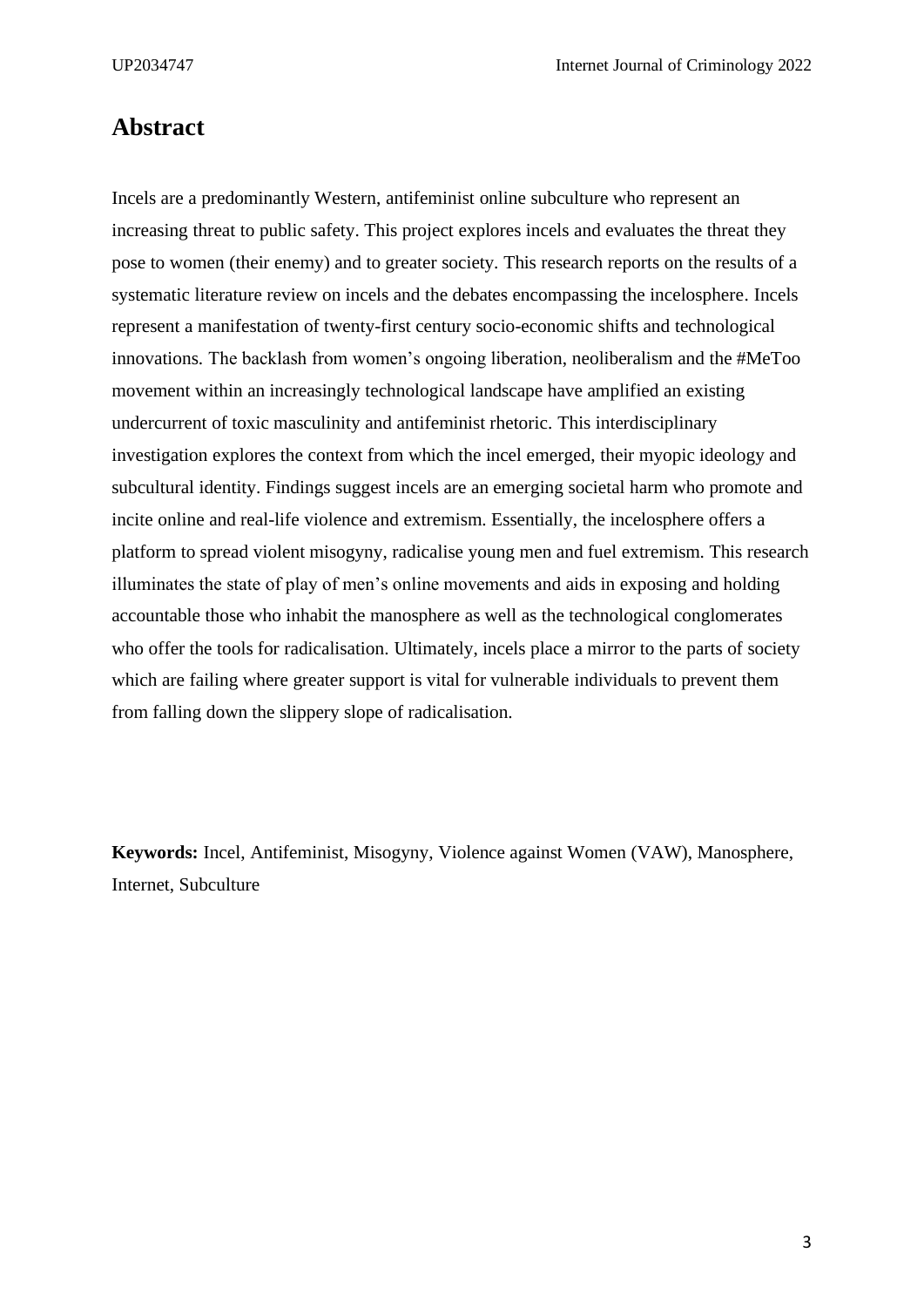# <span id="page-3-0"></span>**Dedication**

This work is dedicated to my dearest Omi. You have been my guiding light throughout and your strength, optimism and wisdom will always be a true inspiration to me, thank you.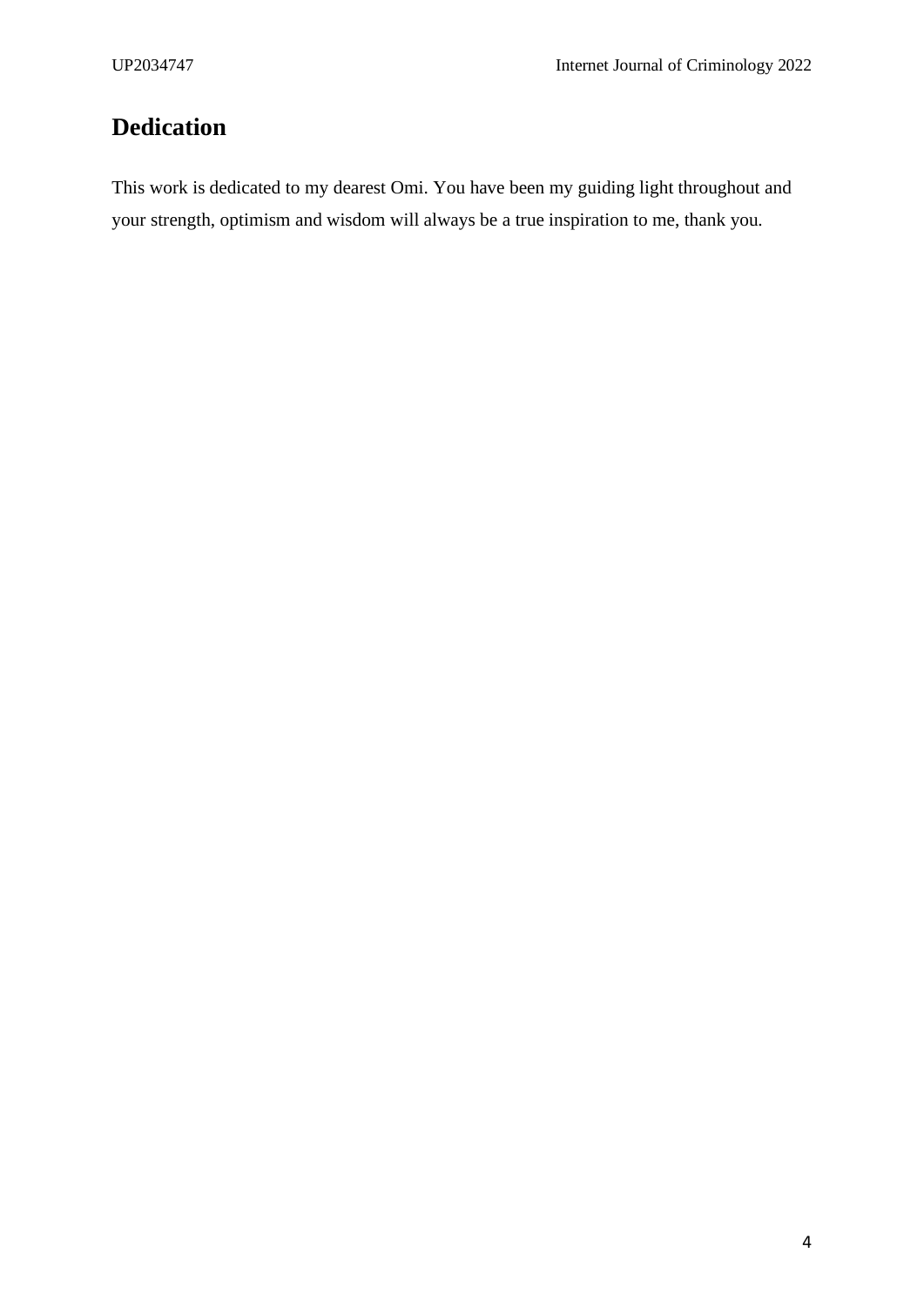# <span id="page-4-0"></span>**Acknowledgements**

Thank you to my wonderful, supportive and loving family, friends and partner, I adore you and I am so lucky to have you.

Thank you to my brilliant and inspiring supervisor Francis Pakes for your invaluable contribution and warm and positive attitude which helped me to believe in myself.

Finally, I could not have done this without the help of my favourite feline friend Bear, you have been my motivating mascot throughout.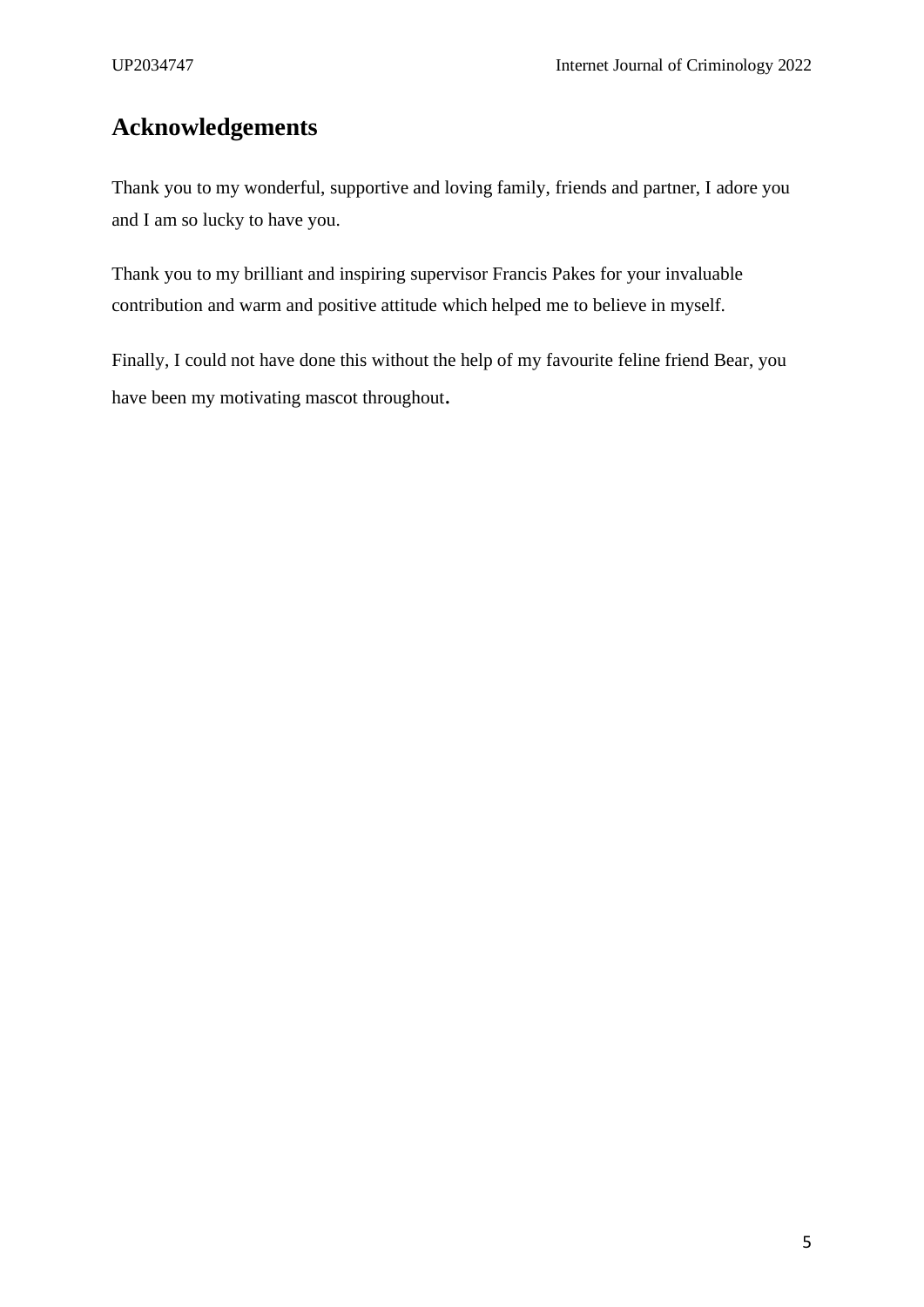# **Table of Contents**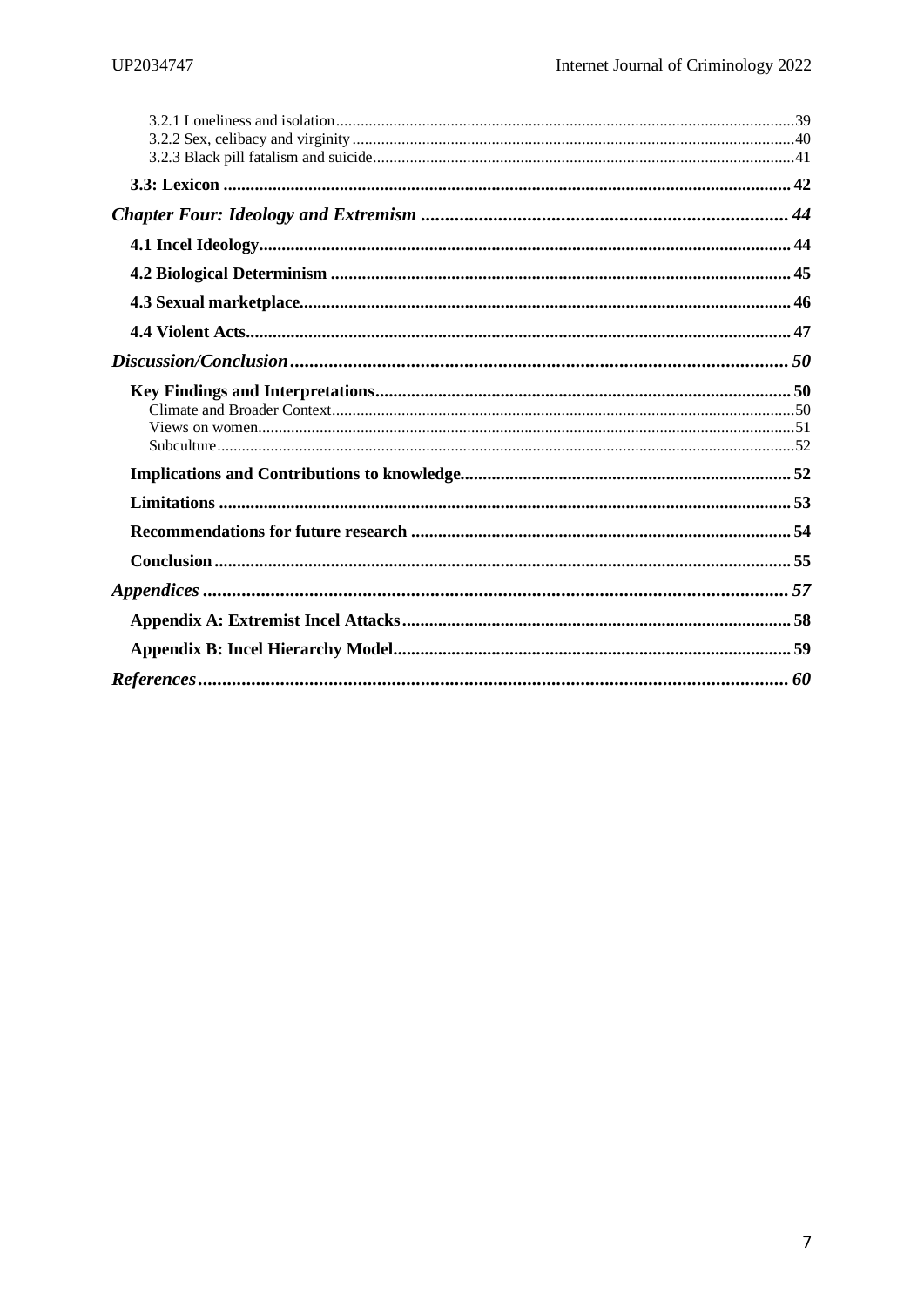## <span id="page-7-0"></span>**Glossary of Acronyms and Nomenclature**

AWALT - All Women Are Like That

Betabuxxing - making as much money as possible

Black pill (BP) - nihilistic, fatalistic worldview adopted by incels

Chad - hegemonic masculine, alpha male who is good looking, confident, domineering, athletic, and successful with women

Cumdumpster - a woman who is sexually active

Fakecels - those who falsely claim to be incels

Femoid - female android (robot)

Foid - short for femoid

Going 'monk' - abstaining from romantic/casual sexual relationships with women

Gymmaxxing - improving appearance by going to the gym

Hypergamy - phenomenon of women marrying up in socioeconomic status based on genes and wealth

Incelosphere - internet neologism to describe the cyberspace in which incels commune

Inceldom - the state of being an incel

KHHV - Kissless, Handholdless, Hugless Virgin

Landwhale - a woman who is overweight and unattractive

LDAR - Lay Down and Rot

Looksmaxxing - improving personal appearance and trying to look more masculine (often via cosmetic surgery)

Manosphere - internet neologism for a collection of male centric online groups

MGTOW - Men Going Their Own Way

Misandry - hatred of men

MRA - Men's Right Activist

MRM - Men's Rights Movement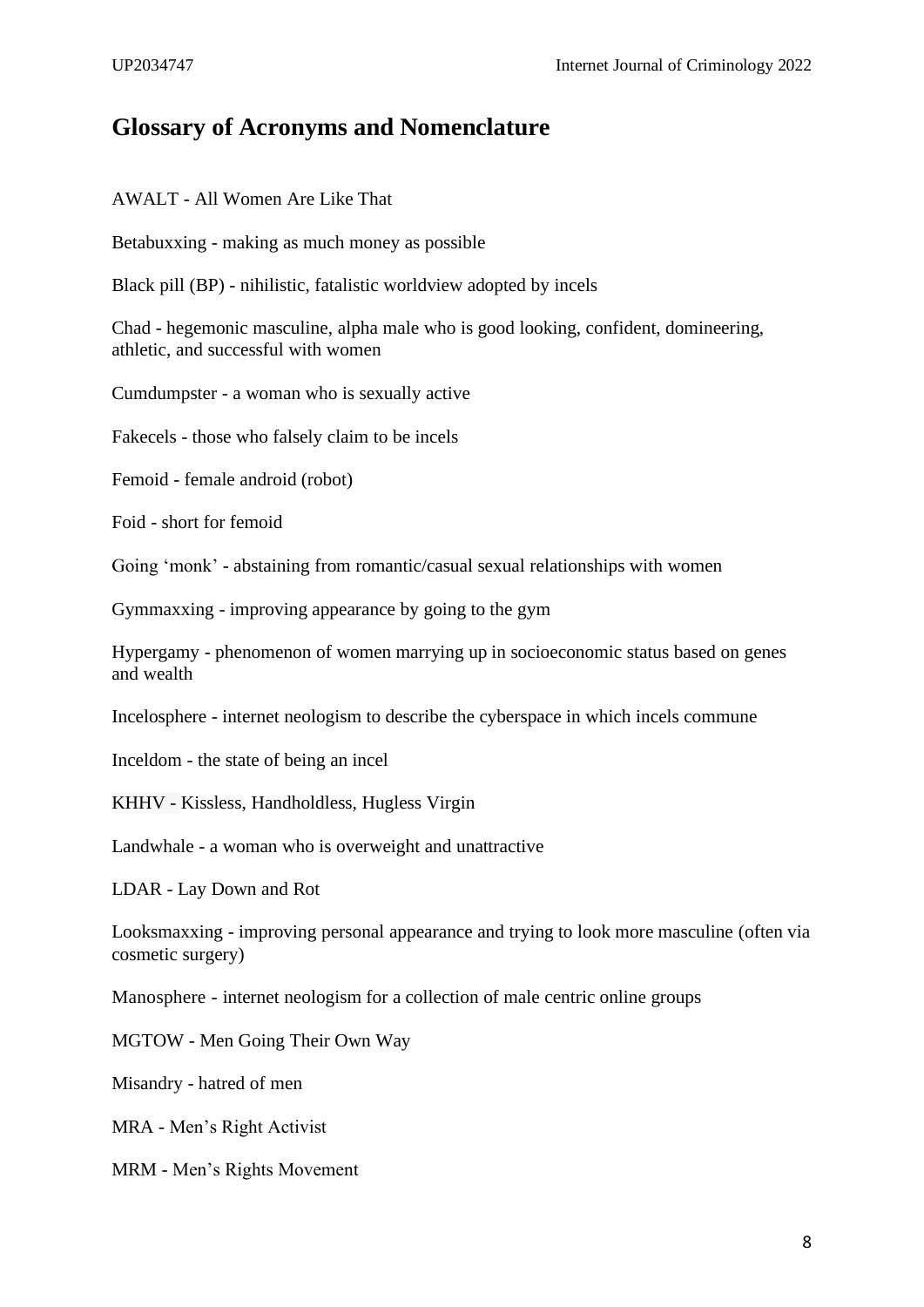NEET - Not in education, employment, or training

Normie/Betas - ordinary people

PUA - Pick Up Artist

Red pill (RP) - enlightenment to the harsh reality of life where men are the oppressed gender, adopted by manosphere members

Roastie- a sexually promiscuous woman

Rope - to commit suicide

SMV - sexual market value

Stacey - unobtainable, female ideal, beautiful yet lacking intelligence, will only date Chads

Truecel - the archetypal incel - KHHV who see themselves as ugly and inceldom as a permanent existence

VAW- violence against women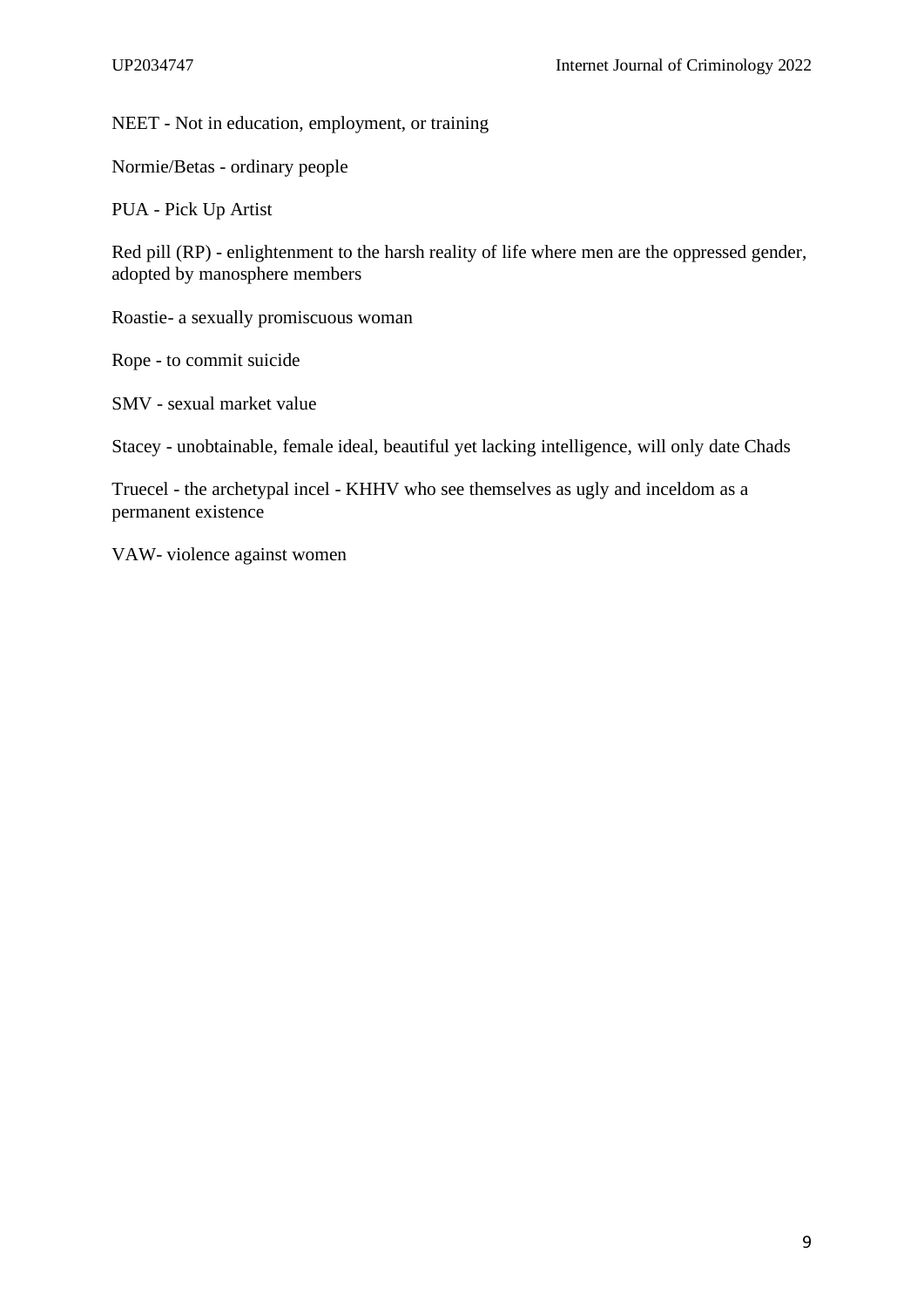## <span id="page-9-0"></span>**Introduction**

This exploratory research outlines the emergence of the incel - a portmanteau of involuntary celibate. Incels are a growing and insidious, largely Western phenomenon, representing a new manifestation of toxic masculinity centred upon 'the aggrieved entitlement of celibate men failing under hegemonic masculinity' (Grinnell College, 2020, para. 8). Dominated by young, predominantly white, disillusioned men, incels are characterised by extreme misogyny and congregate online revelling in the societal injustices which deny them sexual and romantic success (Hoffman et al., 2020). Unsurprisingly, incels are increasingly recognised as 'one of the internet's most dangerous subcultures' (Beauchamp, 2019, para 1). This hatred is fuelled by the pain and anger incels feel due to their inability to have sex or a successful relationship with a woman (Glace et al., 2021). Consequently, incels find refuge online where they can bond over shared homosocial experiences of sexlessness, loneliness and insecurity (Allely & Faccini, 2017).

A multitude of factors have provided the foundations for the incel subculture to originate and flourish. Women's ongoing liberation in conjunction with a changing socioeconomic landscape facilitated by the rise of neoliberalism, economic recession and technology have triggered a crisis of masculinity. Here, traditional gender roles have become displaced and increasing numbers of men believe they have become victimised by a 'feminized gynocentric society' (Zuckerberg 2018, p. 11). As a result, hybrid and hyper displays of masculinity are developing as individuals failing to meet hegemonic male ideals create their own unique versions of male identity. This is evidenced by incels who embody a twenty-first century manifestation of masculinity. Problematically, in their efforts to reclaim dominance, these hybrid displays of masculinity are often toxic and extreme and manifest in behaviours of extreme and violent misogyny, sanctioned rape, sexual slavery and even mass murder. At the crux of this warped mindset, women (and romantically successful men) are positioned as the enemies who hold all the power in society. Subsequently, incels plot revenge in order to restore the patriarchal oppression of the past and obtain what they are biologically entitled to - sex. At least 11 self-identified incel men have committed mass murder since 2009, with many scholars predicting this to be just the tip of the iceberg (Hoffman et al., 2020; Scaptura & Boyle, 2020). To date there have been two *main* incel extremist attacks which have become idolised by 'fans'. These shed light on the kinds of acts which could become more commonplace with growing mobilisation. In the 2014 Isla Vista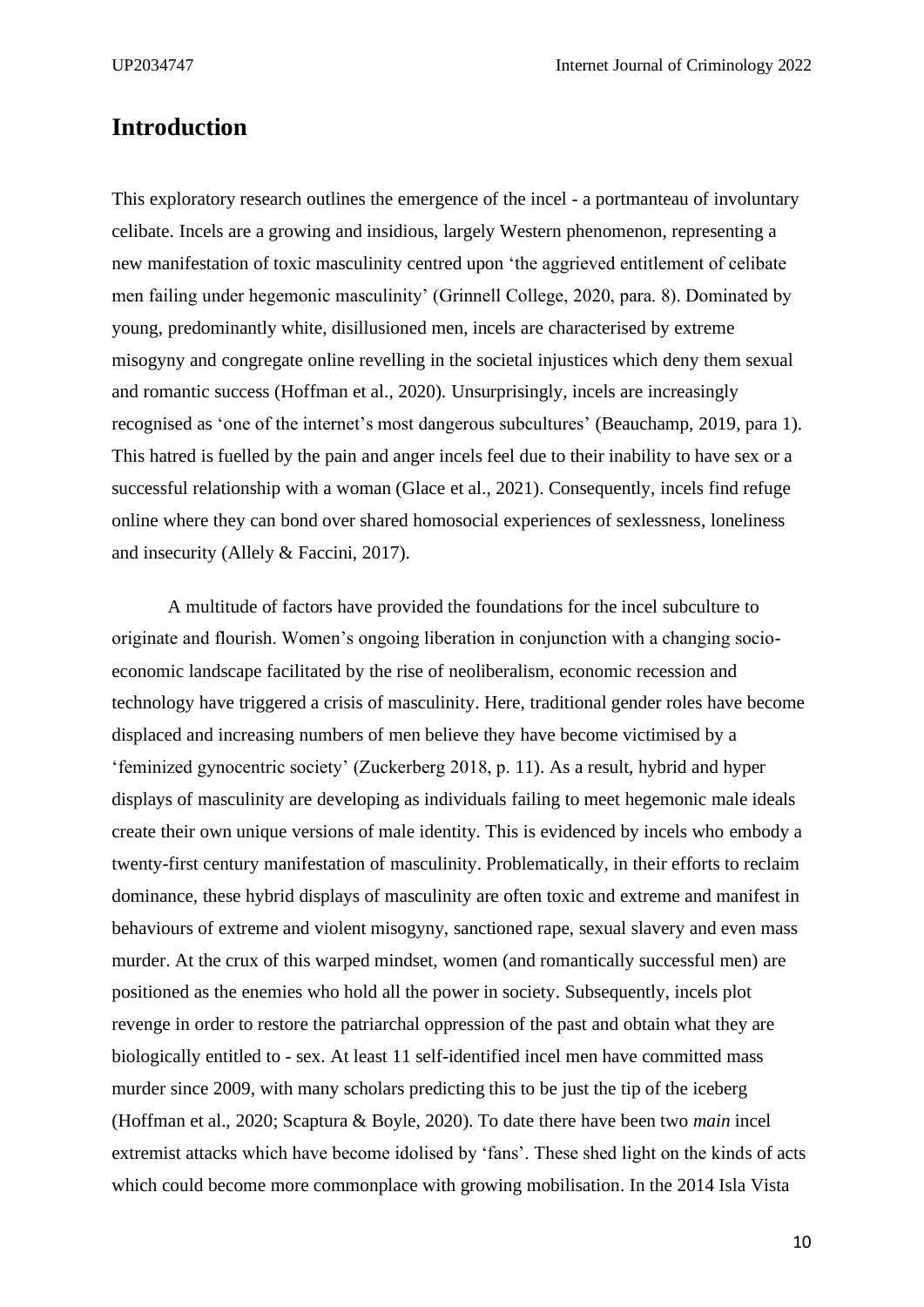killings, Elliot Rodger killed six people after distributing a manifesto describing 'his deeprooted loathing of women, fuelled by an intense frustration over his virginity' (BBC News, 2018, para. 6). Similarly, in 2018 Alek Minassian killed 10 people in a van attack in Toronto (Sky News, 2020). Minassian told police he acted in retribution at being rejected by women and for still being a virgin (Sky News, 2020). These high-profile events are just two examples within a wave of many more minor incel-related attacks. Although, numbers are hard to define, reports allude to incel membership being in the tens of thousands; a 2016 Reddit thread estimated there to be 40,000 incels (Hauser, 2017). Yet, scholars speculate current figures are at least double this (Brzuszkiewicz, 2020). At present, violence perpetrated by incels or those who sympathise with their ideologies has killed at least 60 victims with many more injured (see Appendix A) (Hoffman et al., 2020). Clearly, this is a growing and dangerous phenomenon which requires urgent government and scholarly attention.

## <span id="page-10-0"></span>**Research focus**

This research will centre around an investigation into the growing emergence of the incel subculture and an evaluation of the extent to which this subculture poses a threat to women. This research represents a deep dive into the online antifeminist underworld of incels and is centred upon charting the origin and development of the incel subculture (Baele et al., 2019). By mapping and analysing the incel worldview and their online/offline behaviour, this research illuminates how incels interpret their life through the prism of the incelosphere. Moreover, this research focuses on the role of technology in the radicalisation process and evaluates the threat incels pose to women and greater society. Adopting a feminist lens, the safety, protection and rights of women are emphasised throughout. Although, this research examines the manosphere within which incels are situated it does not look in-depth at other sub-groups which inhabit this space such as Pick-Up Artists (PUA), Men Going Their Own Way (MGTOW) and Men's Rights Activists (MRA) (Bratich & Banet-Weiser, 2019, p. 5016). In addition, one cannot negate the racial dimensions of incels and their parallels with white supremacists and far-right politics. However, this research will primarily focus on the gendered aspects of this group and not address race explicitly.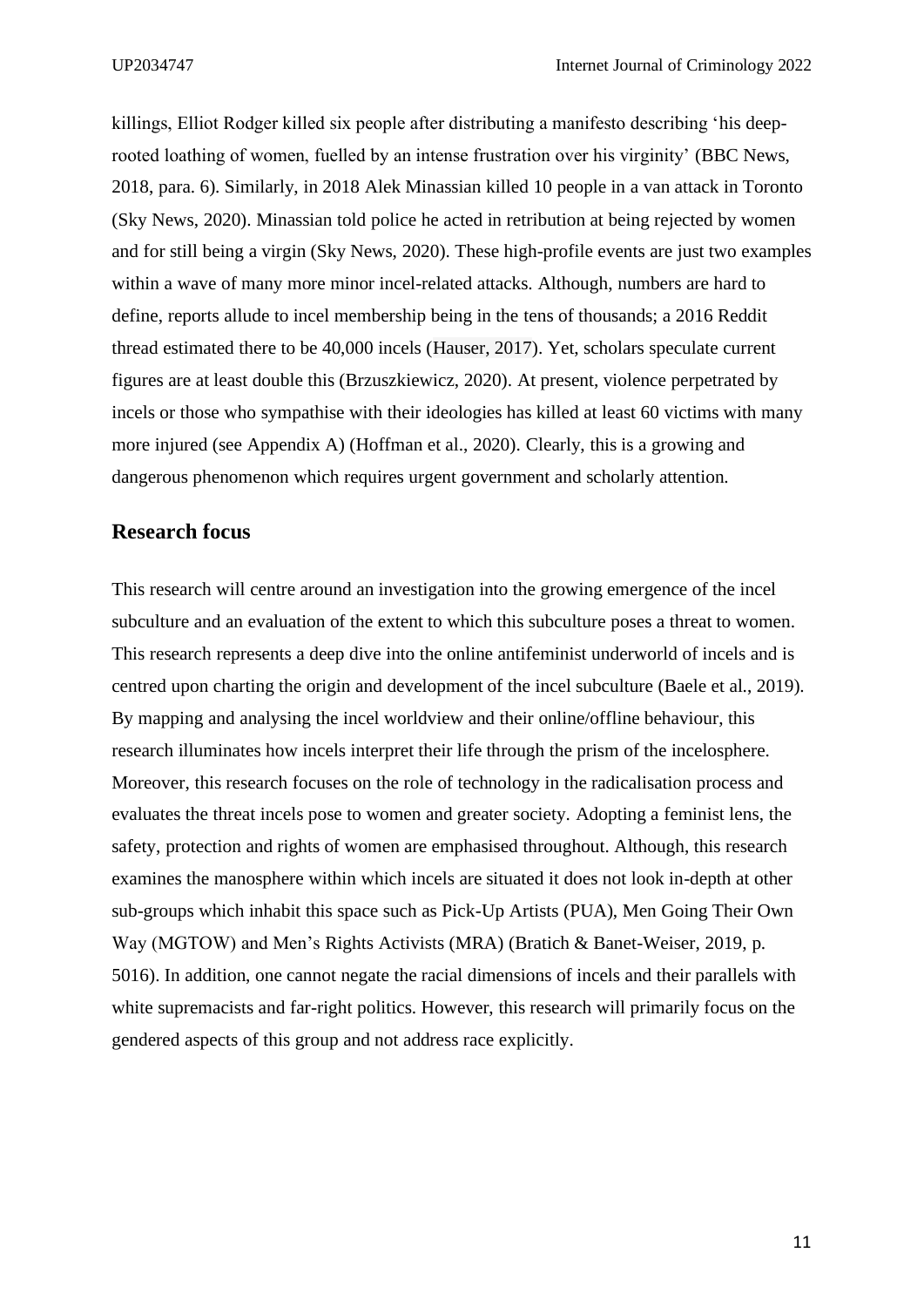#### <span id="page-11-0"></span>**Research Purpose**

As incels are such a new and emerging phenomenon limited scholarly output exists. Thus, this research can aid in illuminating and enriching an under-researched field and assist in filling these gaps. The central purpose of this research is to propel the incel phenomenon into the public and political sphere and highlight this radical milieu as an emerging societal harm. As this research uncovers, this is not 'just sad teenagers sitting in their parents' basements, whiling away the hours in a pair of grubby Y-fronts' (Bates, 2020, p. 4). This is a real, unregulated, hate group which 'has spawned a detailed, often delusional and violently antifeminist worldview' (Bates, 2020, p. 15). Thus, these individuals must be taken out of their 'behind screen' comforts and held accountable. This research is also instrumental because it highlights the epidemic of VAW online and offline, emphasising how this is normalised in the public arena and aggravated by technological innovations (Tranchese & Sugiura, 2021). The potent vocabularies of sexism, misogyny, rape culture and VAW which characterise the incelosphere highlight this (Jane, 2014). Clearly, incels represent a growing security threat and this research offers a window into this covert dark corner of the web. Furthermore, by evaluating the level of threat incels pose to women and greater society, the future trajectory of this extremist group can be forecast, providing valuable information for government officials and policy makers to help hinder and prevent future extremism. Ultimately, with growing radicalisation, time is of the essence and this societal 'disease' infecting disillusioned, young men must be halted. Thus, it is imperative that this group is investigated further, exposed for wider consideration and raised onto the political agenda to safeguard the public from future incel extremism.

#### <span id="page-11-1"></span>**Research Value**

Incels are growing in momentum and their online vindictiveness, emotional volatility and antifeminist rhetoric is increasingly spilling into the real-world. This research illuminates how anger, misogyny and violent fantasies can translate into real-life violence and reflects the globally endemic issues of gender-based violence (Scaptura & Boyle, 2020). Moreover, it is fundamental that this deranged manosphere where vitriolic leaders are grooming and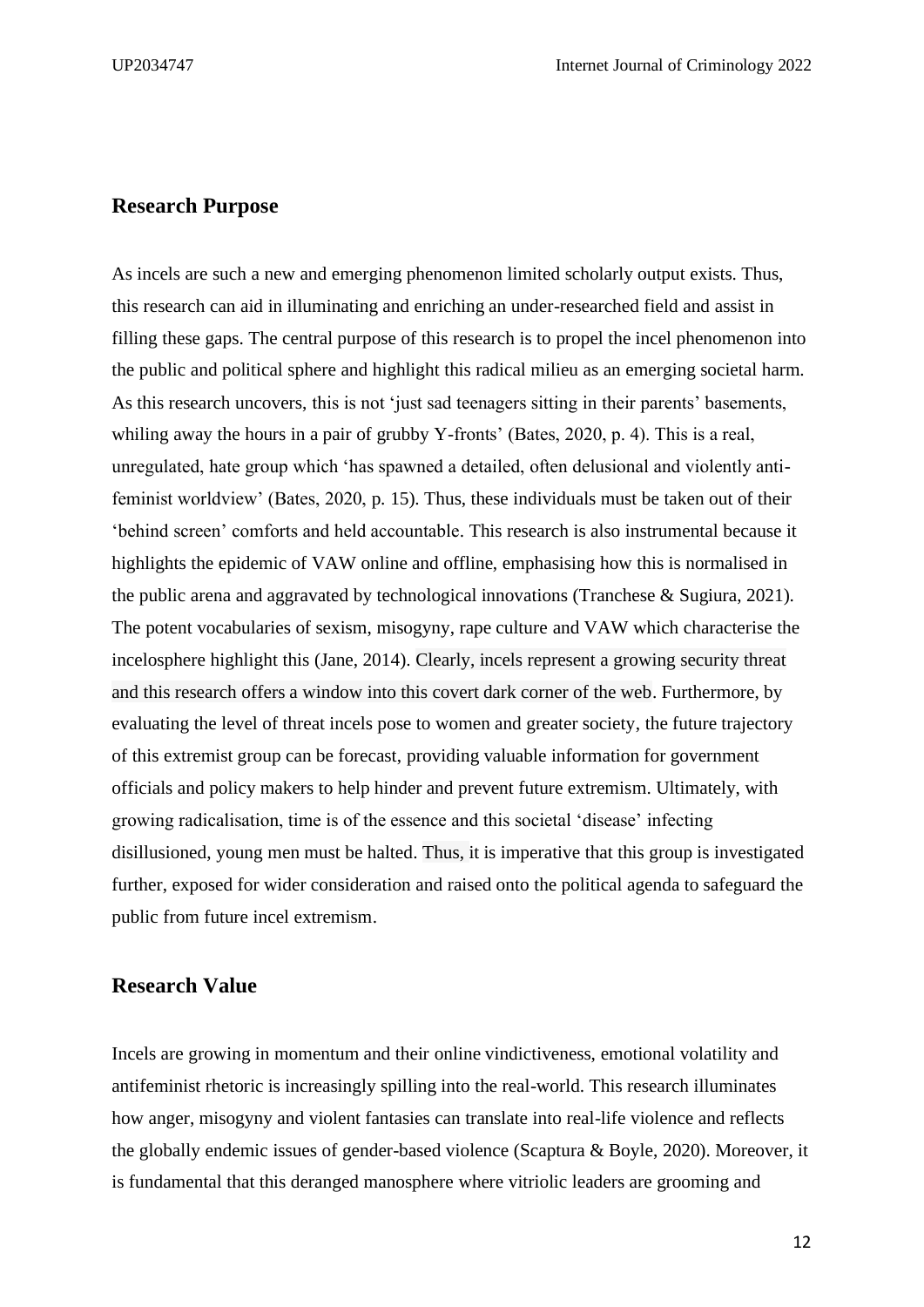radicalising 'lost' young men is further investigated before this misogynistic ideology becomes embedded in the psyche of more impressionable young men. Failure to act endangers eradicating the very freedoms women have been fighting for. Furthermore, this research adds value by enriching the dearth of research in the field and shining a spotlight on a current and critical concern. This study also provides a framework for our understanding of incels and exposes how technologies enable misogynistic propaganda to propagate. In addition, this research helps to enhance the visibility of incels to the public sphere and aid in developing social policy for the defence of women online and offline. Also, this study highlights the need for greater regulation and responsibility required by major technology companies whose platforms facilitate and promulgate extremism. Evidently, the magnitude and disturbing nature of this group is what makes this research so integral, relevant and valuable. This is a timely and pressing phenomenon seeping into the consciousnesses of disenchanted young men as we speak - a Pandora's box ready to burst which must be attended to.

Whilst there has been a recent surge of media and publicity on incels, the inconsistent and at times problematic character of much of the public and academic conversation on the phenomenon demands more thoroughgoing assessment. Also, this phenomenon has primarily only been documented by journalists and feminists yet must be propelled as a collective concern for all academics, policy makers and law enforcement. In particular, there has not been enough research executed to gain a *true* picture of incels (particularly because they are a covert group who often do not want to be found). Thus, this research which entails a dissemination of literature on the topic so far is a prime place to start to see what the landscape entails and dip one's toes into this murky and dangerous world. Ultimately, the incel movement must be moved onto the forefront of the political and social agenda to halt escalation and gain a greater understanding of these individuals who may simply need greater education, community and mental health support.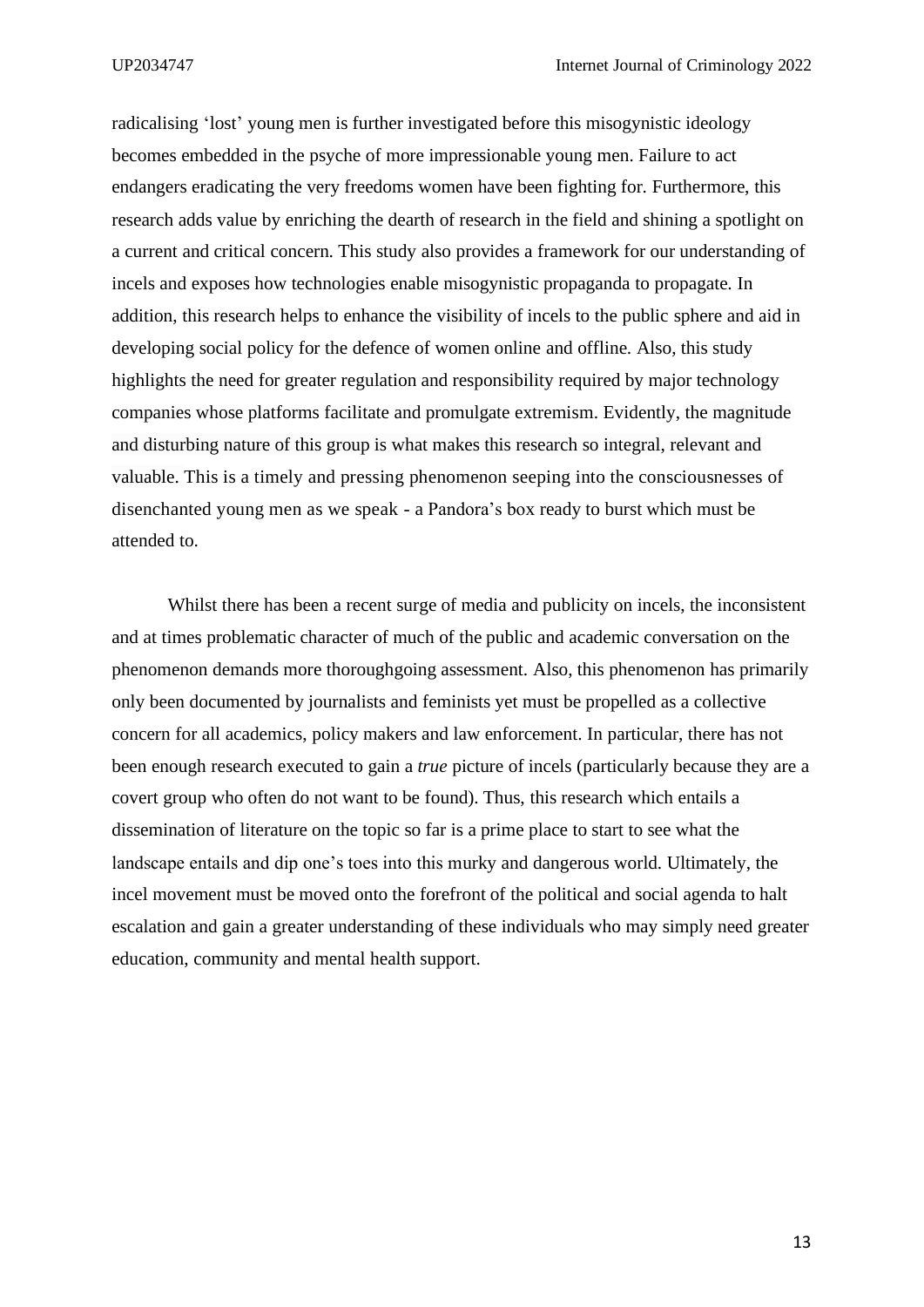## <span id="page-13-0"></span>**Methodology**

The methodology of this research comprises of a systematic literature review of existing literature on incels. This extensive and holistic interrogation of literature provides an overview of the current state of play of incel research. Using the University of Portsmouth's EBSCO Discovery Service, key terminology, Boolean operators and snowballing were employed to ensure all key literature in the field was located. Results were then filtered down via relevance to research questions and subsequently amalgamated to achieve a key sample of 23 sources. All sources were English language peer reviewed academic journal articles published within the last 5 years. Data was then meticulously extracted, analysed and thematically coded deductively in relation to the research questions and feminist lens. A grounded inductive approach was also incorporated which allowed key themes and subthemes to freely generate throughout the data collection and analyses (Glaser & Strauss, 1967). Explorative in nature, this research is informed by a feminist analysis and research on gender, VAW, subcultures, digital behaviour, identity and extremism. A feminist theoretical framework was chosen due to the researcher identifying as a feminist concerned for women's safety, rights and freedoms.

## <span id="page-13-1"></span>**Aim**

This research aimed to investigate the growing incel subculture and evaluate the severity of its threat to women and wider society, in order to raise it further onto the socio-political agenda and contribute to its eventual immobilisation.

## <span id="page-13-2"></span>**Objectives**

- 1) Undertake wider research of the social, political, economic and cultural landscape which has created the incel phenomenon.
- 2) Undertake a systematic literature review to identify the prevalence of misogyny and violence against women rhetoric in the incel subculture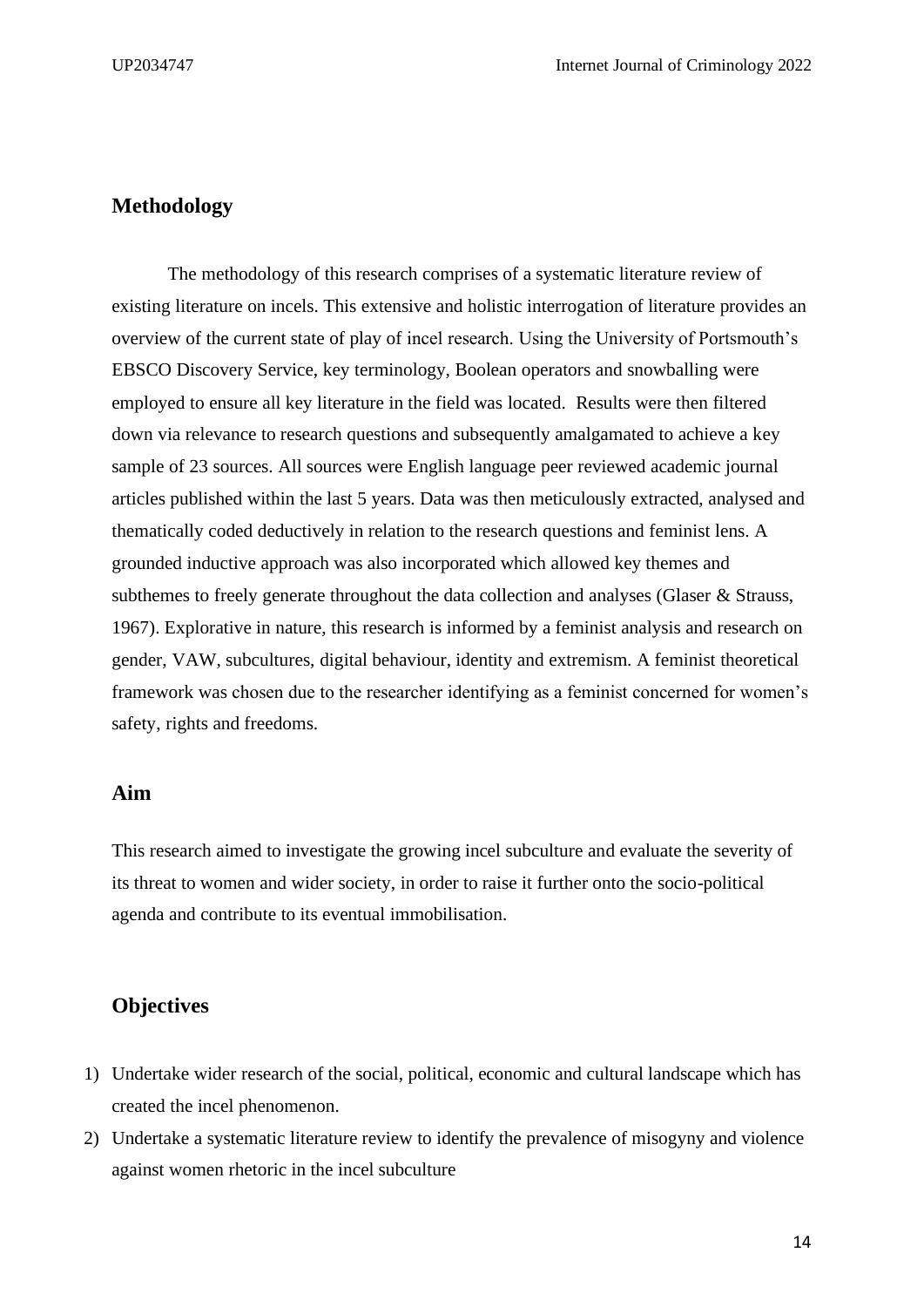- 3) Consider the extent to which this violence is a threat to women and the danger of its increasing escalation into the 'real' world.
- 4) Offer recommendations and preventative measures to demobilise and hinder this hate group.

## **Chapter Structure**

Following this introduction, the remainder of this thesis is separated into a series of sections and chapters:

**Methodology** offers an overview of the chosen methodological processes, focusing on how the research was both devised and executed. This chapter outlines the practical details of the study, the theoretical lens which underpins it as well as assessing the methodological limitations of the research.

**Chapters 1-4** incorporate the results of the systematic literature review; these are divided up thematically.

**Chapter 1** will explore the social, political, economic and cultural landscape from which the incel phenomenon emerged and gained popularity. Situational factors which can coalesce to lead individuals down the path of inceldom in conjunction with incel demographics will also be addressed. Ultimately, the role of technology in the genesis and propagation of incels will be explored.

**Chapter 2** will examine the unachievable ideal of hegemonic masculinity and how this has led to the proliferation of hyper, hybrid and toxic masculinities These new legitimate versions of masculinity will be examined within the context of the online realm of the manosphere. The increasing gender status threat of white cisgender men and the erosion of their privilege and what this means for women and society will also analysed.

**Chapter 3** will investigate the subcultural aspects of incels by examining the shared norms, values, narratives and language central to this radical milieu. This chapter will also highlight what the incel subculture has to offer disillusioned young men and why it holds such an appeal in the current climate.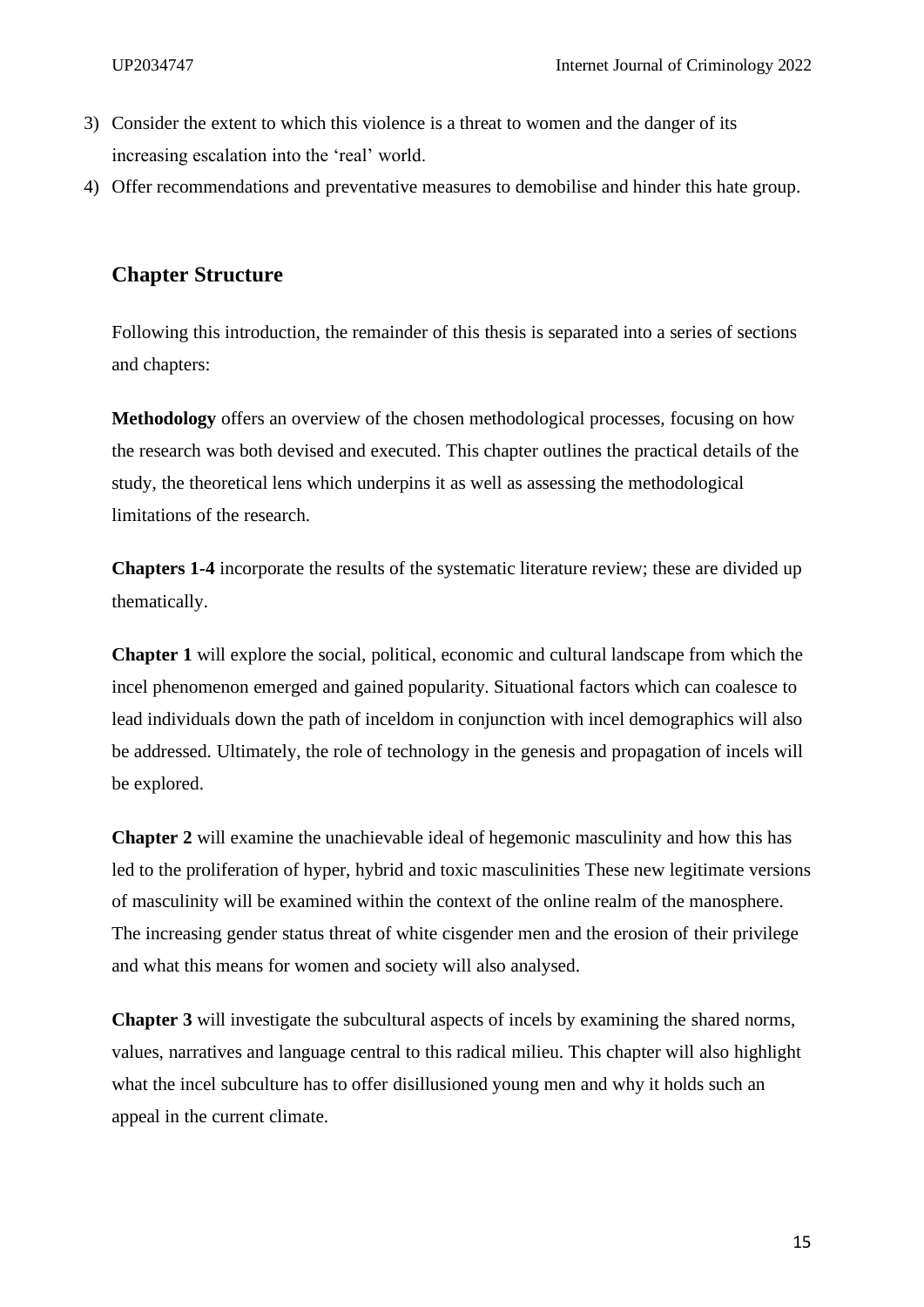**Chapter 4** will dig deep into the incel worldview, dissecting the ideology and indoctrination tools and processes which are implemented. This chapter will also assess how the incel ideology is magnified and spread via technology and explore attacks of incel-related violence and extremism to date.

**Discussion/Conclusion** will revisit the main aim and objectives of the study and conclude the key findings and implications of the research. Attention will also be given to research limitations and recommendations for future research and avenues of enquiry.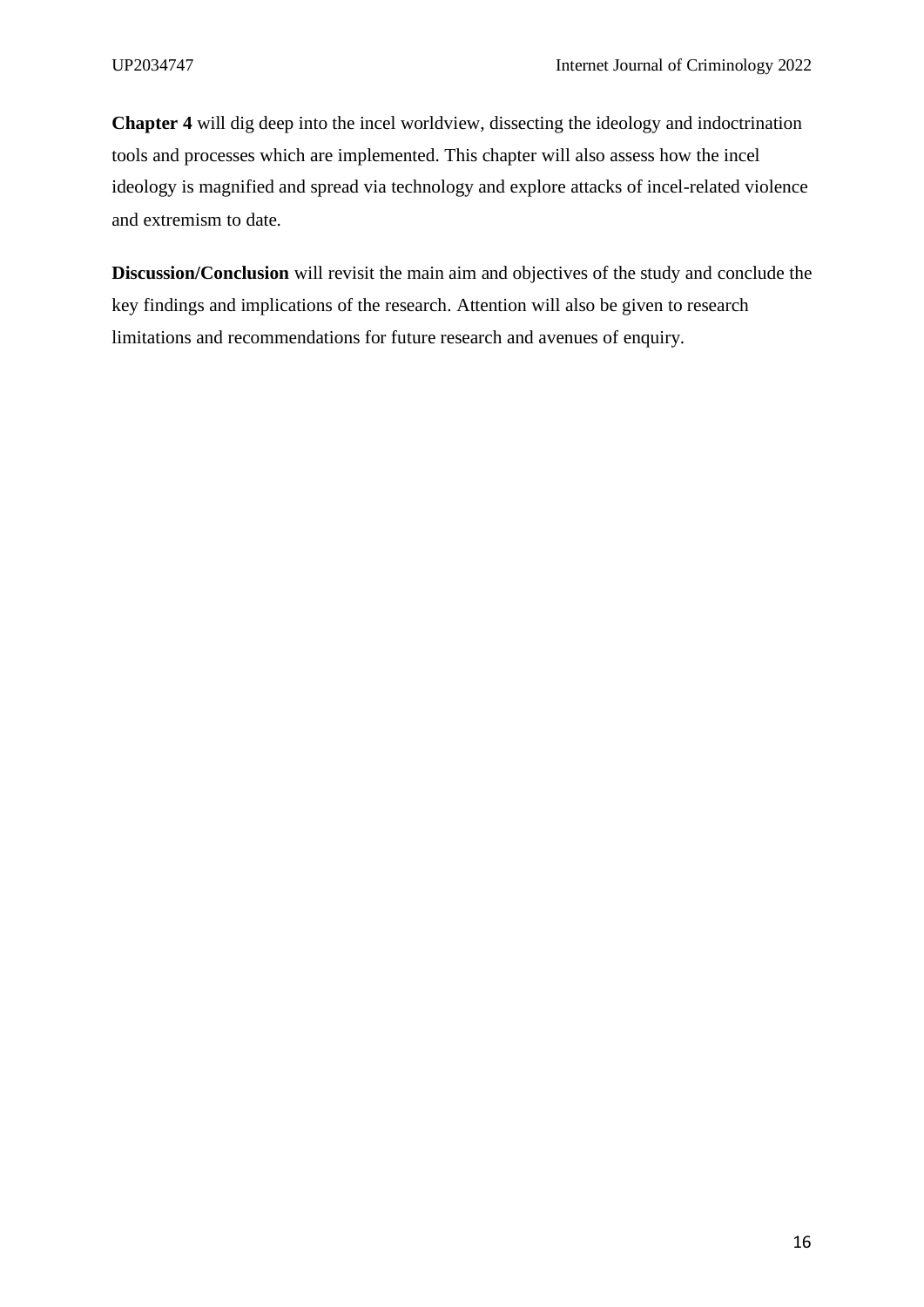## <span id="page-16-0"></span>**Methodology**

The purpose of this chapter is to outline the project's methodology and discuss the processes which were undertaken. Firstly, an in-depth rationale for the preferred research method will be explored. Feminist theoretical underpinnings of the research will then be discussed, illuminating the lens through which the data was processed. Subsequently, the sample selection process including the criteria for inclusion and search strategy will be examined. Finally, there will be an exploration of the data collection and analysis processes and an evaluation of the methodological process.

## <span id="page-16-1"></span>**Research Design**

After consulting the main aims of the study and the inaccessibility and covert nature of the phenomena itself, a systematic literature review of secondary sources was selected. Being such a new and emerging subject, incel research is in its infancy and limited scholarly output exists (Cottee, 2021). Nevertheless, in accordance with the growing societal awareness of incels, there has been a recent wave of public interest and blossoming of academic research (Ging, 2017; Jaki et al., 2018; Marwick & Caplan, 2018; Tranchese & Sugiura, 2021). Incels have been consequently propelled into the academic and public spotlight as an antifeminist threat and an 'object of intense scrutiny and also morbid fascination' (DeCook, 2021, p. 234). Nonetheless, the literature remains sparse, often provoking more questions than answers. Therefore, a critical assessment and extensive examination of the current literature was imperative. By identifying, interpreting and critically evaluating the subjective, cultural and structural dimensions and connotations of the literature an extensive overview of the incel phenomenon including the values, beliefs and narratives which characterise this radical milieu was achieved. By synthesising the incel literature, this research offers a picture of the current state of play of an under-researched and emerging topic. This largely exploratory research 'sets the scene' and illuminates the incel worldview, highlighting the gravity of the threat they pose. Thus, this research presents an ideal stepping-stone for future empirical research and valuable data which can aid policy making to dilute and hinder this hate group.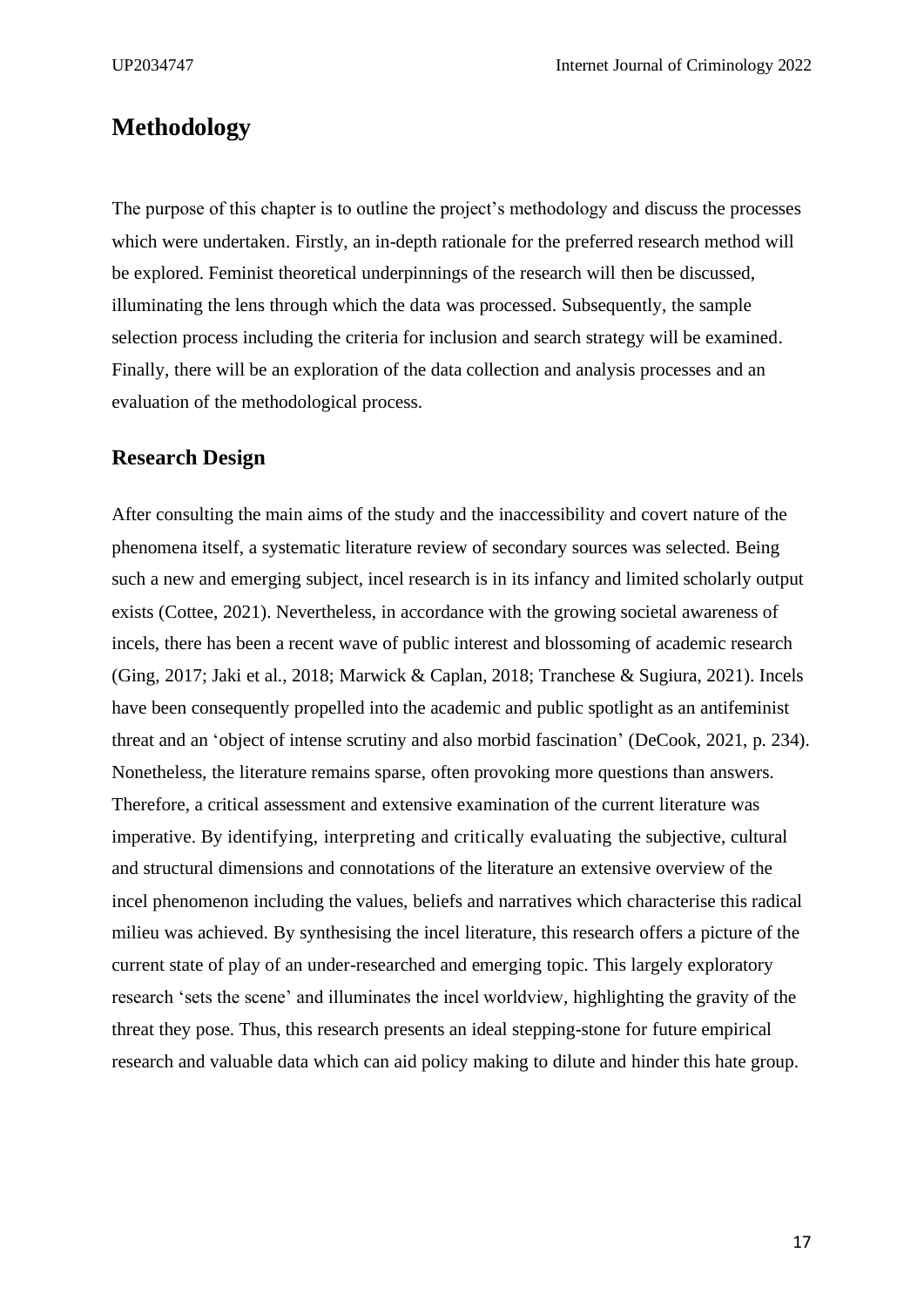## <span id="page-17-0"></span>**Theoretical Approach**

Feminism considers how power is positioned in society and argues men hold structural power over women. By applying a critical feminist framework, the safety and equality of women within a patriarchal society and the underlying gendered realities of the incel agenda were emphasised. Subsequently, this coloured how the researcher interpreted and extracted the data. Moreover, there was specific consideration of theoretical and empirical literature on gender, VAW, misogyny and antifeminism. This lens is particularly notable due to the fact that this research encapsulates a deeply misogynist, and 'women hating' phenomena. Importantly, this framework allowed the researcher to detect and expose the gendered power relations central to the incel ideology. As this research will uncover, the majority of the literature on incels aligns with a feminist perspective due to feminist scholars being of the most paramount concern to shed light on this insidious group. Ultimately, the incel ideology ardently opposes feminism and views women's progression as the main source of their suffering. Therefore, it is important to highlight this combative undercurrent of the research.

### <span id="page-17-1"></span>**Sample**

The sample included 23 peer-reviewed, English language academic journal articles published within the last 5 years and which related most explicitly to the research questions.

#### <span id="page-17-2"></span>**Criteria for Inclusion of Studies**

To be eligible for the review, all data was required to be of a textual nature and only peerreviewed, academic journal articles were selected to guarantee a high-quality data set. To ensure the data collected was current and the scope of the literature review manageable, only articles published within the last 5 years (2016- 2021) were chosen. This was ideal for the subject matter as it is a relatively new phenomenon and most of the literature has been published within the last 3 years. Of the 34 articles selected for the final sample, 11 were negated as they failed to explicitly relate to the project's research questions. Relevance was determined via an overview of the article's abstract and key terminology. This ensured the projects' aims and objectives were met and the research remained focused.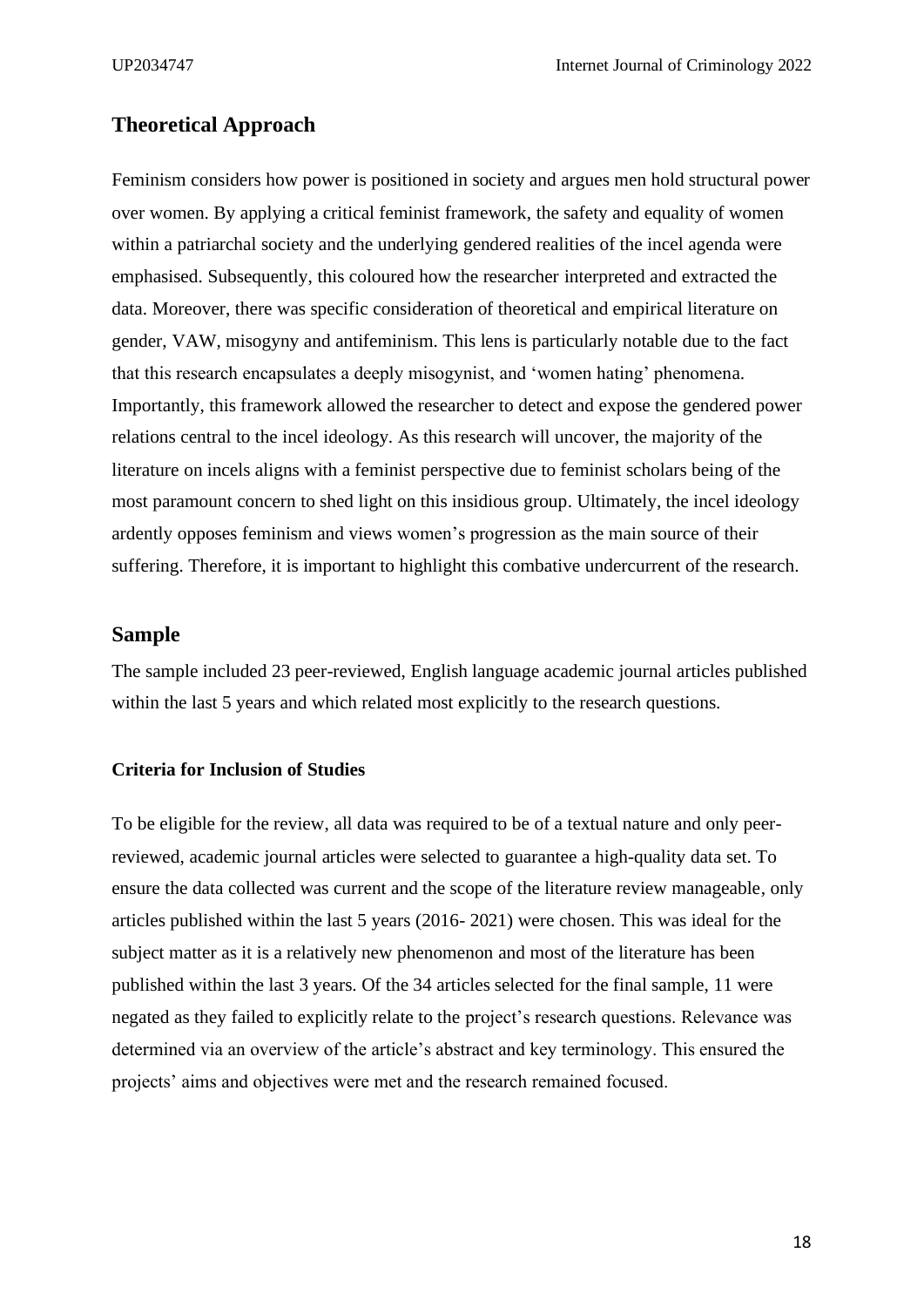#### <span id="page-18-0"></span>**Search strategy**

Several search strategies were implemented to conduct an exhaustive search for studies which met the eligibility criteria. Firstly, a key word search was performed using the University of Portsmouth Library's EBSCO [Discovery Service](http://eds.b.ebscohost.com/eds/search/basic?vid=0&sid=8d1d6bcc-f566-4efa-b304-550990b9f488%40pdc-v-sessmgr02) for the term incel. Subsequently, to refine the search, key words within this search were selected these included; masculinity, feminism, violence, social media, gender, misogyny and terrorism. Then, subcategories within this selection were chosen, these included; toxic [masculinity,](http://eds.b.ebscohost.com/eds/breadbox/clustersearch?cluster=DE%20%22toxic%20masculinity%22&sid=ac97b68a-0622-43c9-8e01-ac0235777329%40sessionmgr102&vid=13) [extremism,](http://eds.b.ebscohost.com/eds/breadbox/clustersearch?cluster=DE%20%22extremism%22&sid=ac97b68a-0622-43c9-8e01-ac0235777329%40sessionmgr102&vid=13) [manosphere,](http://eds.b.ebscohost.com/eds/breadbox/clustersearch?cluster=DE%20%22manosphere%22&sid=ac97b68a-0622-43c9-8e01-ac0235777329%40sessionmgr102&vid=13) [incel,](http://eds.b.ebscohost.com/eds/breadbox/clustersearch?cluster=DE%20%22incel%22&sid=ac97b68a-0622-43c9-8e01-ac0235777329%40sessionmgr102&vid=13) [anti-feminism,](http://eds.b.ebscohost.com/eds/breadbox/clustersearch?cluster=DE%20%22anti-feminism%22&sid=ac97b68a-0622-43c9-8e01-ac0235777329%40sessionmgr102&vid=13) [masculinities,](http://eds.b.ebscohost.com/eds/breadbox/clustersearch?cluster=DE%20%22masculinities%22&sid=ac97b68a-0622-43c9-8e01-ac0235777329%40sessionmgr102&vid=13) virtual [communities,](http://eds.b.ebscohost.com/eds/breadbox/clustersearch?cluster=DE%20%22virtual%20communities%22&sid=ac97b68a-0622-43c9-8e01-ac0235777329%40sessionmgr102&vid=13) [subcultures,](http://eds.b.ebscohost.com/eds/breadbox/clustersearch?cluster=DE%20%22subcultures%22&sid=ac97b68a-0622-43c9-8e01-ac0235777329%40sessionmgr102&vid=13) [cyberterrorism,](http://eds.b.ebscohost.com/eds/breadbox/clustersearch?cluster=DE%20%22cyberterrorism%22&sid=ac97b68a-0622-43c9-8e01-ac0235777329%40sessionmgr102&vid=13) [incels](http://eds.b.ebscohost.com/eds/breadbox/clustersearch?cluster=DE%20%22incels%22&sid=ac97b68a-0622-43c9-8e01-ac0235777329%40sessionmgr102&vid=13) and mass [violence.](http://eds.b.ebscohost.com/eds/breadbox/clustersearch?cluster=DE%20%22mass%20violence%22&sid=ac97b68a-0622-43c9-8e01-ac0235777329%40sessionmgr102&vid=13) After, key terms were selected and combined with Boolean operators. Next, snowballing from key academic works was incorporated to achieve the most relevant and precise data set. This entailed reviewing the bibliographies of key studies within the field and forward searching works cited within these. This amassed a total of 78 sources. Finally, duplicate articles were eliminated leaving the researcher with a sample of 34 sources. After screening each study's abstract and key terminology to determine whether the articles explicitly met the project's eligibility criteria, 11 sources were excluded. Ultimately, this screening yielded 23 unique studies eligible for the main analyses of the review which were subsequently systematically reviewed.

## <span id="page-18-1"></span>**Data Collection**

Data collection entails the accumulation and measurement of information. Data was collected, examined and disseminated via scientifically summarising, synthesising and evaluating each source. These sources were logged using a search activity spreadsheet, catalogued, thematically coded and refined with key data extracted, highlighted and colour coded. Although repetitive and time-consuming, the researcher was able to achieve full data immersion and 'step into the incel world' as a metaphorical fly on the wall.

## <span id="page-18-2"></span>**Data Analysis**

Data analysis is the process of examining, cleansing and evaluating data with the aim of acquiring valuable information, guiding theory and determining conclusions. Underpinned by a feminist lens, the project's research questions, aims, objectives and hypothesis were reviewed from the outset and functioned as a key analytical framework for navigating the data. This allowed for themes and theories to be pre-emptively outlined and then tested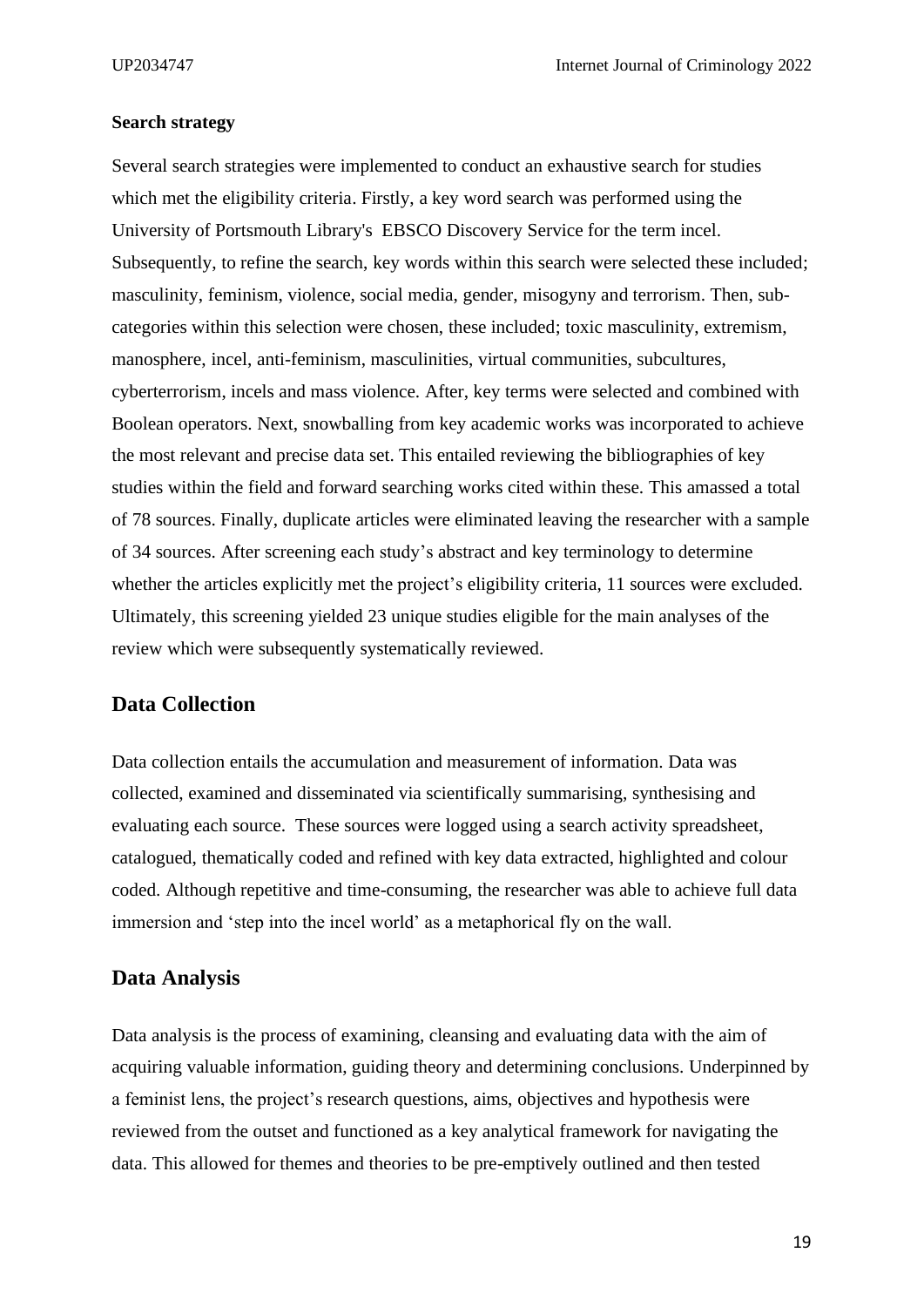deductively which subsequently guided and shaped the collection and analysis of the data. This deductive method was used in tandem with an inductive, grounded theory approach (Glaser & Strauss, 1967). This immersive approach is ideal for rich, textual data and merges the data collection and analyses processes (Baker et al., 2013). Employing this bottom-up approach, theories and themes were able to freely emerge during and after data was gathered and analysed. This open coding technique allowed for themes, subthemes and unexpected avenues to develop via multiple examinations of the data and a recognition of dominant themes based on word frequency and co-occurrence. Essentially, data analysis adopted an open, reflexive engagement with the current literature in order to allow for new theoretical possibilities and relationships to organically emerge which consequently guided the data collection and analyses. Themes gained via open coding were amalgamated with the preexisting themes outlined by the research questions, aims and objectives and then selectively coded to generate a final categorical data set. Key concepts and criminological implications of the material were also recorded. Additionally, greater theoretical flexibility was achieved due to the data collection and analyses being simultaneously deductive and inductive. This type of analysis was advantageous as it allowed the researcher to have a free flow of consciousness and not be restricted by narrow categorisations; ideal for an under-researched topic (Clarke & Braun, 2013). Subsequently, the data was contextualised within a broader context of VAW, subcultures, online radicalisation and feminism. Findings were then interpreted and assessed holistically as an entire data to ensure the themes which emerged were conducive to and incorporated responses to the research questions and thesis. After, conclusions were generated and gaps and future research opportunities identified. Finally, the assembled data was written up to provide a critical evaluation and summary of the chosen works and to locate the research within the larger field.

## <span id="page-19-0"></span>**Limitations to research design**

The chosen methodology offered opportunities to expand and further knowledge of a secretive and predominantly inaccessible group without the dangers of ethnographic or covert immersive research. In her book *Men Who Hate Women* (2020), Laura Bates engaged in undercover ethnographic research, portraying an incel online. In order to navigate her way through the manosphere Bates was faced with a barrage of graphic violent and fanatical misogyny. Clearly, such immersive work can be disturbing and psychologically harmful, especially as a woman, the target of the hate. Concerningly, this abuse is mirrored in the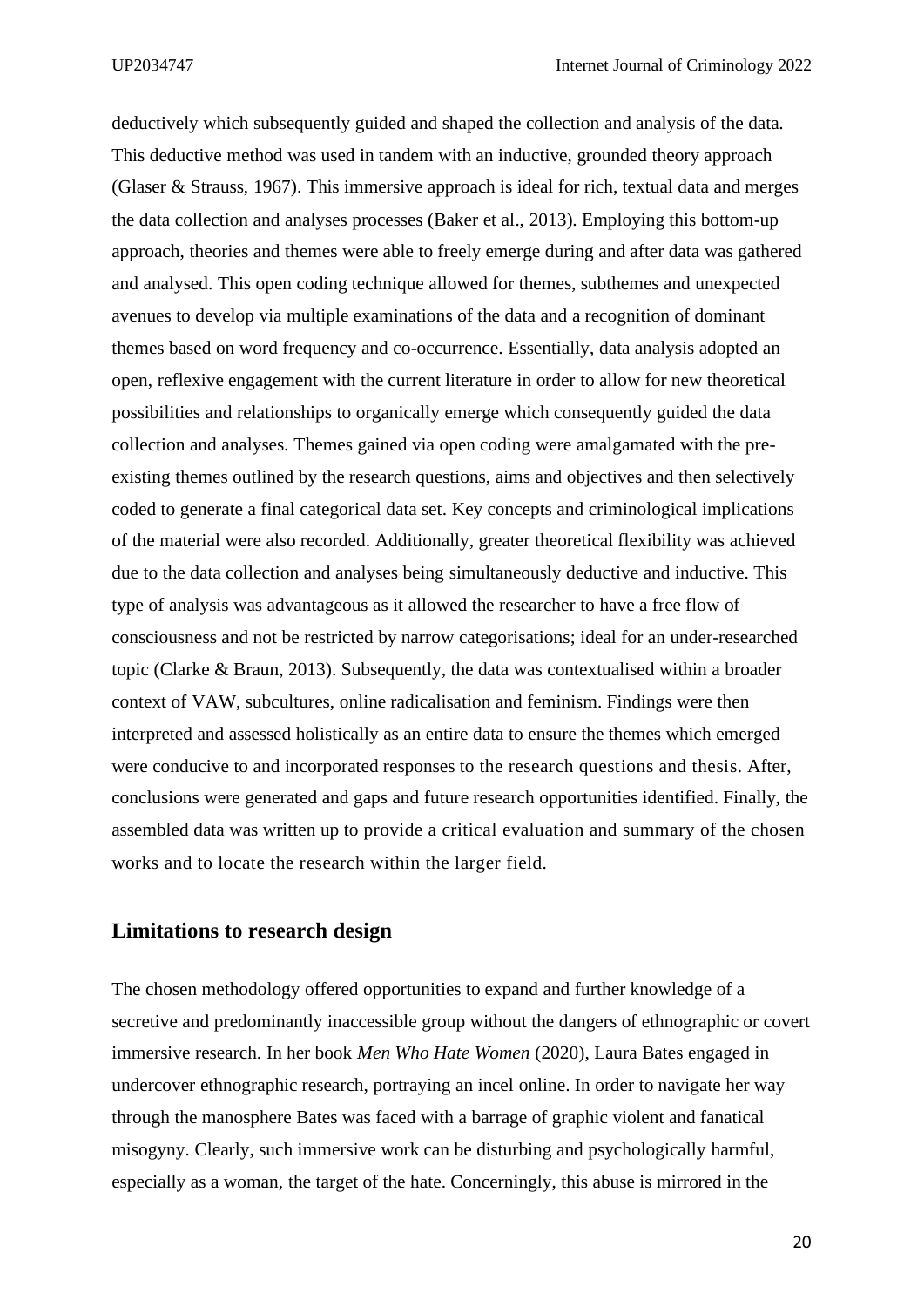violent rape and death threats habitually directed at feminists online and in the real world (Ging, 2019). This degree of risk exemplifies the moral dilemmas researchers often face when conducting criminological research. It is sometimes necessary to delve into dangerous territory to help expose and ameliorate troubling societal issues. In this instance, a literature review proved an ideal mechanism to safely gain a comprehensive understanding of the topic and prepare the researcher for future empirical exploration.

Undeniably, the researcher's own positionality with regard to the phenomena examined was noteworthy. Being a feminist woman, the researcher's gendered experiences informed the way the misogynistic content was reviewed and interpreted. The researcher was propelled by a responsibility to protect women and hinder the dissemination of hate and violence central to the incel ideology and this is reflected throughout the research. Clearly, this research can in no way claim to be objective as it is laden with researcher bias. Nevertheless, this was never the researcher's intention, objectivity was compromised on the basis a topic of great personal interest and public concern was explored. It must also be highlighted that this study was fundamentally heuristic in nature and not expected to generate scientifically rigorous data. The researcher overcame these limitations by generating a rich and detailed account of the incel worldview with credible conclusions drawn. Ultimately, this approach offered an opportunity to dig deep whilst maintaining a safe distance, subsequently achieving a more reflexive, holistic perspective and providing an appropriate starting point for future study. Lastly, this method was selected as the most appropriate and pragmatic to answer the research questions in the allocated time frame within a global Covid-19 pandemic.

## <span id="page-20-0"></span>**Ethical Considerations**

As this project involved an investigation of secondary sources already in the public domain, this research did not pose any ethical considerations other than the psychological impact of continuously digesting misogynistic, and often disturbing data. Nevertheless, the researcher's mental wellbeing was monitored throughout. Also, it is important to note that when reporting on incels, the research does not glorify or give credit to an extremist group who feed off of public exposure and sensationalism as a way to advance their ideology. However, the researcher felt their ethical duty to enhance the understanding of this group to help society safeguard and impede it outweighed this risk.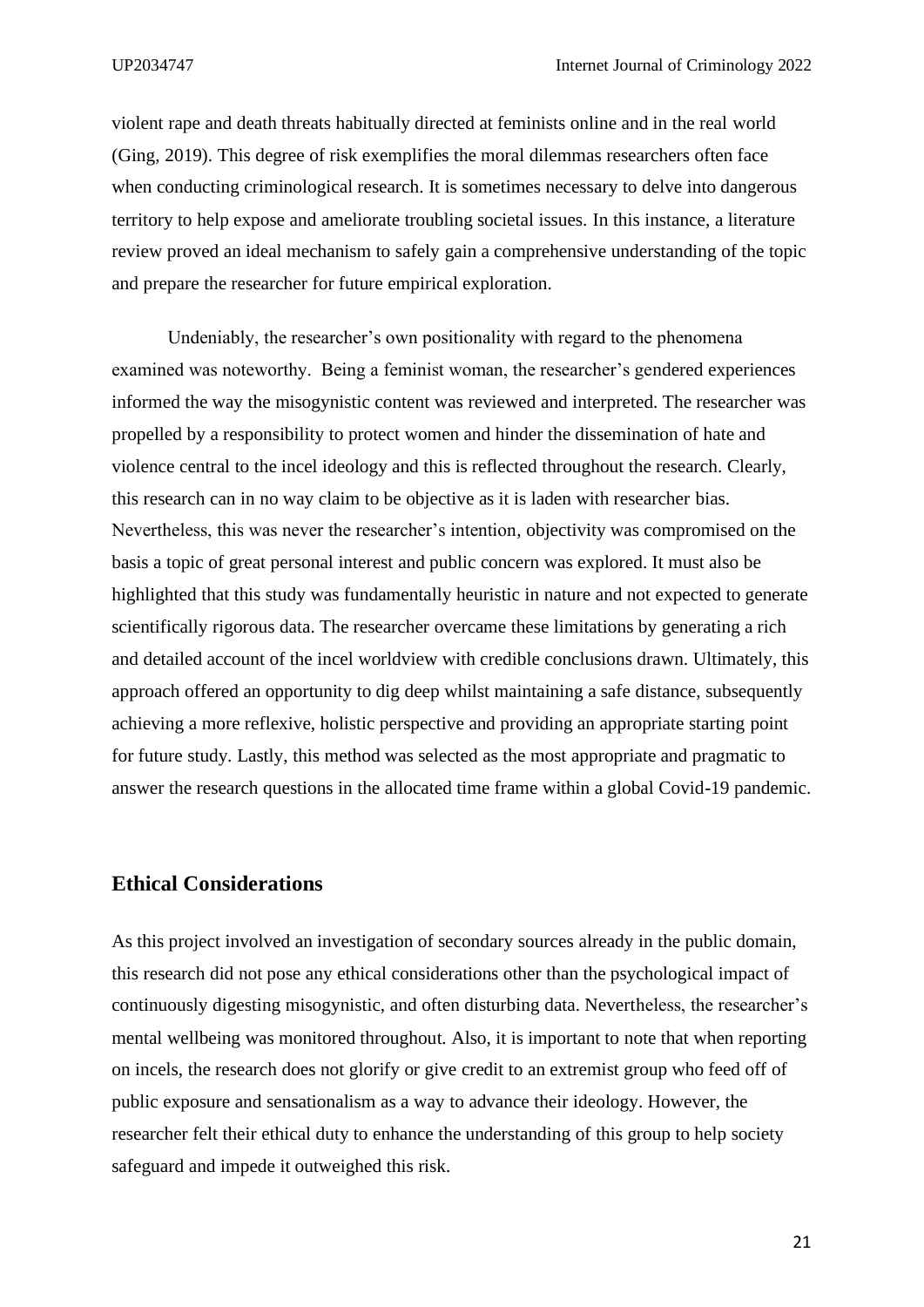## <span id="page-21-0"></span>**Conclusion**

Evidently, a systematic literature review provided the tools to gain a true understanding of the environment which incels inhabit and their overarching ideologies. This is imperative information for enhancing public knowledge and safety and informing policy. In addition, this research was able to gain an understanding of existing research and debates encompassing the incelosphere, illuminating the current state of play of a covert online group. This research also offers a paradigm and theoretical basis for understanding incels and their wider societal significance, which can be developed and expanded upon and represents a catalyst for future research. Furthermore, this research strategy allowed the researcher to enrich the existing dearth of literature on the topic and provide new insight. Ideally, the severity of the topic which is exposed throughout the research will propel additional research and mobilisation in the field to hinder this extremist group. Moreover, this research further exposes society's responsibility to help buffer vulnerable individuals from falling down the incel rabbit hole whilst highlighting the responsibility of large technological companies to regulate content and hinder future extremism. Ultimately, this research assists in mobilising instrumental change required by law enforcement, policy makers and technological conglomerates to combat and hinder online radicalism, extremism and misogyny.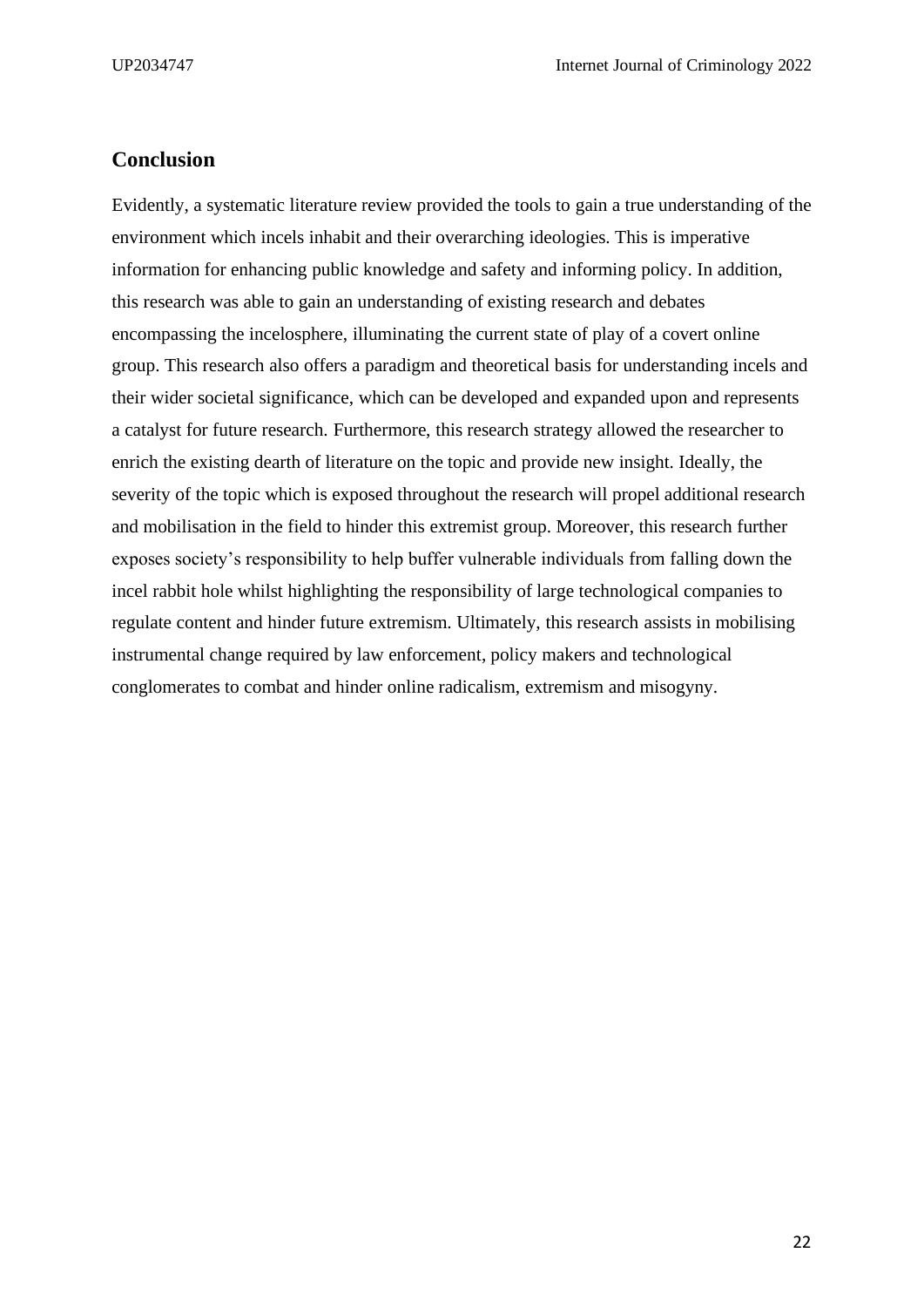## <span id="page-22-0"></span>**Chapter One: Climate and Broader Context**

*The context is two thousand years of violent religious patriarchy, five centuries of brutal capitalist biopolitics, and a decade of punishing austerity that has left a great many young men quaking in the ruins of their own promised glory, drowning in unmet expectations (Bratich & Banet-Weiser, 2019, p. 5019).*

This chapter offers an exploration of the socio-economic, historical and political backdrop from which the incel originated and developed. A constellation of factors has led to the emergence of the incel subculture, including the increasing freedoms gained by women, an escalating neoliberal capitalist agenda and technological advancements. These shifts will be examined to uncover how and why incels developed. This chapter is separated into three subthemes: (a) Neoliberalism and Feminism (b) Situational Factors and Incel Demographic and (c) Technology. In order to contextualise the incel, it is important to note, incels are primarily associated with the classic Western regions of North America and Europe (ADL, 2020, para 9). Although the term is gender-neutral, incels are almost exclusively heterosexual, male and predominantly aged between 18-35 (Cottee, 2021).

### <span id="page-22-1"></span>**1.1 Neoliberalism and Feminism**

The rise of neoliberalism and increasing freedoms gained by women particularly after the 3<sup>rd</sup> and 4th waves of feminism led to an economic shift and a rupturing of traditional gender roles. The changing nature of the job market prompted by the decline of industry and propelled by a Thatcherite (UK) and Reaganomic (USA) political climate of the 1980s also laid the foundations for the current gender landscape and the birth of the incel. Championing individualism, this *laissez-faire* approach (economic capitalist philosophy where government intervention is as limited as possible) resulted in scarce government support and a decline of unions which exacerbated class divisions and provoked greater societal unrest (Bean, 2007). Furthermore, the decline of industry shifted the dynamic of the job market from masculinised forms of labour such as mining to white collar/traditionally female office-based work. Consequently, this shift robbed many men of their work identities and threatened the essence of what an idealised man should be/do (Messner, 2016). This in tandem with an increasing rise of women working in typically male roles led to a destabilisation and feminization of the labour force where male unemployment, wage stagnation and downward mobility ensued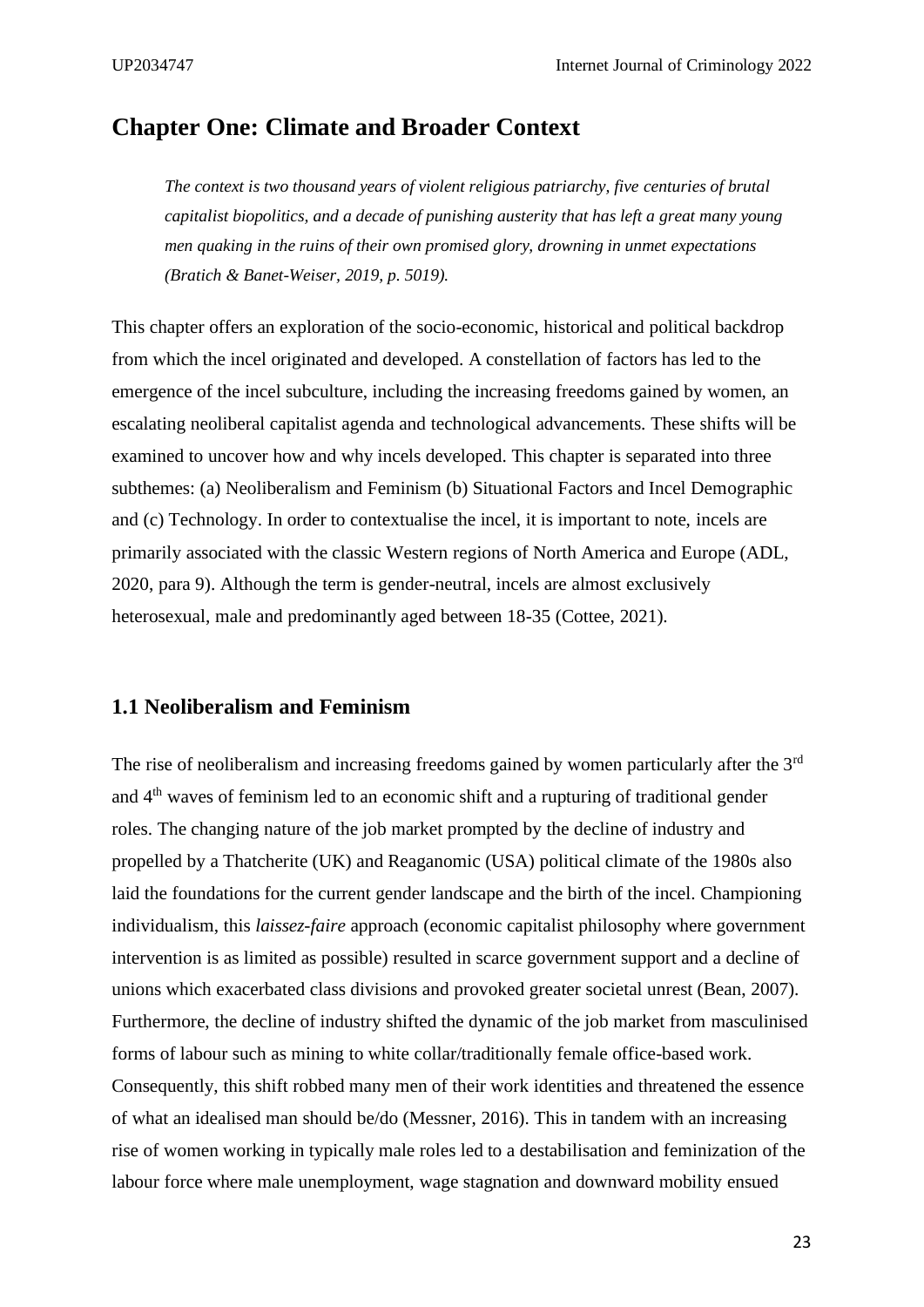(Duffy, 2007; Kimmel, 2013). The dismantling of traditional male labour coincided with the 3<sup>rd</sup> wave of feminism. This movement begun in the early 1990s, spurred by Naomi Wolf's book *The Beauty Myth* (1990) which dissected women's unrealistic beauty standards. Sparking further mobilisation was Anita Hill's trial against US Supreme Court nominee Clarence Thomas for sexual harassment in 1991 (Brock, 1994). This landmark trial brought to light the epidemic of workplace sexual harassment, triggering a watershed national referendum and empowering women to report misconduct. An iteration of previous feminist movements, this wave was more pluralistic and inclusive, embracing diversity, sexuality and self-expression. The movement worked to question traditional gender and sexuality binaries, viewing these as central to preserving white cisgender male supremacy. Subsequently, the growing progressions for the rights of women, people of colour and the LGBTQ community created greater employment competition and further threatened the dominance of white, heterosexual men (Ging, 2019; Jewkes et al., 2015). Consequently, resistance to these progressions is reflected in the racist and sexist ideologies which underpin the incel philosophy.

The professionalisation of women conflicted with key neoliberal values based on traditional gender roles which relied on the 'sexual and emotional availability of women' and maintained men should be the providers and protectors (Bratich & Banet-Weiser, 2019, p. 5014). Clearly, this philosophy was unrealistic and outdated and added additional pressure for men to be the breadwinner in an increasingly competitive workforce. In addition, central to the neoliberal ethos is individualism which has fuelled a cultural sea change, shifting the focus from community, religion and united political action to self-development, personal relationships and emotion (Ging, 2019). Undeniably, neo-liberalism plays heavily into the notion of the American Dream where one can be whoever they want to be and champions free-market capitalism, entrepreneurship and self-confidence. However, men increasingly began to be enlightened to the realisation that this was an unrealistic ideal believing they had been sold a lie. As a result, men began to feel increasingly powerless and disillusioned (Krüger, 2021, p 245).

For many men already mourning their once untouchable white male privilege, the 2008 Financial Crisis drove this further into disarray. As echoed by Bratich & Banet-Weiser (2019, p. 5010), since 2008, 'the failures of neoliberalism to live up to its promise of economic success, entrepreneurship, and happiness' have been exposed and the American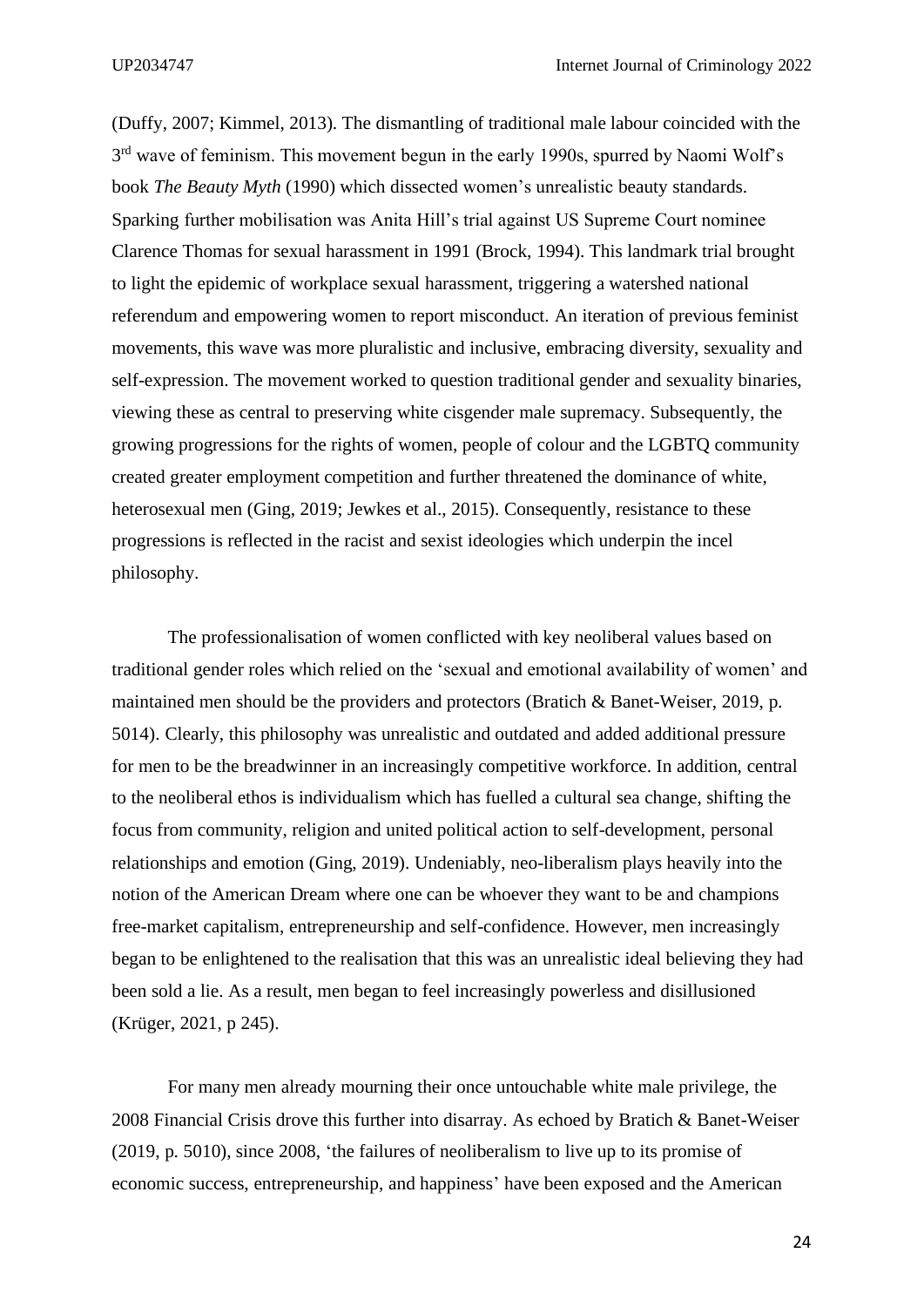dream shattered. The collapse of the job market and global economic turmoil led to government cuts where government support decreased exacerbating anxieties and the already endemic male suicide trend (Cleary, 2019). Lacking integrative power, neoliberalism has been found to foster fierce competition, loneliness and social disconnection (Becker et al., 2021). Unsurprisingly, this environment created a downward spiral for many men failing to meet societal expectations of masculinity in a society of displaced patriarchy.

This gender role rupturing has been exacerbated by the  $4<sup>th</sup>$  wave of feminism which begun in 2012 and was characterised by greater gender equality, female empowerment and intersectionality (understanding identity as layered by various forms of discrimination and privilege) (Crenshaw, 1989). Instigated by a plethora of troubling events and revelations, this movement was galvanised and amplified by social media. These events include the Delhi gang rape (2012), Jimmy Savile allegations (2012), Harvey Weinstein allegations (2017) and the subsequent #Me Too and #Times Up Movements. This movement has been instrumental for holding men accountable and dismantling the historic dominance of men. In response to this landscape, increasing numbers of men have found refuge online, espousing antifeminism and misogyny in their attempts to relinquish dominance with the incel subculture located at the forefront of this. Incels believe women now have too much power and are not giving men the-one-thing they owe them - sex (Maxwell et al., 2020). Incels additionally blame women, sexually successful men and feminism for their celibacy & relationship and societal failures (Ging, 2017; Hines, 2019). Also, incels perceive women as genetically subordinate who only wish to mate with 'genetically superior' men (Scaptura & Boyle, 2020, p. 279). Subsequently, incels find comfort in the digital sphere where they can bond over shared experiences of loneliness, rejection, isolation and pain.

Evidently, tormented by the failures of neoliberalism, incel victimhood configurations have emerged from a culture of individualism, self-endorsement and cutthroat competition (Hoffman et al., 2020). Clearly, neoliberalism offers no infrastructure for those who do not meet its unrealistic ideals and places societal failings at the feet of the individual turning a blind eye to those who fall through the cracks (Hearn, 2017). This eschewing is encapsulated by Crispin (2020, para 1) 'we're always afraid of alienated figures, because of what they reveal about a society'. Subsequently, this arc of decline manifests in accelerated misogyny and violence where internalised anger is projected onto others as opposed to society itself (Bratich & Banet-Weiser, 2019). Evidently, it is easy to see how the incel subculture offers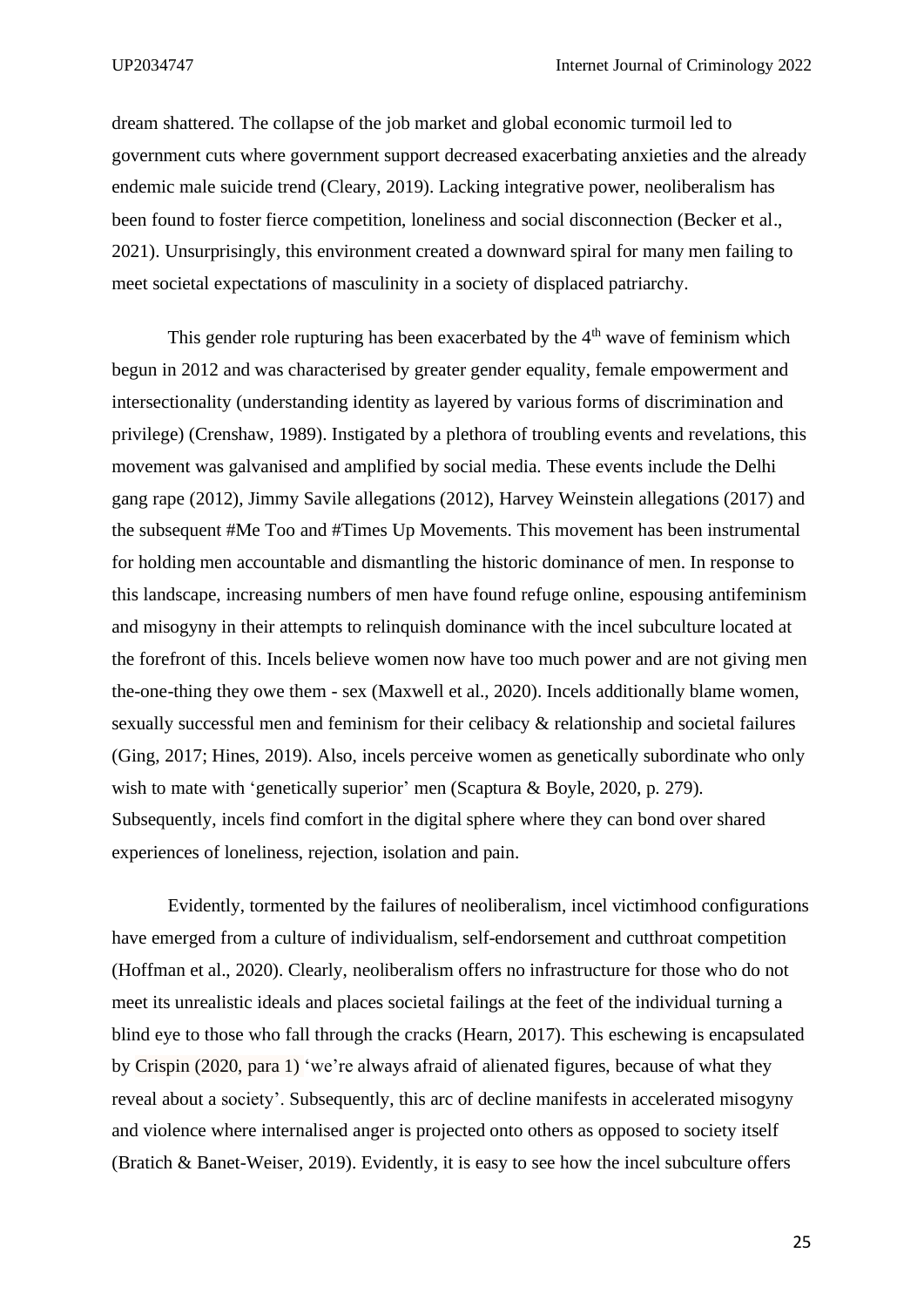sanctuary to individuals who have been relegated to the margins of society and are desperate to belong and regain dominance. Clearly, the failings of neoliberalism coupled with the progressions of women and non-cisgender white men have provided a central locus for online antisocial interaction and extremism (Bratich & Banet-Weiser, 2019).

## <span id="page-25-0"></span>**1.2 Situational Factors and Demographics**

Examination of the literature has highlighted several predispositions or 'chronic strains' which influence one to follow the path to inceldom (Levin & Madfis, 2009; Silver et al., 2019). These include mental illness, autism, bullying, ostracism, romantic rejection and failed military careers. The *laissez-faire* ethos of neoliberalism in conjunction with government cuts post 2008 offer little or no support for individuals experiencing these issues keeping them stuck in a vicious cycle of self-loathing and isolation (Levin & Madfis, 2009). Unsurprisingly, when these experiences coalesce, they have been found to generate hostility, violence and social disengagement. Clearly, these individuals possess high rates of VTR (vulnerability to radicalisation) and are ideal candidates for online indoctrination (Srinivasan, 2021). Incels are primarily a Western phenomenon, with over 80 percent residing in North America and Europe (Hoffman et al., 2020). Although incel demographics are ambiguous, there is a consensus that most incels are 'young middle-class white males who live with their parents and have never had sex or true intimacy with a woman' (Cottee, 2021, p, 95). Moreover, incels are predominately Caucasian with most possessing sympathies for far-right, white supremacist politics. Furthermore, the majority of incels are plagued and haunted by mental illness and trauma (Hoffman et al., 2020). According to an 'INCELS.CO' 2020 survey, a large proportion of incels also suffer from depression and over a quarter identify as autistic (Cottee, 2021, p, 101). In addition, over half of incel attack perpetrators possessed a degree of military training which parallels jihadi and far-right terrorist groups which include a disproportionate number of former militia (Hoffman et al., 2020). Thus, this begs the question as to whether military involvement increases the risk of a terrorist trajectory or if a certain type of person is attracted to this lifestyle?

This primarily anglophone community are also representative of a generation where technology has become entwined with everyday life (Byerly, 2020). Incels are predominantly affected by debilitating loneliness and a feeling that they do not belong. Thus, the online world offers belonging, community and sanctuary in a world where they are rejected and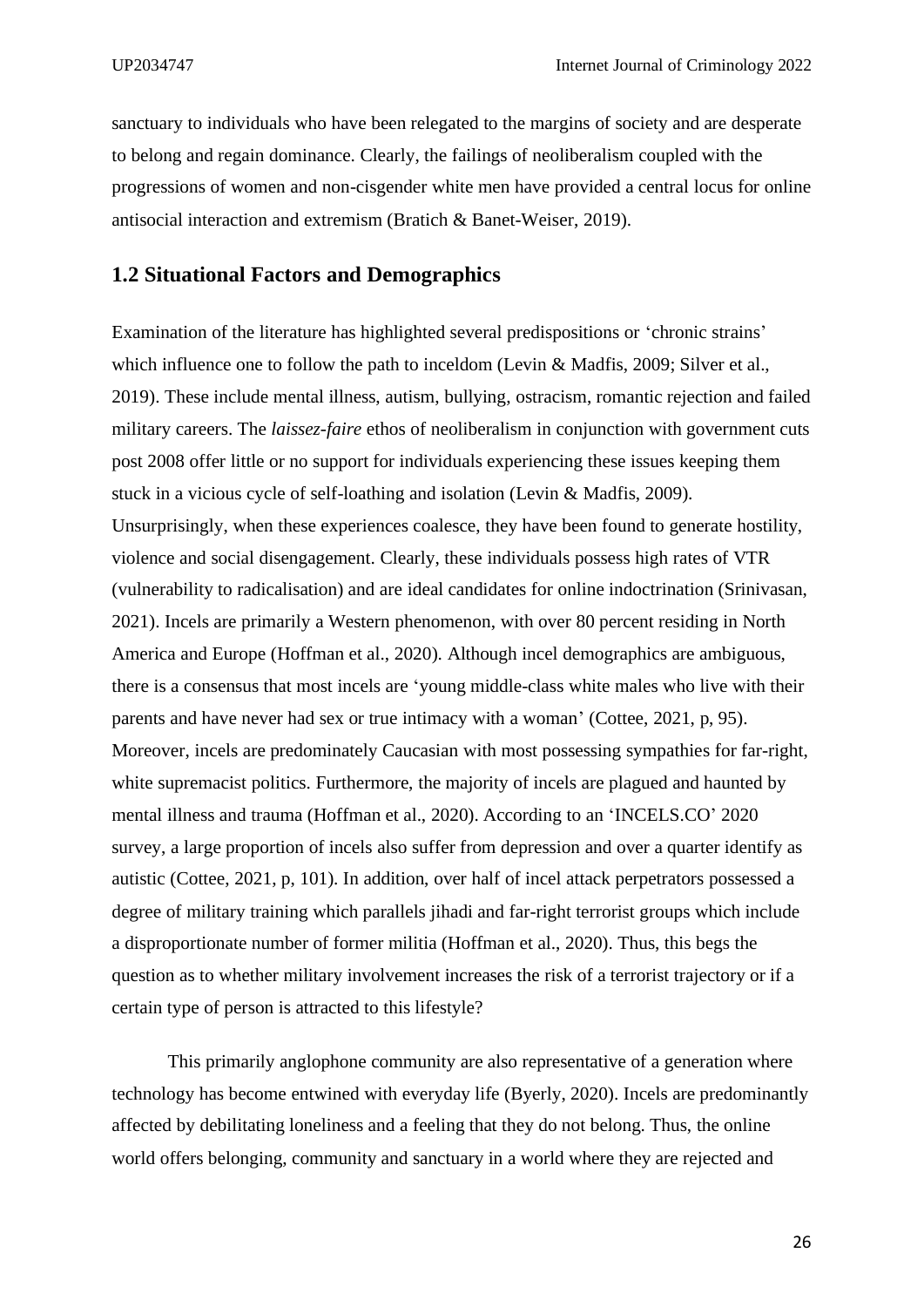marginalised. It can be attested, that this feeling of isolation has been exacerbated by the individualistic ethos of neoliberalism, increasing liberations of women and secularisation which have led to a 'cultural suicide' where religion, morality and community have declined (Díaz & Valji, 2019, p. 44). Moreover, these factors in concert with declining marriage and increasing divorce rates have led to a destabilisation of the traditional family model (Baele et al., 2019). Studies have found that if men grow up without a father figure they are more likely to engage in toxic displays of masculinity such a hyper violence and sexual aggression (Harrington, 2021). Young people are increasingly being raised in broken homes with absent role models and government cuts to youth clubs and community incentives mean young men are increasingly turning to deviant subcultures to find meaning and identity and express their grievances. Essentially, the incel subculture fulfils a need and desire for community, kinship, and belonging absent in the current socio-political climate (Krzych, 2013).

Romantic, sexual and societal rejection are central to the woes of the incel subculture. The incelosphere is dominated by narratives 'ripe with rejection, bullying, and misunderstanding' (Maxwell et al., 2020, p. 1861). This rejection reflects normative anxieties amongst young men transitioning into adulthood, characterised by an exploration of love and worldviews yet is exacerbated in the incel context (Arnett, 2000). Incels often possess 'a strong sense of missing out on teenage love' which can lead them down a trajectory of loneliness, despair and misogyny (Klee, 2018; Scaptura & Boyle, 2020, p. 291), Concerningly, it is no secret that romantic and societal rejection provides fertile ammunition for lone shooter mass murder attacks. Turning internalised pain outward, most lone shooter perpetrators are fuelled by narratives of sexual and romantic failure (Fox & DeLateur, 2013). Alarmingly, violent and extremist attacks are often glamorised and celebrated throughout incel discourse and imagery (Witt, 2020). This coupled with the global rise of the extreme right, easy access to guns in the USA and the proliferation of *ultra-violence* in the mass media is creating a culture where individuals are becoming increasingly desensitised to violence (Burgess, 1962). This disturbing cultural phenomenon is amplified by the speed, propagation and reach of the internet. Thus, it is not surprising that lone-shooter mass killings are rising, in 2019 alone, there were at least 21 mass shootings in the USA (Keneally, 2019). Troublingly, these acts of violence are increasingly committed by incels or those with incel sympathises (Hoffman et al, 2020). As evidenced by the recent (2021) incel-inspired lone shooter attack by 'hate-filled misogynist' Jake Davison in Plymouth which resulted in six fatalities (Weaver & Morris, 2021, para 1). Evidently, the limited support for individuals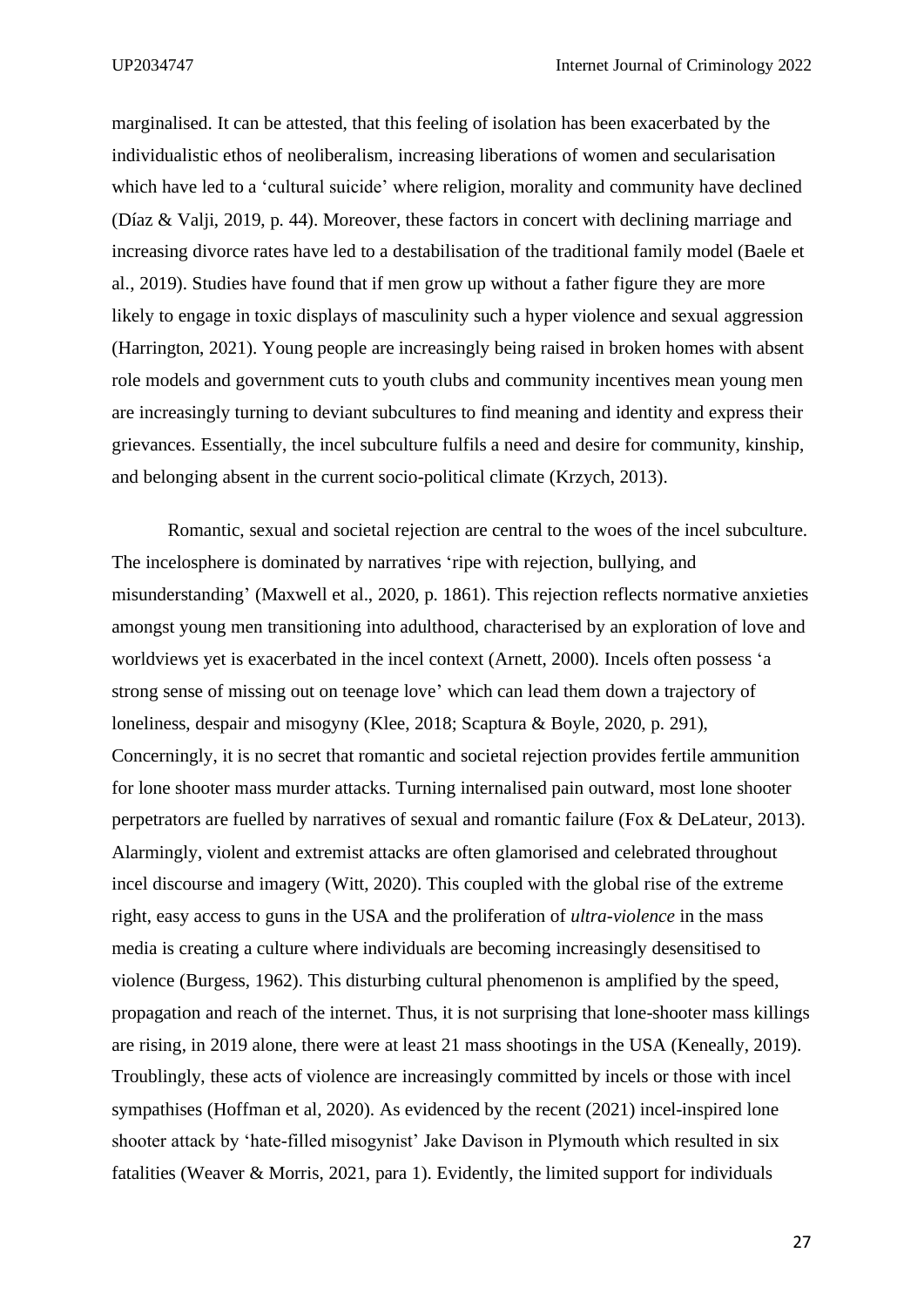suffering from mental illness, autism, trauma and rejection can propel individuals to find solace in digital subcultures where they become lost down a rabbit hole of extremist ideologies.

## <span id="page-27-0"></span>**1.3 Technology**

The advent of the information age and platform of online forums has created the perfect 'invisible' environment for 'silenced' men to cohort behind the faceless comfort of screen names and avatars plotting revenge on those who have wronged them and reasserting their dominance. The growth of the 'sociotechnical world' has activated a plethora of new toxic online behaviours which demand a reframing of sexual violence (Byerly, 2020, p. 291). These include trolling, revenge porn, cyberstalking and the propagation of extremist misogynistic rhetoric (Lenhart et al., 2016; Maddocks, 2018). Concerningly, these acts of 'networked misogyny' have become increasingly normalised and represent part of women's online engagement (Banet-Weiser & Miltner, 2019; Marwick & Caplan, 2018). Citron and Norton (2011, p. 1435) regard these online behaviours as 'digital citizenship' abuses. The amplification and 24/7 nature of the technological world means individuals are habitually saturated with media content. The incelosphere is dominated by venomous language and degrading imagery of women which is intensified via the speed and repetition of the internet (Young, 2019). In addition, social media acts as an echo-chamber for extremist groups, offering a megaphone to circulate and magnify messages to mounting audiences, increasing membership in the process (Byerly, 2020). These 'toxic ecocultures' work in harmony with new articulations of toxic masculinity via the exponential dissemination of potent antifeminist rhetoric, allowing insidious ideologies to spread and cross-pollinate (Ging, 2019, p. 644). Clearly, the online sphere creates a 'nursery for burgeoning misogyny extremism' which simultaneously offers the luxury of anonymity and unaccountability (Byerly, 2020, p. 300).

Fundamentally, the rise of social media has been central to the genesis and development of digital subcultures like incels. The interconnectivity of social media means geographically scattered individuals can now interact online united by a common thread of misogyny in a 'global village' where views become homogenised (McLuhan, 1964). In the past, individuals with incel tendencies would have been confined to a life of solitary isolation. Yet now members of hate groups from all corners of the globe can congregate in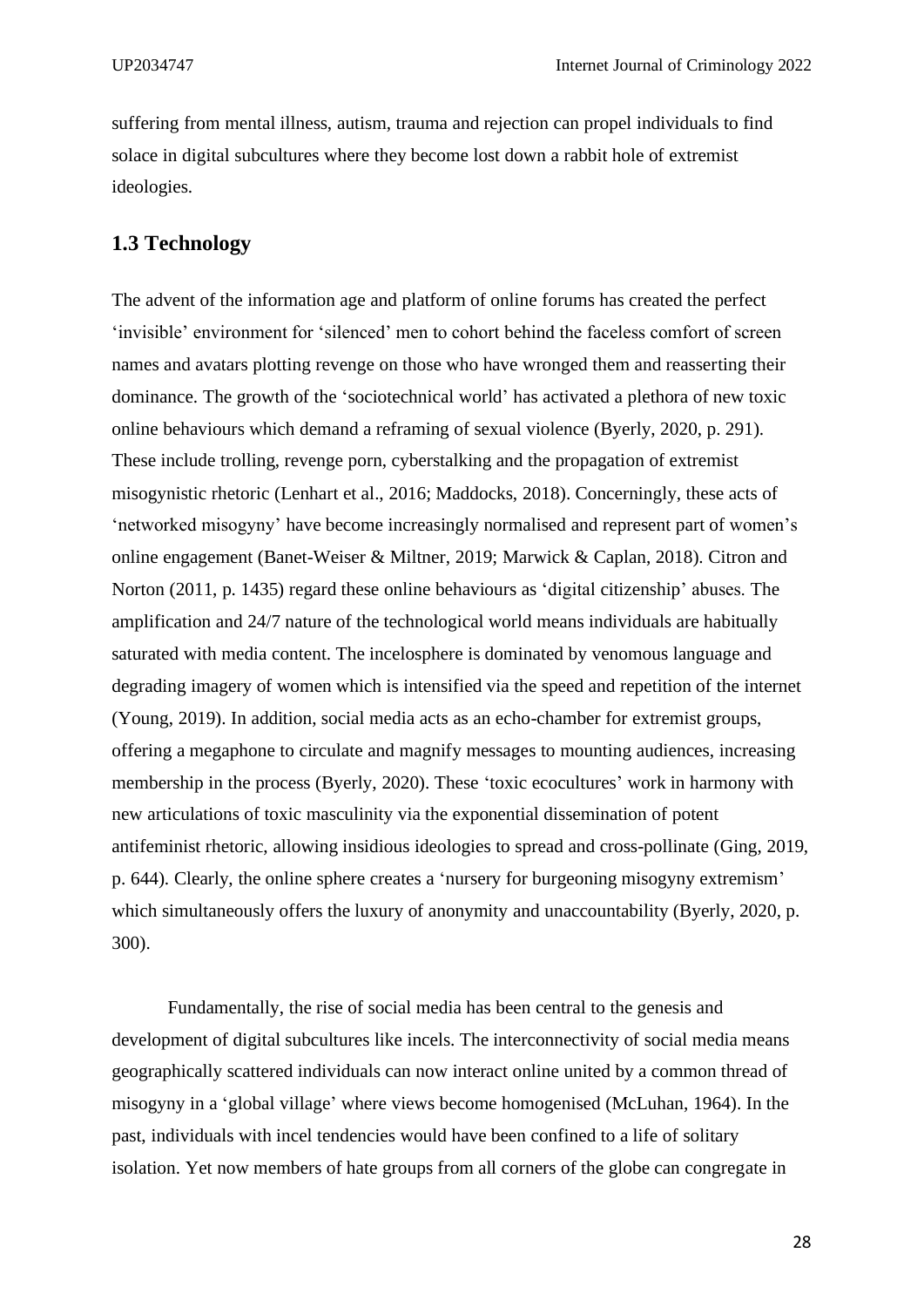cyberspace and 'feed on each other and build into frothing extremism' (Ricard, 2018, para. 33). The danger here is when extremist content translates into the real world as boundaries between online and offline worlds increasingly blur (Locke et al., 2018). Moreover, the correlation between engagement with antifeminism online and real-world physical violence is a real and rising phenomenon (Díaz & Valji, 2019), (Smith, 2021). Thus, it is imperative to ensure law enforcement agencies are aware of this symbiotic relationship to prevent future real-world extremism.

Evidently, much of the mobilising of online extremist groups lays in the hands of large media and technological companies. These conglomerates play a central role in enabling and promoting extremist ideologies and offering ideal platforms for mobilisation (Bratich & Banet-Weiser, 2019). Nevertheless, social media platforms have begun to implement techniques to diffuse and prevent radicalism. In 2017, Reddit banned the most prominent incel subreddit *r/Incels* and other more minor ones for inciting violence, extremism and promulgating misogyny (SPLC, 2018). However, efforts by technological companies are inadequate and there remains a mounting concern for the way radical groups employ technologies to incite extremism. Resistance also exists where many individuals believe online engagement is an extension of their right to freedom of speech which should not be censored. Nevertheless, greater accountability and regulation by technological conglomerates is imperative to hinder future radicalisation (Ging, 2017).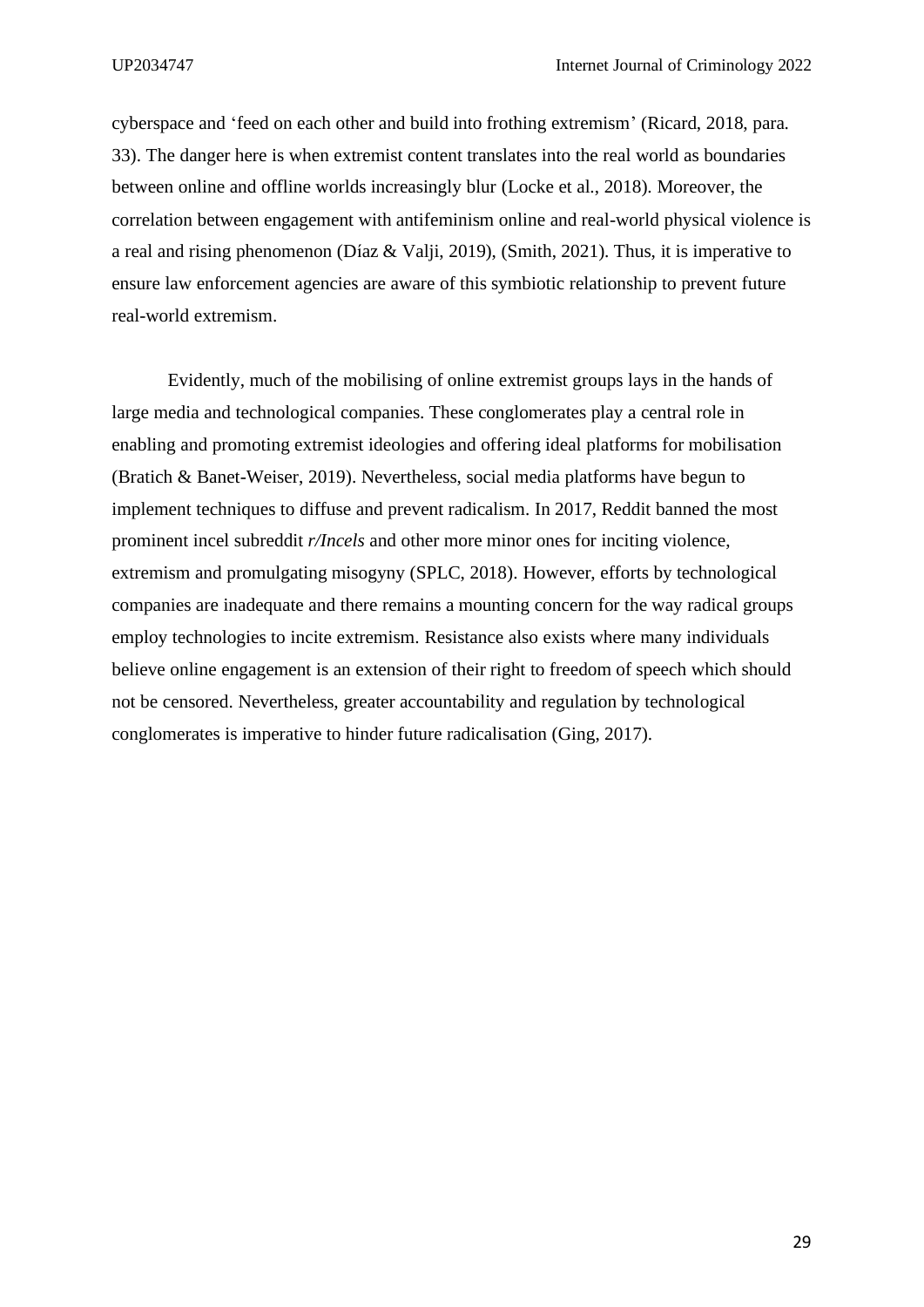## <span id="page-29-0"></span>**Chapter 2: Masculinity**

The chapter centres upon the theme of Masculinity and is split into three distinct subthemes; (a) Hegemonic Masculinity and its Decline (b) Antifeminist backlash (c) The Manosphere and (d) Incel Origins. Please note subtheme (a) includes the sub-sub theme; Gender status threat and subtheme (c) includes the sub-sub theme; The Pill Ideology. This chapter will provide important contextual understandings of the incel and illuminate why this radical milieu emerged within the backdrop of an antifeminist revolt. This chapter will also explore why traditional configurations of masculinity are declining and have led to the proliferation of hyper/toxic masculinities. Additionally, the online manosphere umbrella under which incels are located will be addressed in conjunction with the pill ideology which unites it.

### <span id="page-29-1"></span>**2.1 Hegemonic Masculinity and its Decline**

The hegemonic male ideal is a heteronormative societal construct which stipulates men must be strong, masculine and dominant and works to preserve the patriarchal mythology of men as the superior sex (Connell, 1987). This construct operates to legitimise women's subordination and justify men's dominant position in society (Connell, 2005). Origins of this construct emanate from the advent of 'The Man Box', a new industrialised model of masculinity which developed after the Second World War (David & Brannon, 1976). Characterised by a rigid set of behaviours and expectations, this model policed masculine behaviour and built the foundations for hegemonic masculinity (Greene, 2013). No man fits this unattainable ideal, yet problematically this model is located as normative and consequently represents a 'strait jacket' which monitors legitimised versions of manhood whilst devaluing women and 'feminine' men (Farrell, 1974, p. 9; Jones et al., 2020) As a result, this construct has spawned generations of men desperately trying to fill these too high standards yet failing and feeling emasculated (Edwards & Jones, 2009). The disconnect between reality and expectation has created a 'crisis of masculinity' where gender identities and expectations have become confused (Connell, 1995). Concerningly, these crises often provoke a reinstatement of hegemonic masculinity, a kind of 'retro-manhood' which is channelled via toxic and hyper displays of masculinity such as violence and sexual aggression (Martino & Greig, 2012, p. 130). This is echoed by Scaptura & Boyle (2020, p. 291) who found men threatened by social changes 'expressed greater support for war, prodominance attitudes, belief in male superiority, and homophobia'.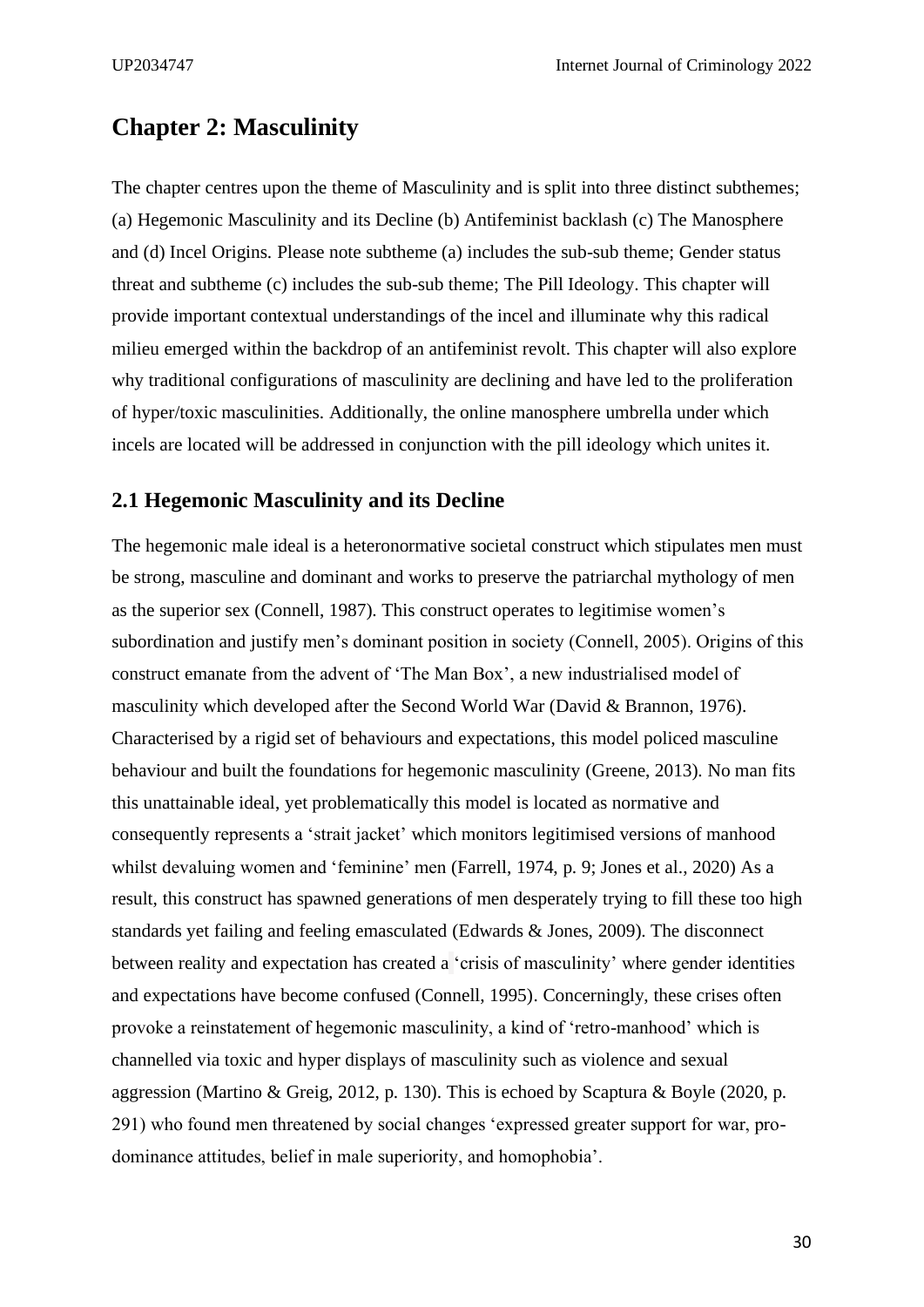Aggrieved men paradoxically seek to distance themselves from the confines of hegemonic masculinity and the privilege which accompanies this so that they can adopt a victim identity, yet simultaneously perform exaggerated displays of masculinity which actually reaffirm hegemony masculinity and exacerbate gender dichotomies (Glace et al., 2021; Williams, 2020). These new toxic versions of legitimate masculinities have now migrated online with the manosphere operating as a hub for this toxic activity. Clearly, ideals of hegemonic masculinity stifle men, creating a pool of disillusioned and emasculated men ripe for incel radicalisation (Ging, 2019). Ultimately, the first step to hindering toxic configurations of masculinity is to dismantle the hegemonic male ideal and work to restore a balance between realistic and idealised masculinities (O'Donnell, 2021). Evidence of this model dismantling is rising; heterosexual music icon Harry Styles recently graced the cover of Vogue wearing a dress and make-up and male role models such as the musician Professor Green and boxer Anthony Joshua have been vocal about their emotions and mental health struggles (Bowles, 2020; Robinson, 2018). Still, the hegemonic masculine ideal reigns supreme and greater efforts must be mobilised to dissemble it.

#### <span id="page-30-0"></span>**2.1.1 Gender status threat**

Men's dominant position in society has become increasingly displaced and has led to the development of a *gender status threat* (Branscombe et al., 1999; Connell & Messerschmidt, 2005). This develops when a group's dominance - in this case, cisgender white male privilege - is undermined by exterior forces (women, people of colour and the LGBTQ community) (Branscombe et al., 1999). Moreover, when status, power and 'rights' are threatened, a victimhood complex ensues which Kimmel (2013) coined *aggrieved entitlement*. This phenomenon is analogous with the incel experience and the way incels view sex as an intrinsic male 'right' and constitute rejection of this as a form of 'reverse rape' which leads to shame and wounded male pride (Hoffman et al., 2020, p. 573). This is echoed by Williams (2020, p. 13) who argues incel hate is a 'by-product of privilege' festered and coalesced from a 'lack of access to women's bodies'. Additionally, the fact that incels view their identity as *involuntary* mirrors the lack of agency they feel in society which leads to acute suffering (Donnelly et al., 2001). Furthermore, incels view women paradoxically as their oppressors and as the inferior sex and are thus tortured by a 'painful combination of being privileged and feeling inferior at the same time' (Almog & Kaplan, 2017, p. 31; Nagle, 2017). As a result, incels see misogyny and violence as a vehicle for reclaiming their 'rightful' dominant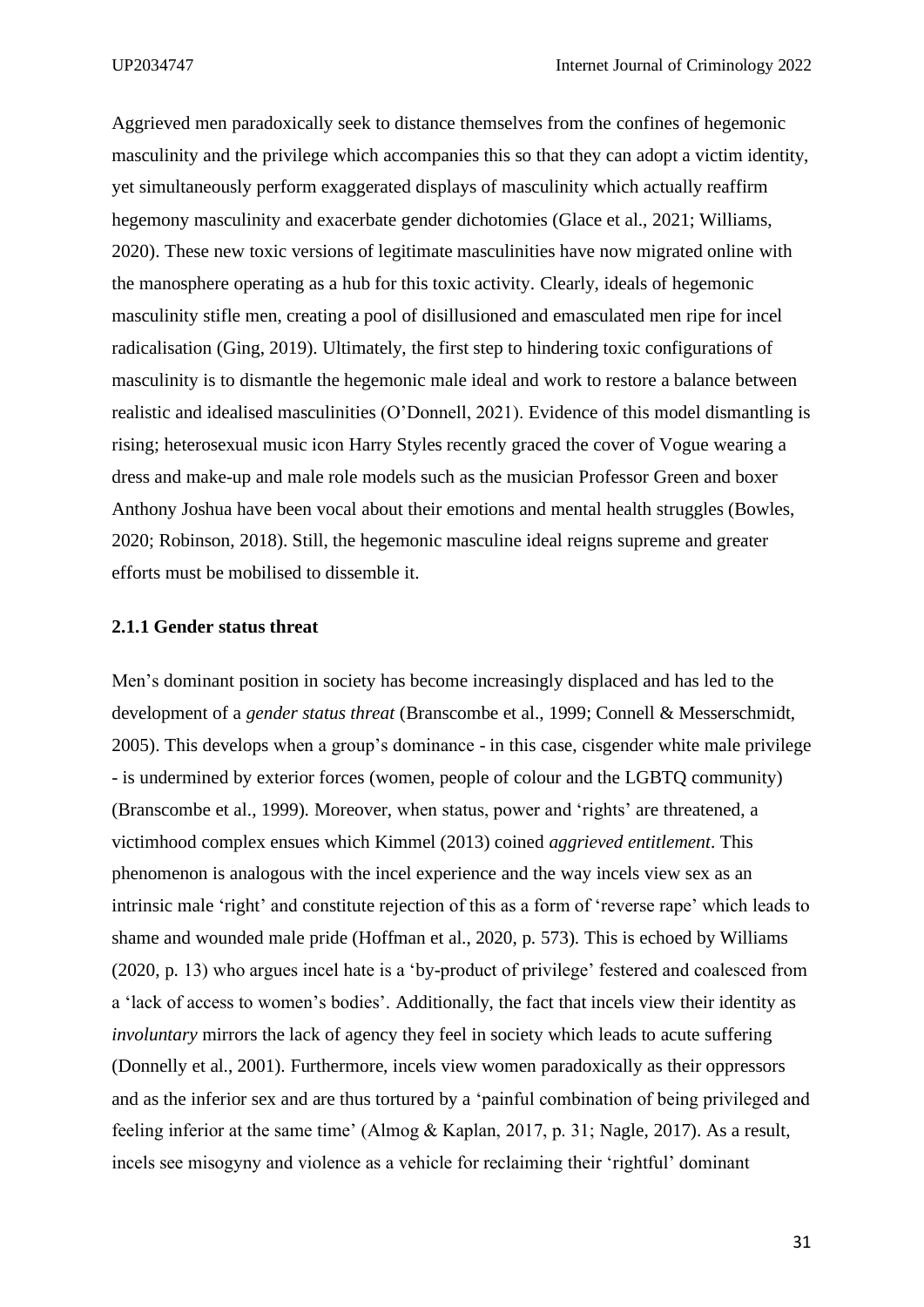position (Gotell & Dutton, 2016). Comparably, Kalish and Kimmel (2010, p. 451) found aggrieved entitlement was often a central component of mass shooter attacks; a real-world manifestation of how anger and rejection can translate into violence (O'Donnell, 2021). Correspondingly, Vandello & Bosson (2013) found men who suffer from aggrieved entitlement were more likely to engage in behaviour which displayed hyper-conformity to masculinity such as aggression, misogyny and homophobia and were more likely to have violent fantasies about rape and mass murder. Clearly, these narratives of victimhood can lead to the exhibition of toxic masculine behaviours which operate to dismantle threats and reassert dominance (Shifman, 2013). Concerningly, evidence of a gender threat validates and legitimises violent behaviour against women which fortifies a culture of toxic masculinity centred upon violence and dominance which has now migrated online (O'Malley et al., 2020; Scaptura & Boyle, 2020).

Online misogyny and antifeminism function to police women, stifle their upward mobility and 'preserve the integrity and position of the dominant group' (Blumer, 1958, p. 5; Megarry, 2014). This behaviour is evidenced by the humiliation and degradation of women in the incelosphere where women are reduced to objects and tools which can be owned, consumed or exploited via dominant and aggressive displays of sexual aggression (Flood, 2008; Garlick, 2010). These performances reflect a 'weaponization of the penis' and echo narratives of rape as a weapon and men's biological need to conquer and dominate (Byerly, 2020; Tranchese & Sugiura, 2021, p. 16). This misogyny is further illustrated in the commonplace trolling of female celebrities and feminists known as *gendertrolling* (Mantilla, 2013). After creating a campaign called Kickstarter to address sexist portrayals of women in gaming, Anita Sarkeesian was extensively gendertrolled (Mantilla, 2013, p. 567). Similarly, actress Emma Watson was also a victim of this online abuse after her gender speech at the UN in 2014 when hackers threatened to post nude photos of her (Holpuch & Woolf, 2014; Watson, 2014). Evidently, men who believe their positioning in society is being threatened often react with exaggerated displays of masculinity as a survival tactic to reassert dominance (Baele et al., 2019).

32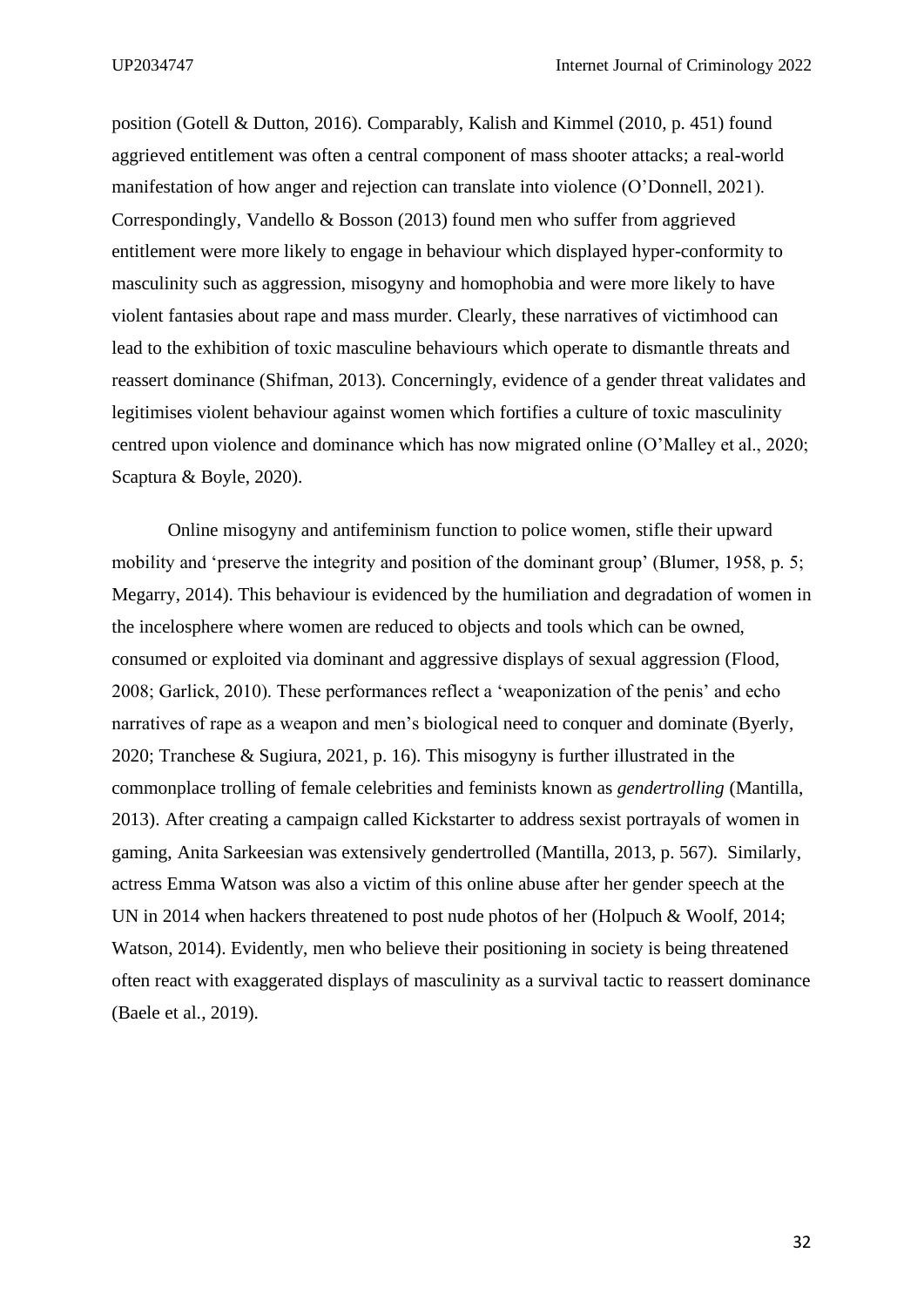## <span id="page-32-0"></span>**2.2 Antifeminist backlash**

From the 1960s onwards, the backlash from burgeoning feminist movements caused many men to feel as if their historic white male privilege was being eroded and the pendulum was beginning to swing too far in favour of women (Auchmuty, 2018). Subsequently, many men began to see feminism as a form of ideological terrorism at fault for the demoralising of 'golden age' gender roles and family ideals which prescribed women to be subservient, pure and devoted to their husbands as illustrated by Virginia Woolf's analogy of '*The Angel in the House' (*Baele et al., 2019; Woolf, 1947, p.153). Moreover, feminism has empowered women to reclaim their bodies which have historically belonged to men with women possessing the right to refuse male sexual advances. This was later crystallised by the criminalisation of sexual harassment (UK Equality Act, 2010) and marital rape (R v R, 1992). As a result, many men felt 'oppressed' by feminism, adopting a narrative of victimhood which was then internalised and festered as hate and anger towards women (Byerly, 2020, p. 302; Díaz & Valji, 2019). This antifeminist backlash was epitomised by the publication of Farrell's text *The Myth of Male Power* (1993) which discussed male hardships, shining a light on how feminism was to blame for the eradication of men's rights and liberties and for displacing the 'natural' patriarchal order. Almost thirty years later, this was echoed by MRA Paul Elam (2019), who claims social institutions are biased against men and 'alpha masculinity has been hijacked by feminists' (as cited in Ging, 2019, p. 650). Essentially, men are caught in a narrative of (lost) privilege and pain and see feminism as toxic 'anti male' propaganda (Love, 2013; Regehr, 2020, p. 10). Men additionally feel as if women now hold an advantage in things like dating, divorce rights and custody battles, with increasing cohorts of men now committed to re-establishing and preserving patriarchy (Connell, 2005). Evidently, antifeminist rhetoric works to demonise women and feminism which thereby gives men a license to espouse harassment and misogyny (Díaz & Valji, 2019; Jhaver et al., 2018).

This environment is exacerbated and normalised by the influence of political figures such as ex USA president Donald Trump who has been documented espousing sexist remarks and more recently New York governor Andrew Cuomo who has been accused of sexual harassment by eleven women (Byerly, 2020; Mehta, 2021). Concerningly, commonplace sexism is often presented as male 'banter' or 'locker room talk' which mitigates the severity of the content and reinforces misogyny (Jones et al., 2020, p. 1907; Rhodes et al., 2020, p. 741). Furthermore, Meiering et al (2020, p, 9) argue antifeminism operates as a 'bio-political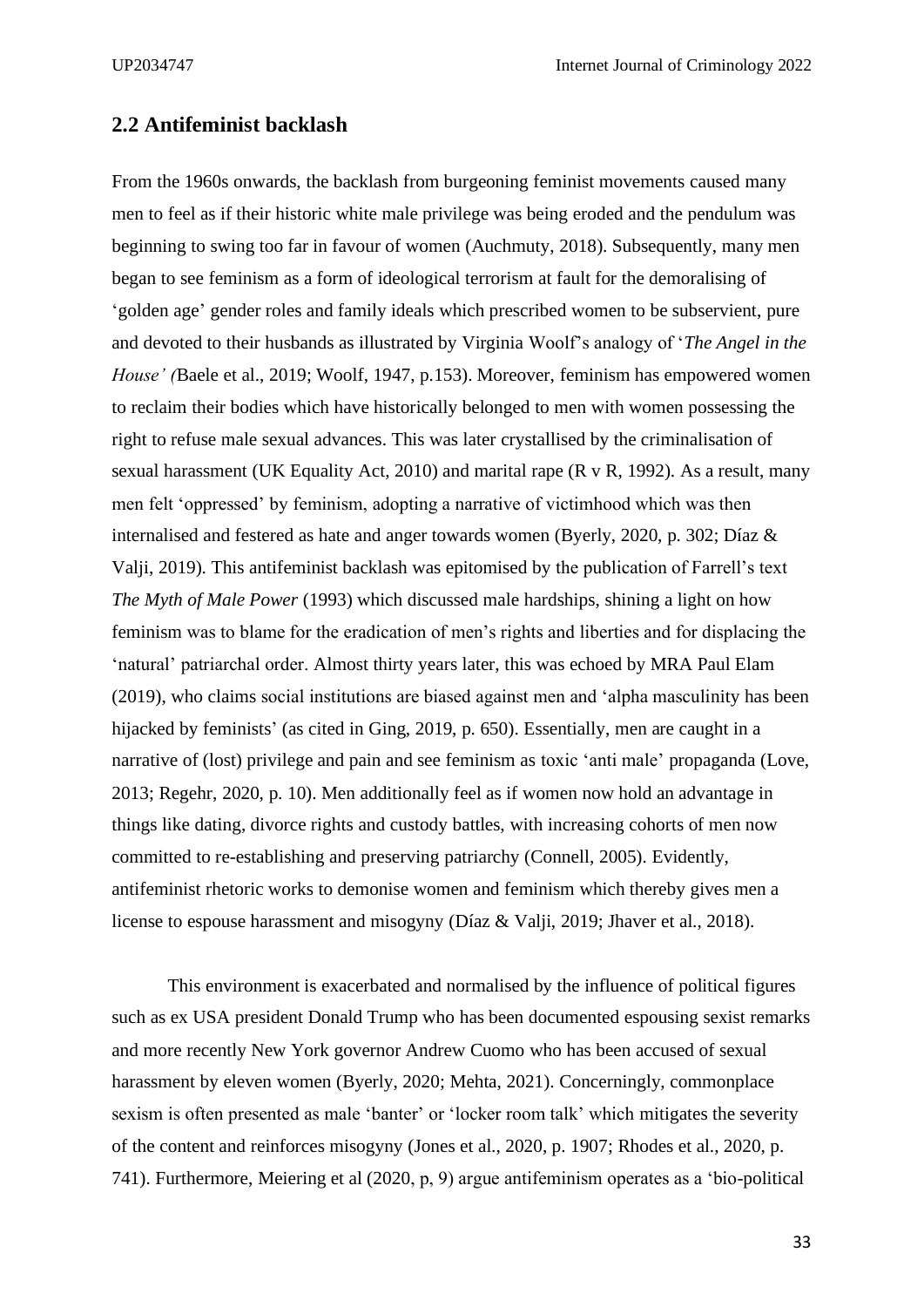instrument' which regulates the masses by deploying conservative gendered narratives which stipulate gender roles are biologically encrypted (Messner, 1998). Evidently, incels are part of a larger narrative around antifeminism, a continuum of responses to women's rejection of traditional gender roles and the quaking of white cisgender male privilege (Bratich & Banet-Weiser, 2019). Consequently, in a climate where the current zeitgeist is undeniably feminist, incels attempt to re-establish patriarchy via symbolic, virtual and real-world misogyny (Harrington, 2021).

## <span id="page-33-0"></span>**2.3 The Manosphere**

The term 'manosphere' was coined in 2009 on a blogpost and then later popularised by the publication of Ian Ironwood's book *The Manosphere: A New Hope for Masculinity* in 2013. The manosphere represents a diverse confederacy of interlaced groups, forums, subcultures and organisations with a fluid set of divergent ideologies united by the red pill philosophy which dictates that feminism has gone too far and men are in fact the oppressed gender (Ging, 2019; Gotell & Dutton, 2016). These groups include PUA's (Pick-Up Artists - 'dating' coaches who excel in the manipulation of women for sexual gain), Men's Rights Groups, MGTOW (Men Going Their Own Way - men who lead a life without women) and incels (Ging, 2017). This evolving assortment of groups are bonded by misogynistic and antifeminist rhetoric and centred upon what it means to be a man in the  $21<sup>st</sup>$  century and how to improve one's increasingly fragile position (Ging, 2019). Fundamentally, manosphere groups bond over their shared aim to defeat feminism and recoup the 'lost erotic capital of men' (Bratich & Banet-Weiser, 2019, p. 5008). Moreover, the manosphere cross-pollinates amongst its diverse groups resulting in a fertile breeding ground for the proliferation of unorthodox misogynistic and hostile views of women (Farrell, et al, 2019; Gotell & Dutton, 2016). This has been particularly prevalent within the last five years where cyberspace has offered an ideal, covert platform where 'women-haters mobilise against a supposed gynocratic conspiracy' (Bates, 2020, para 4). Incels have emerged from the homosocial online space of the manosphere and represent a more extremist, radical subgroup (Marwick & Caplan, 2018).

Before its online configurations the roots of the manosphere stemmed from Men's Rights Movement (MRM) activity in the 1970s. Motivated by second-wave feminism, men worked in unison with the Women's Liberation movement to 'attract men to feminism by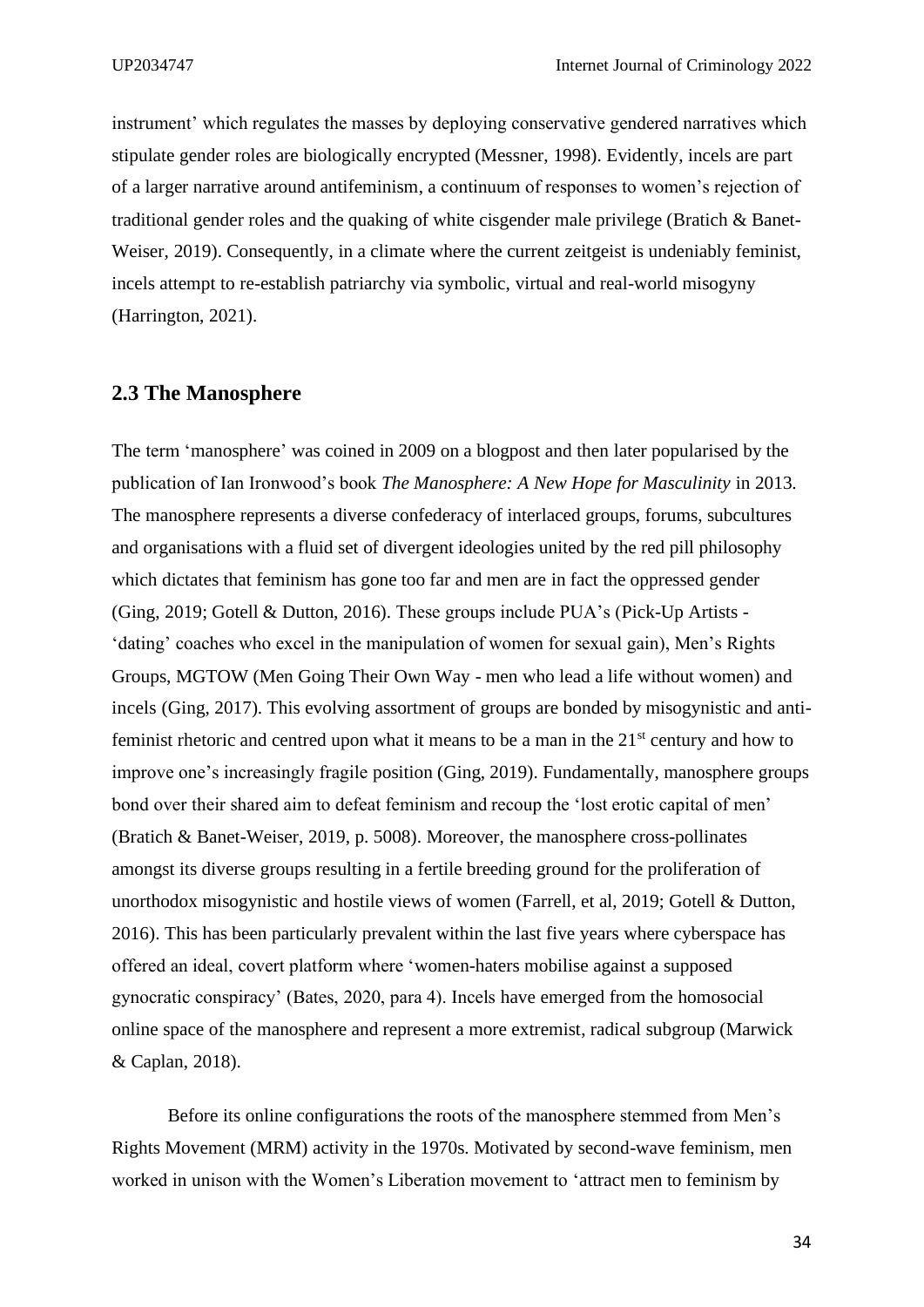constructing a discourse that stressed how the male role was impoverished, unhealthy, and even lethal for men' (Messner, 1998, p. 256). Here, orthodox beliefs of masculinity became challenged and a more egalitarian society prescribed (Carrigan et al., 1985). However, prompted by the deindustrialisation of the workforce in the 1980s and sense of male decline, the movement split into pro and antifeminist parties (Ging, 2019; Messner, 2016). Some continued in the fight against sexism whilst others believed society was becoming increasingly feminised and emasculating (Bean, 2007), This rupture was typified by the publication of *The Male Ordeal: Role Crisis in a Changing World* (Skjei & Rabkin, 1981) which examined male victimisation. Moreover, this sea-change coincided with the emergence of toxic masculinity where exaggerated displays of masculinity were increasingly performed as a way of reasserting the long-established dominance of the white, heterosexual man (Banet-Weiser & Miltner, 2016).

From the turn of the millennium, the increasing technological age which spurred the emergence of online communities created a platform for the arrival of the manosphere, thereby migrating the epicentre of activism and debate online (Ging, 2019). Subsequently, a modern men's movement was formed, offering a safe place for disillusioned men to congregate anonymously and work to free men from the feminist delusion (Ging, 2019). Turning women's historic oppression on its head, these men felt as though they were being 'witch hunted' for their jobs and livelihood and the very essence of masculinity under threat. Consequently, men are now fighting back from their version of 'oppression' and this 'revolt' is central to the rhetoric encompassing the manosphere (Lockhart, 2015; Salter, 2018). Clearly, the hybrid displays of masculinity which typify the manosphere incite and reflect key questions regarding what it means to be a man in modern Western society and how to revalorise traditional gender roles (Blais & Dupuis-Deri, 2012; Tomkinson et al., 2020). Moreover, it is clear technological platforms enable a cohesive element which unite disillusioned angry men, propagating 'new articulations of aggrieved manhood' and creating a misogynistic hotbed (Ging, 2019, p. 638).

#### <span id="page-34-0"></span>**2.3.1 The Pill Ideology**

The pill ideology functions as a common thread uniting all members of the manosphere. Initiation into the group, 'taking the red or black pill', is derived from *The Matrix* movie (Wachowski & Wachowski, 1999) where Neo the protagonist is offered a red or blue pill,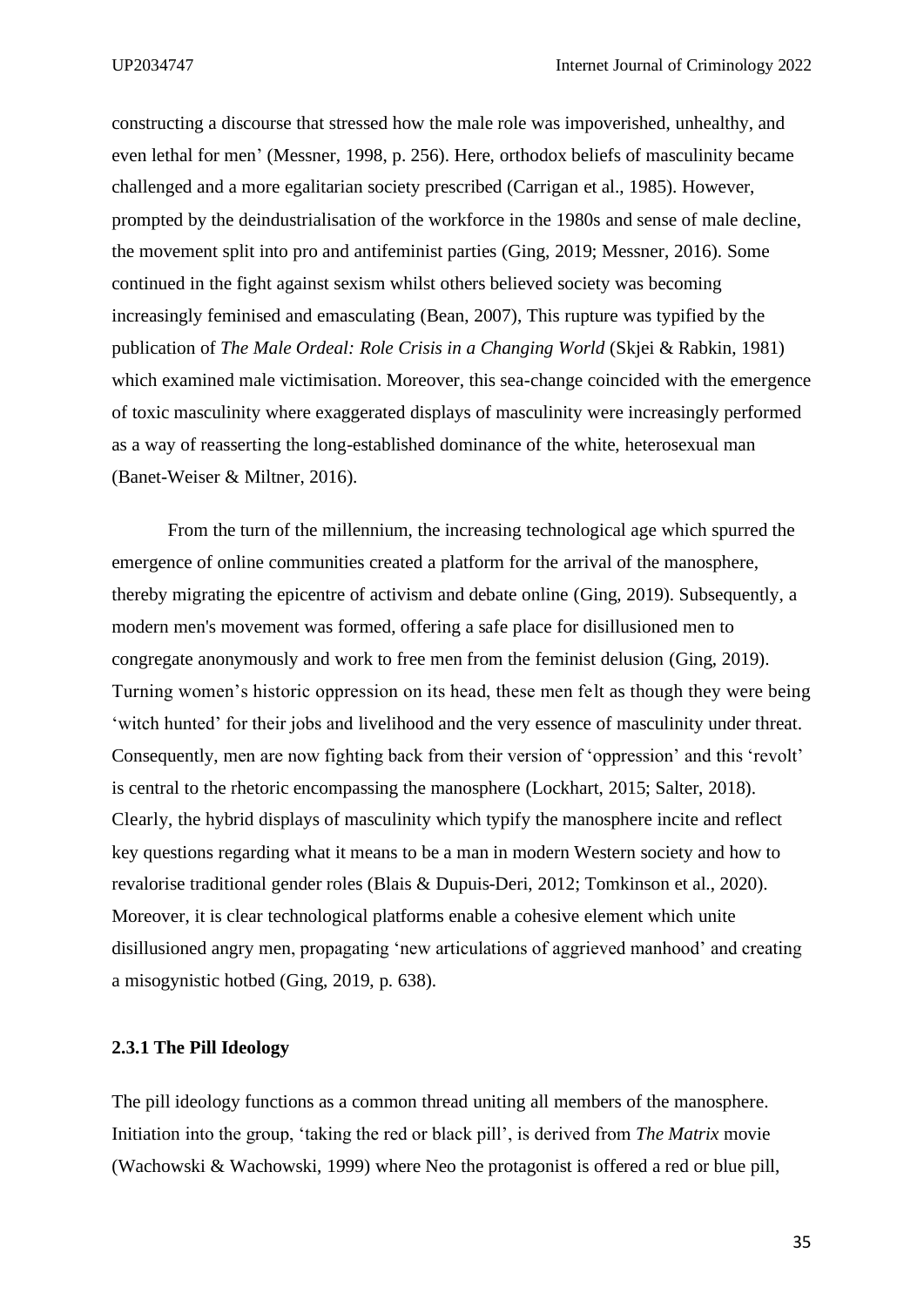'the blue pill to keep him in his current blissful, fantastical world of illusion and the red pill to shatter that fantasy jolting him into the real world' (Rai, 2015, p. 623). The red pill rouses men from the *misandry* (hatred of men) and indoctrination of feminism and enlightens them to the ugly truth of the world that men are the oppressed sex (Ging, 2019). Additionally, *redpillers* view women as superficial gold-diggers and subsequently often adopt *looksmaxxing* vocations such *gymmaxxing* (going to the gym), undergoing plastic surgery to look more masculine and *betabuxxing* (earning as much money as possible) in order to attract women (Regehr, 2020). Essentially, redpillers are simultaneously awakened to the belief of female brainwashing yet also adopt techniques to manipulate women into sex saving themselves from potential inceldom (Hoffman et al., 2020). Conversely, the black pill represents a more extremist, nihilistic reality where individuals adopt the myopic worldview that privileged (predominantly white) men have been sold a lie and it is actually women who hold all of the power and subsequently need to be 'put back in their place'. The black pill, a 'particularly toxic brand of antifeminism', is primarily associated with incels where already disenfranchised men cross over to the 'dark side' and position themselves below all other men (Ging, 2019, p. 639; Maxwell et al., 2020). Moreover, the black pill is rooted in biological determinism and sees the world through a fatalistic lens free from illusion, rejecting the notion that attractiveness and desirability are adaptable (Cottee, 2021; DeCook, 2021). Thus, the black pill exists as a permanent status, 'an eternal sentence, a curse, a destiny' (Bratich & Banet-Weiser, 2019, p. 5017). Unsurprisingly, inceldom is dominated by nihilistic depression and suicidal ideation as incels lament their *forever alone* status and LDAR (Lay Down and Rot) (Bratich & Banet-Weiser, 2019, p. 5017). Evidently, the pill ideology operates as a key ideological tool which creates solidarity and offers a portal through which disillusioned individuals can make sense of the world.

## <span id="page-35-0"></span>**2.4 Incel Origins**

The term incel was initially used by a woman named Alana in 1997 on a blog titled 'Alana's Involuntary Celibacy Project' which offered an online space of connection and support for romantically unsuccessful, lonely individuals of all genders (Taylor, 2018). Coining the moniker 'incel', Alana denoted this identity as 'anybody of any gender who was lonely, had never had sex or who hadn't had a relationship in a long time' (Tranchese & Sugiura, 2021, p. 7). The concept's foundations of celibacy and loneliness remain, yet the term has deviated dramatically from its origin and is now analogous with misogyny and extremism (Bratich  $\&$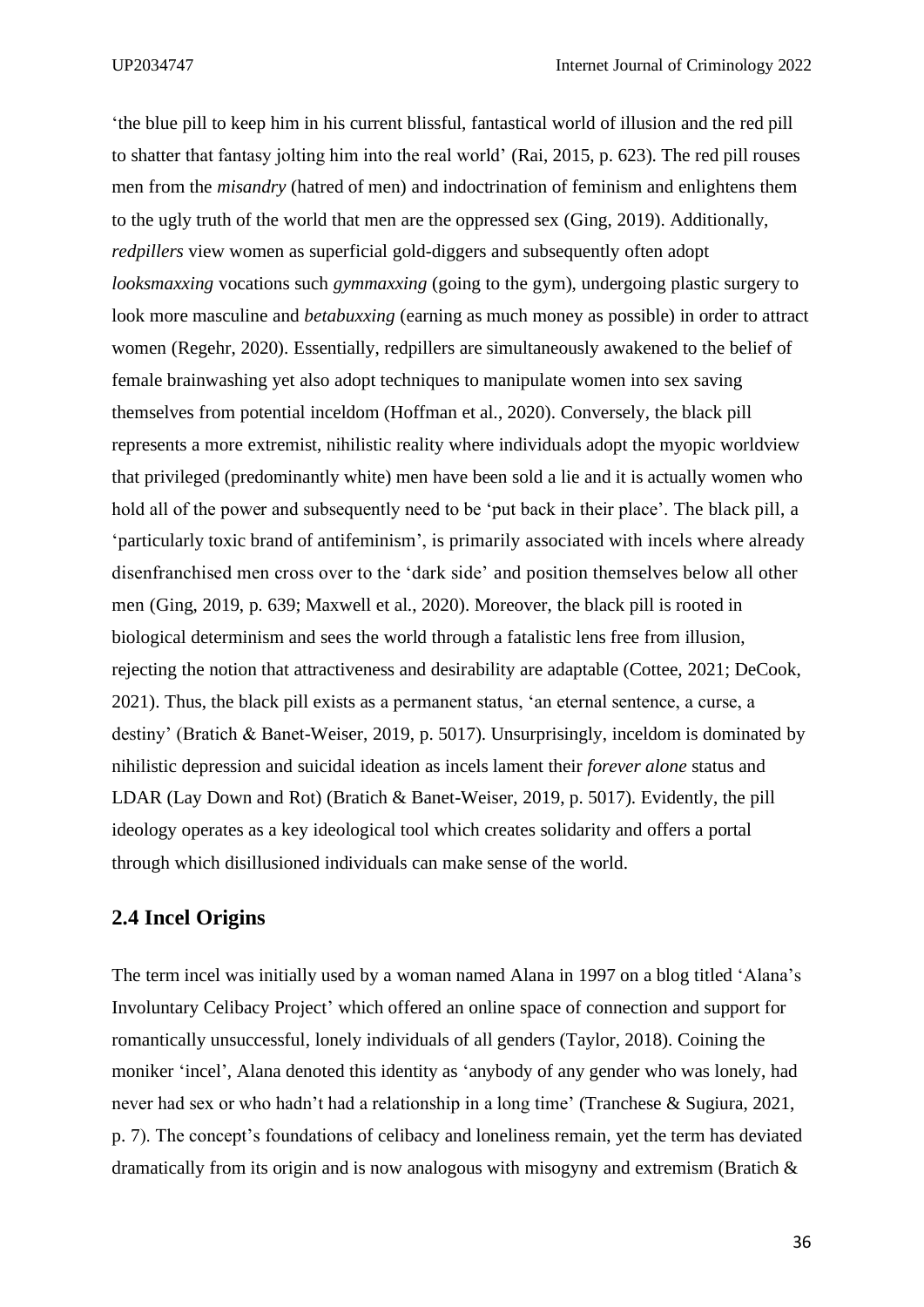Banet-Weiser, 2019). Inceldom depictions have existed throughout history prior to having the linguistics to communicate this 'life situation' (Cottee, 2021, p, 97). These sexual and social 'rejects' and can be traced back to the counterculture movements of the 1960s, including the Sexual Revolution, Women's and Men's Liberation Movements and backlash against the Vietnam War where traditional gender roles began to shift (Karner, 1998; Williams, 2020). This is echoed by Baele et al (2019, p, 13) who believe 'inceldom has always existed but was rare, it expanded and worsened significantly from the 1960s onwards'. Historical individuals who would have been seen as incels today or at least possessing incel sympathies include the lone shooters of the École Polytechnique de Montréal attack (1989), the Luby's shooting (1991) and the LA Fitness shooting (2009). These attacks all involved loners with extremist views on women (Lindeman, 2019; Terry, 1991). Moreover, media representations of 'catatonically lonely American men driven to the brink by their disdain for what they perceive as a rapidly declining modern society' have also been around for years preceding the incel (Zoladz, 2018, para 1). This is portrayed in the film *Fight Club* (Fincher, 1999) where lonely men achieve brotherhood through violence and by the character Travis Bicker in the film *Taxi Driver* (Scorcese, 1976) a loner who becomes increasingly detached from reality and enthralled by violent fantasies. Evidently, these articulations of lonely men who exist on society's peripheries parallel present day incels.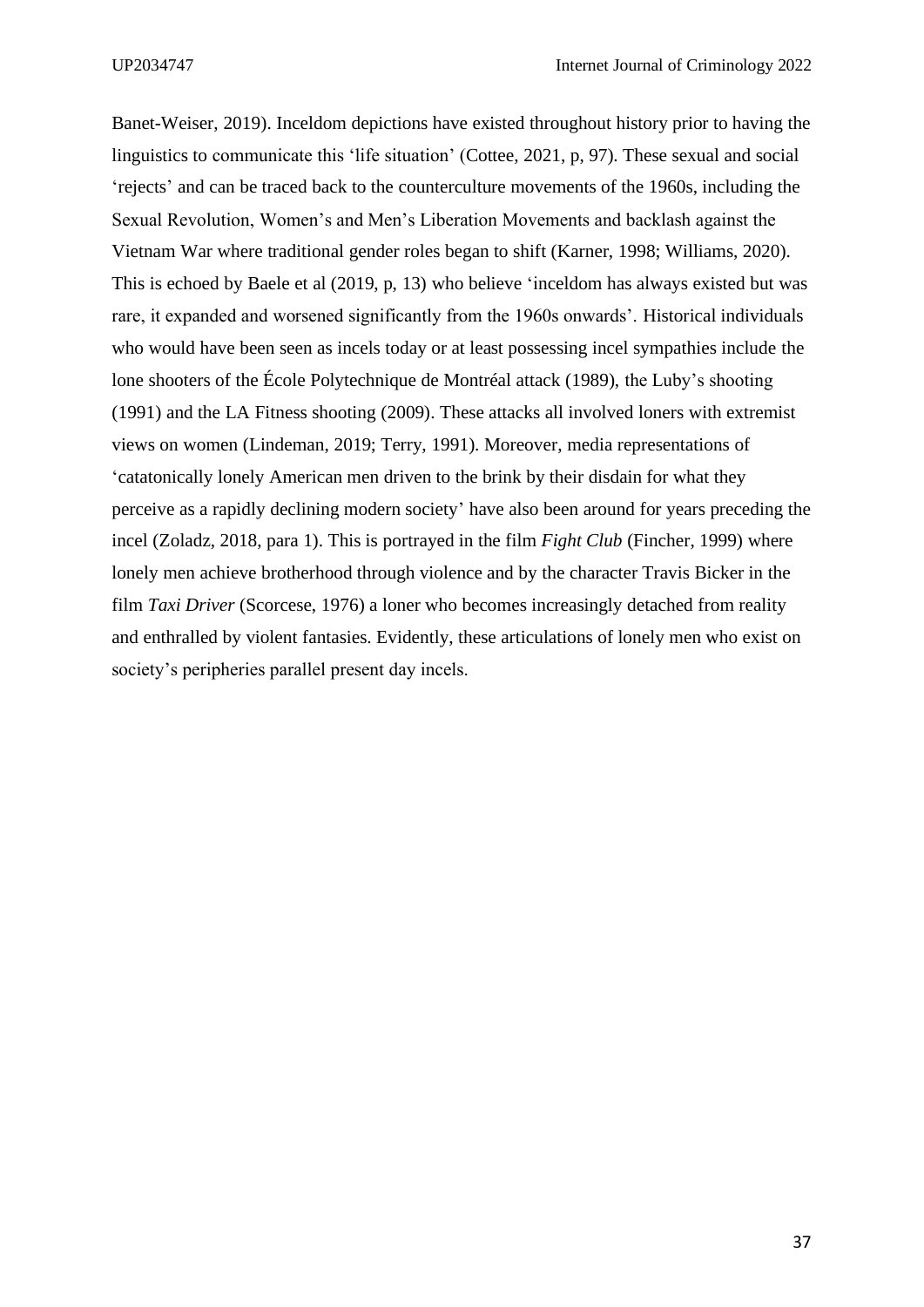# **Chapter Three: Subculture**

This theme is divided into three subthemes (a) Incel subculture (b) Views, norms and narratives and (c) Lexicon. Please note subtheme (b) is divided into three sub-sub themes (1) Loneliness and isolation (2) Sex, celibacy and virginity and (3) Black pill fatalism. The incel subculture is an insular and culturally specific digital community characterised by ideological extremes, colourful language and a unique sense of belonging and brotherhood. By using the lens of subcultural theory and dismantling the rich cultural tapestry of the incel milieu, a better understanding of the inner workings of incels, how they operate and the culture which characterises has been achieved. In addition, this chapter highlights what the incel subculture offers to disillusioned young men and why it holds such appeal in our current climate.

## **3.1 Incel Subculture**

Incels represent a multifaceted subcultural landscape which encourages misogynistic violence (Dragiewicz & Mann, 2016; Kalish & Kimmel, 2010). A subculture is a 'culture within a culture' and exists in opposition to popular culture and is characterised by cultural specificity and a unique set of values and norms (Cohen, 1955, p. 12; Hebdige, 1979). The cult-like subscription, rituals and philosophies which characterise the incel subculture solidify a sense of belonging and group solidarity and facilitate a unique incel identity (Meiering et al., 2021; Regehr, 2020). Additionally, incels represent a digital subculture united around an anti-female experience which situates women as the enemy and draws from a reservoir of male anguish which is intensified and proliferated by the anonymity, speed and geographical reach of the internet (Holt, 2007). This radical milieu coalesces around collective feelings of loneliness and sexlessness and synthesises these into antifeminist misogyny (Hines, 2019; Witt, 2020). Essentially, incels represent a microcosm of male grievances in modern society and offer an online sphere for disillusioned young men to bond and find meaning. Krüger (2021, p 246) regards incels as a 'fringe' (existing on society's peripheries) culture representing an 'affinity between male subcultures and a volatile political extremism'. In addition, this online community can be considered as a *neo-tribe* typified by 'fluid boundaries and floating memberships' and evocative of postmodernist *liquid modernity* where identities are 'pick n mixed' (Bauman, 1991; Bennett, 1999, p, 600; Nagle, 2017).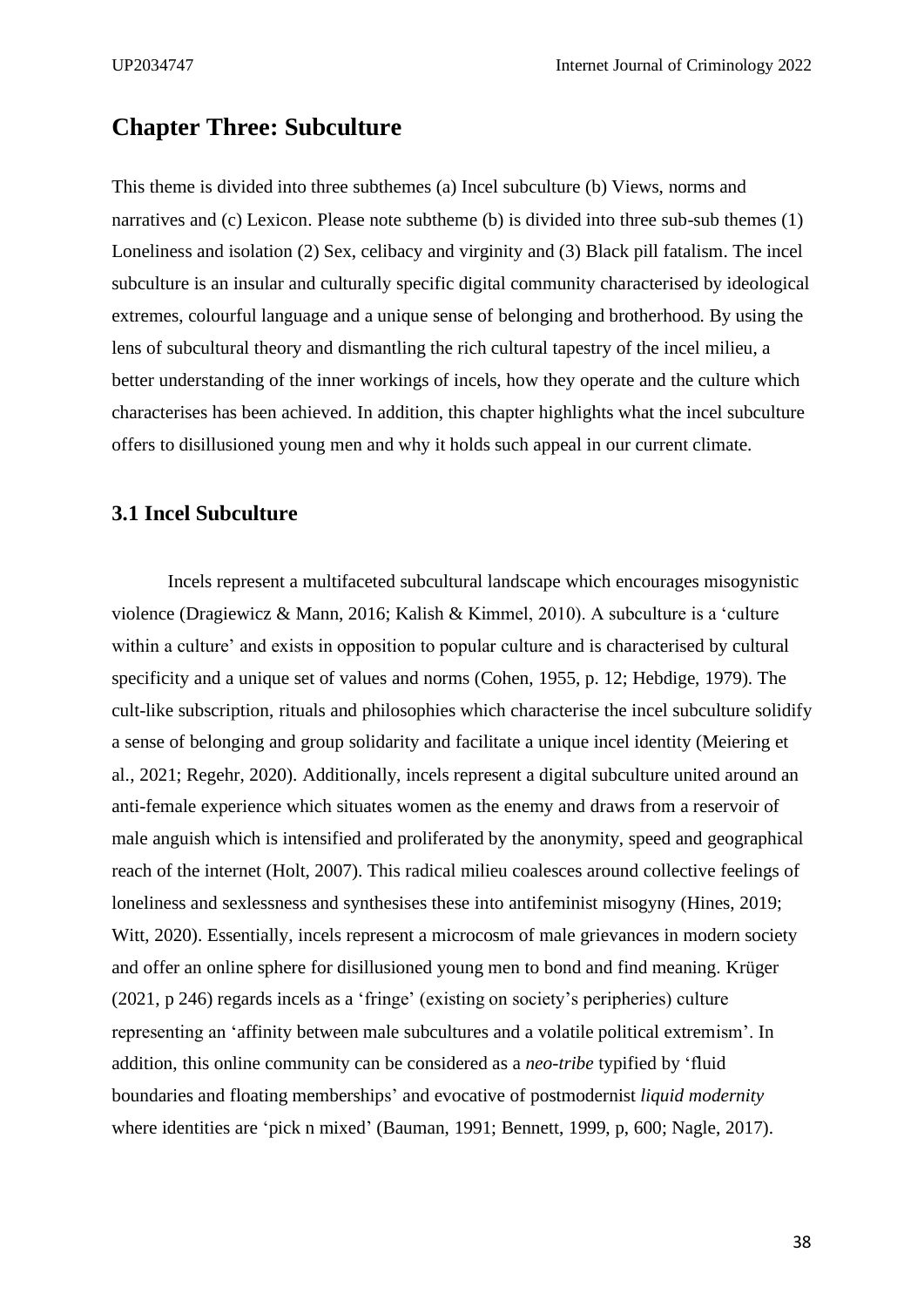One of the key organising principles of a subculture is a shared philosophy. Incels are governed by core ideological beliefs of antifeminism, misogyny, victimhood, and traditionalist gender ideals. Undeniably, these theoretical components colour and shape incel narratives and language. Utilising the internet, incels use pop culture to deliver explicit and subliminal messages through memes, fan art, songs and videos underpinned by dark humour, satire and sarcasm which mitigate and normalise the severity of the content (DeCook, 2021; Meiering et al., 2021). Concerningly, these narratives and ideologies are represented in ways which make them appear entertaining, fun and frivolous which mask the gravity and insidiousness of the messaging, gradually grooming individuals into adopting extremist ideologies (Hoffman et al., 2020). Evidently, technological advances have generated a means for subcultures to migrate online, with the interconnectedness of the internet creating a catalyst for extremist online subcultures to emerge and proliferate.

## **3.2 Views, Norms and Narratives**

#### **3.2.1 Loneliness and isolation**

An overarching theme of the incel subculture is loneliness and isolation with incels routinely feeling alienated and outcast from dominant society (Maxwell et al., 2020; Witt, 2020). Subsequently, the incel subculture offers young disillusioned men a sanctuary to share their neuroses and romantic rejections and presents a stepping-stone for those trying to overcome social isolation (Burgess et al., 2001). This subculture offers a safe place to decompress and share anxieties with others helping individuals feel less alone in a world where they are misunderstood. Essentially, the incel community fills a void for many young men desperate for connection, a 'fraternal' 'brotherhood of the shipwrecked and the defeated' (Cottee, 2021, p, 101). Sharing personal traumas is cathartic and therapeutic for incels where pent up 'intropunitive aggression' (aggression turned inward) can be released (Bratich & Banet-Weiser, 2019; Fox & Levin, 1998). The incel subculture further represents a milieu where personal and private sufferings morph into an all-encompassing hatred of women where personal responsibility for one's own lot in life is eradicated and instead placed at the feet of society (Cottee, 2020; DeCook, 2021). Moreover, this subculture offers a sense of community, solidarity, meaning and faith in a society where these are increasingly absent (Jane, 2018; Regehr, 2020). This subculture is unique in its appeal to the lonely, a place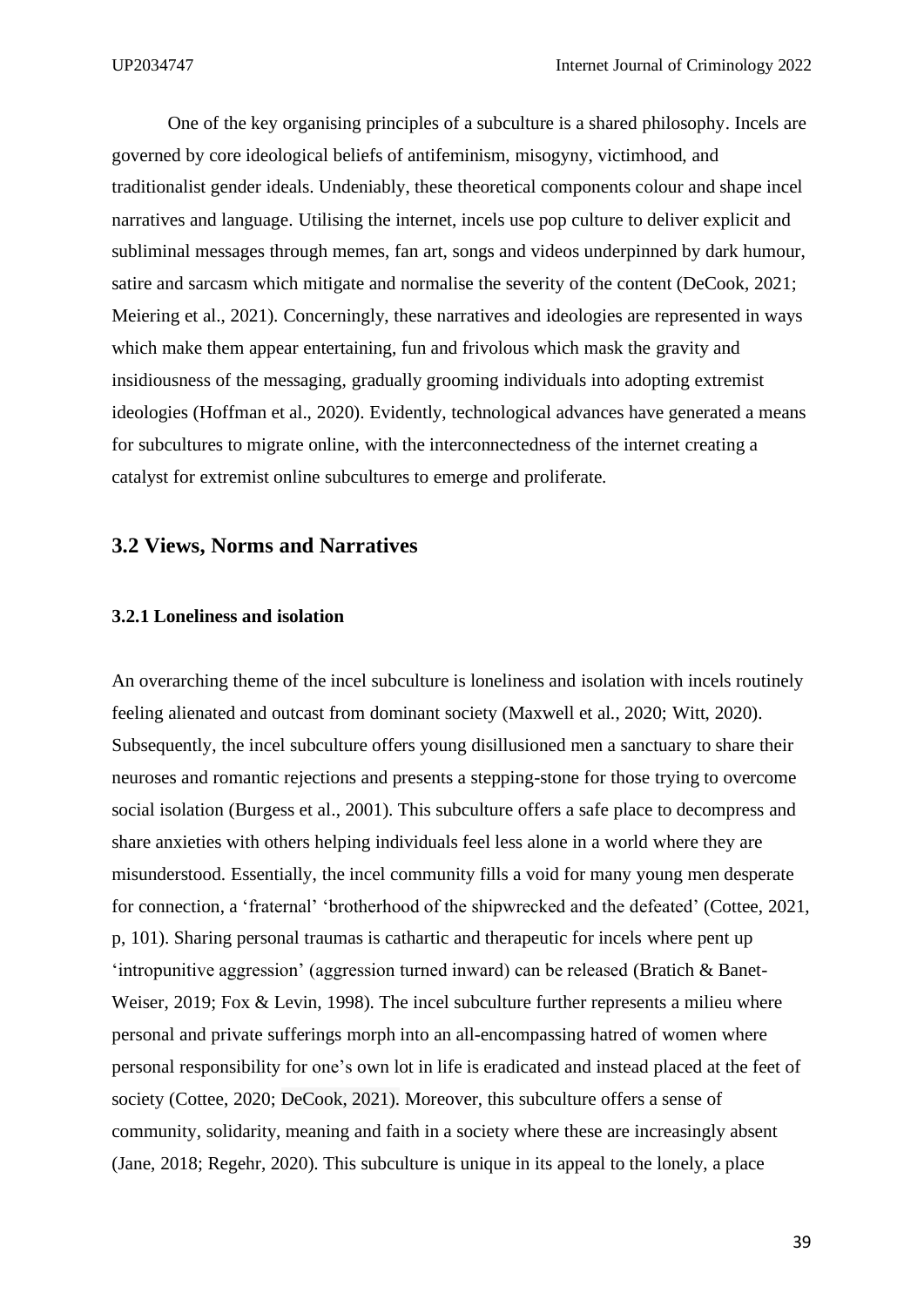where loneliness attracts others; 'antisocial sociability' (Bratich & Banet-Weiser, 2019, p. 5017; Cottee, 2021). Thus, it is easy to see how disillusioned young men can be seduced by the incel subculture and its promises of salvation and domination, like moths to a flame.

#### **3.2.2 Sex, celibacy and virginity**

Narratives of sex, celibacy, and virginity are fundamental to the incel subculture with incels bonding over their shared experiences of romantic and sexual failure (Beauchamp, 2019; Ging, 2017). Sex is often regarded as a biological rite of passage to becoming a man and incels believe that by failing to offer access to female bodies, society (women in particular) robs incels of their manhood (Krüger, 2021). Consequently, incels are trapped in a phase of developmental immaturity and adolescent angst (DeCook, 2021). This 'symbolic castration' encapsulates feelings of inadequacy in light of not living up to societal ideals of manhood which leads to powerlessness, humiliation and shame which is then converted into anger and resentment at those having sex; alpha men and women (DeCook, 2021, p. 236; Lacan, 2007). Krüger (2021, p 254) argues that this sense of 'immaturity and impotence' can lead to a loss of total control. This is evidenced by the increasingly extreme sexually deviant ideas which attract incels in their attempts to regain control (Byerly, 2020). These include sanctioned rape, sexual slavery and state sponsored girlfriends; 'if women will not give their bodies to the incel, he will take it from them, and in doing so, he punitively affirms his power over them' (Witt, 2020, p. 686). Here, rape and violence are presented as the optimum way for men to reassert their status, virility and pride and reclaim what they believe they are biologically entitled to (Cottee, 2021; Witt, 2020). Moreover, the incel ideology is riddled with contradiction with women trapped within a Madonna/Whore paradox (Williams, 2020). Women possess the ability save men from inceldom, their bodies and love desired, yet sexually active women are simultaneously regarded as disgusting, promiscuous and ruined (roasties) (Ging, 2019; Glace et al., 2021). Essentially, women are concurrently desired yet vilified, their worth centred upon their sexuality (Glace et al., 2021; Williams, 2020, p. 99).

Incels often adopt the identity of being involuntarily celibate as an act of 'symbolic defiance and withdrawal' (Cottee, 2021, p, 101). Incels call this *going monk* (abstaining from the dating economy and subsequently any sexual/romantic relationships with women) (Jones et al., 2020, p. 1915). O'Malley et al (2020) attests that to identity as an incel you must have not engaged in sexual activity for a least six months despite desiring this, yet a large portion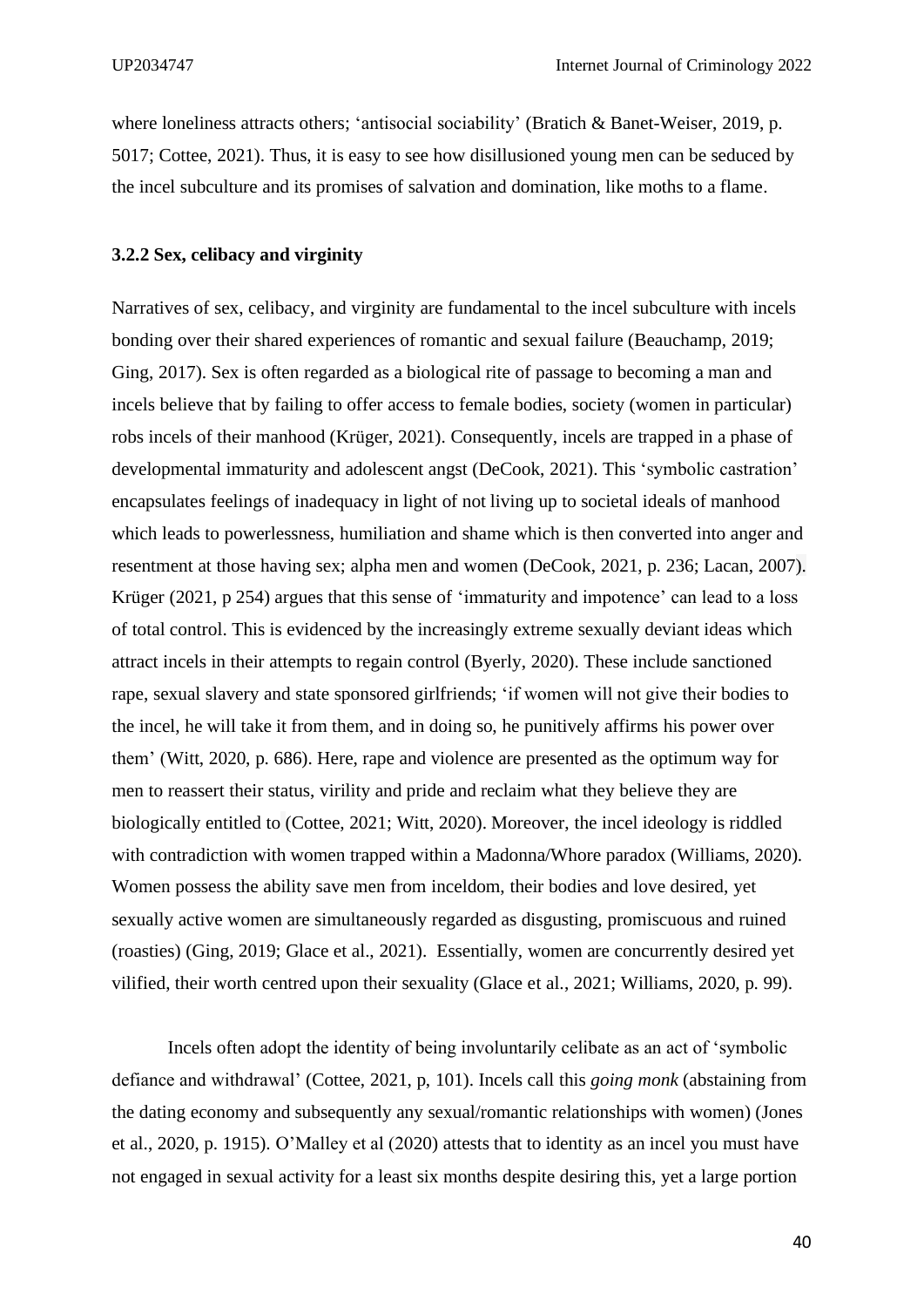of incels have never had sexual activity of any sort and identify as KHHV (Kissless, Handholdless, Hugless Virgin) (Incel Wiki, 2021). This 'delinquent solution' means that by removing themselves out of the sexual marketplace equation incels escape the pain associated with sexual and romantic rejection (Cottee, 2021, p. 101). Thus, through the nihilistic enlightenment of the black pill, incels resort themselves to a fatalistic trajectory and vicious cycle of sexlessness, loneliness and disengagement from the world, a kind of *anomie* (normlessness) (Durkheim, 1897/1951; Maxwell et al., 2020). Consequently, this damages any hopes of gaining social connection through relationships which are a fundamental part of what makes us human. A lack of sex has been found to be psychologically distressing and this is reflected in the incel experience (Donnelly, 1993; Weiss 1973). Essentially, this subculture represents a subversion of a natural and common experience of rejection, which keeps incels stuck in a fatalistic spiral they feel they can never escape (O'Malley et al., 2020).

#### **3.2.3 Black pill fatalism and suicide**

Suicidal ideation, nihilism and self-loathing are key elements of the incel subculture belief system and are encapsulated within the black pill ideology (Glace et al., 2021). Nihilistic fatalism can be seen as correlational to 'the external locus of control' principle, a continuum which measures how much control individuals have over their lives and how much external forces possess (Rotter, 1954). For incels, individual responsibility is placed at the feet of society and women in particular which frees them from the weight of expectation and the need to progress in life. This seductive feature of the incel subculture is encapsulated by Cottee (2021, p, 101) 'the blows of fate are somewhat easier to bear if one sees them as beyond one's control'. Consequently, incels believe they are fatalistically resigned to their marginalised position in society believing this is an immutable reality in which they feel imprisoned (Cottee, 2021). Furthermore, incels regard this *forever alone* status as a permanent existence, a 'master status'*,* which keeps them in a perpetual state of victimhood (Bratich & Banet-Weiser, 2019, p. 5017; Cottee, 2021, p, 94). In addition, forums are filled with suicidal ideation and collective feelings of hate and self-denigration which convey dismay for the status quo. These feelings of existential despair are evocative of the 'Clown World' analogy which incels often adopt which sees the world as absurd and meaningless as portrayed by the Joker in Batman (Jürgens, 2014).

41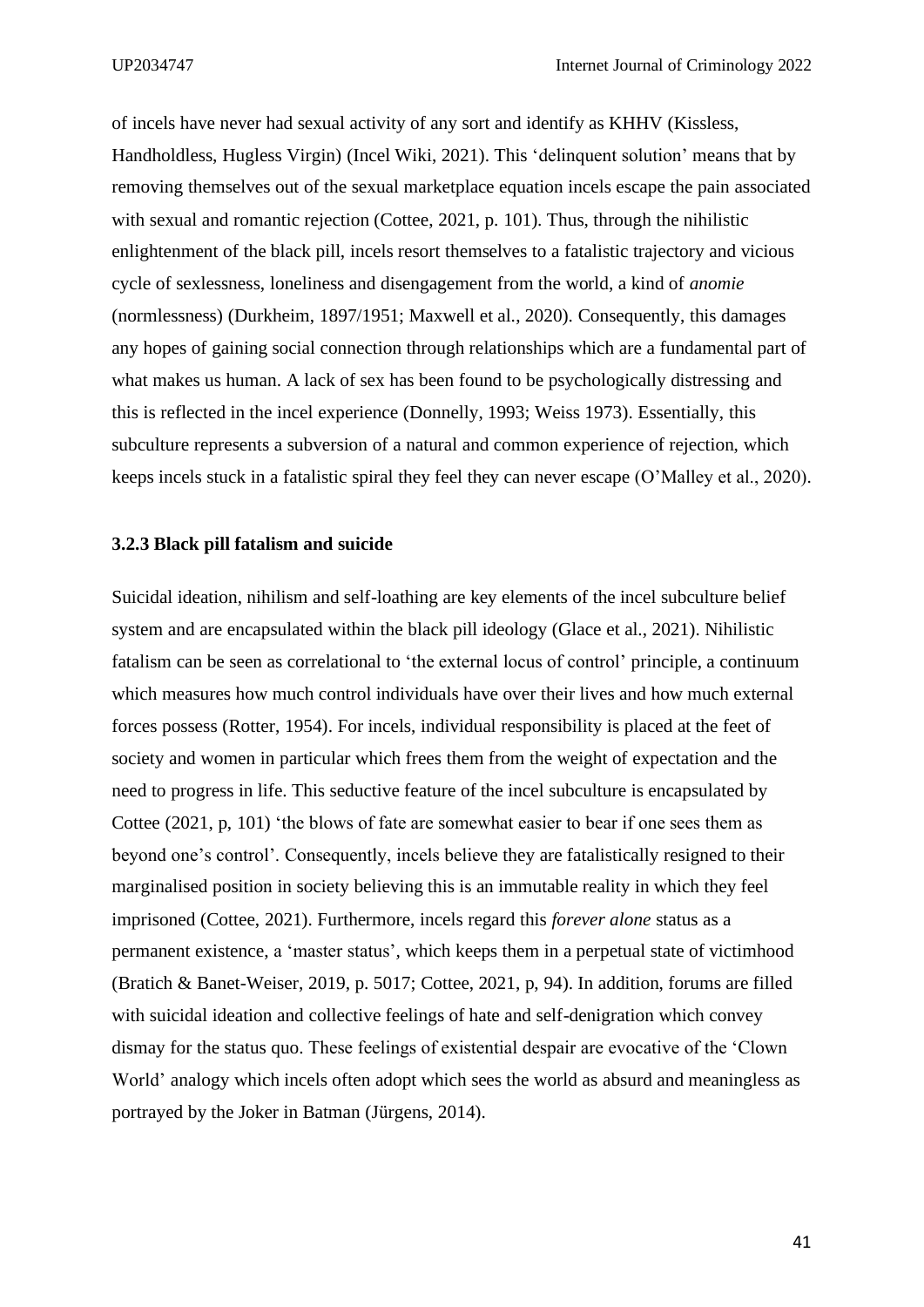Overwhelmingly incels believe they have been denied a conventional life and live in a constant state of torment and apathy; existing separately from humanity (Witt, 2020). Problematically, this refusal to participate in society often means individuals cut themselves off from family and do not work or try to educate or better themselves (NEET - Not in education, employment, or training) which further isolates them and only heightens their extremist beliefs (Incel Wiki, 2021). This is evocative of the Japanese subculture the *hikikomori* who have decided to retreat from society due to the anxieties of the modern world being too vast (Conti, 2019). Concerningly, these 'retreatists' could become an increasingly global trend, one which epitomises an anomic postmodern crisis fuelled by the decline of community and religion and the rise of 'hyper-individualism' (DeCook, 2021, p. 241; Merton & Merton, 1968, p. 241). This can also be seen as a reaction to our Western mainstream obsession with success and personal development (King et al., 2019). Evidently, the black pill concept simultaneously offers enlightenment, a collective identity and a dystopian vision which is so seductive to lonely young men desperate to belong. However, many do not realise the dangers of being sucked into this negative vortex of nihilistic fatalism.

## **3.3: Lexicon**

Incels have a specific vernacular which makes them unique and constitutes part of their collective identity. This is characterised by 'complex and coded lexicons of terms, abbreviations, slang, and memes' laden with antifeminist misogynistic rhetoric (Witt, 2020, p. 681). Incel language is the antithesis of political correctness and the incelosphere offers a space for incels to vent and this is projected via a repertoire of raw, colourful sexist and racist language (Cottee, 2021). Glace et al. (2021, p. 291) call this vocabulary 'subverted social justice language' which represents a reaction to increasingly policed language and an affirmation of one's libertarian right for free speech (Ging, 2019; Jane, 2018). Concerningly, the expletive, derogative and verbally pungent language commonplace in the incelosphere mirrors the objectifying sexist language of wider society where women are routinely compared to animals, vessels and robots such as *cumdumpster, femoid* and *landwhale* (Kelly et al., 2021; Tranchese & Sugiura, 2021, p. 18). The concern here is that this vernacular which appears to be evolving and becoming more extreme is increasingly becoming part of everyday language and seeping into the public realm with the aid of the spreading capabilities of the internet (Farrell et al, 2019; Ging et al, 2019).This is exemplified by the emergence of the online dialect *Rapeglish* which is found throughout the web and is characterised by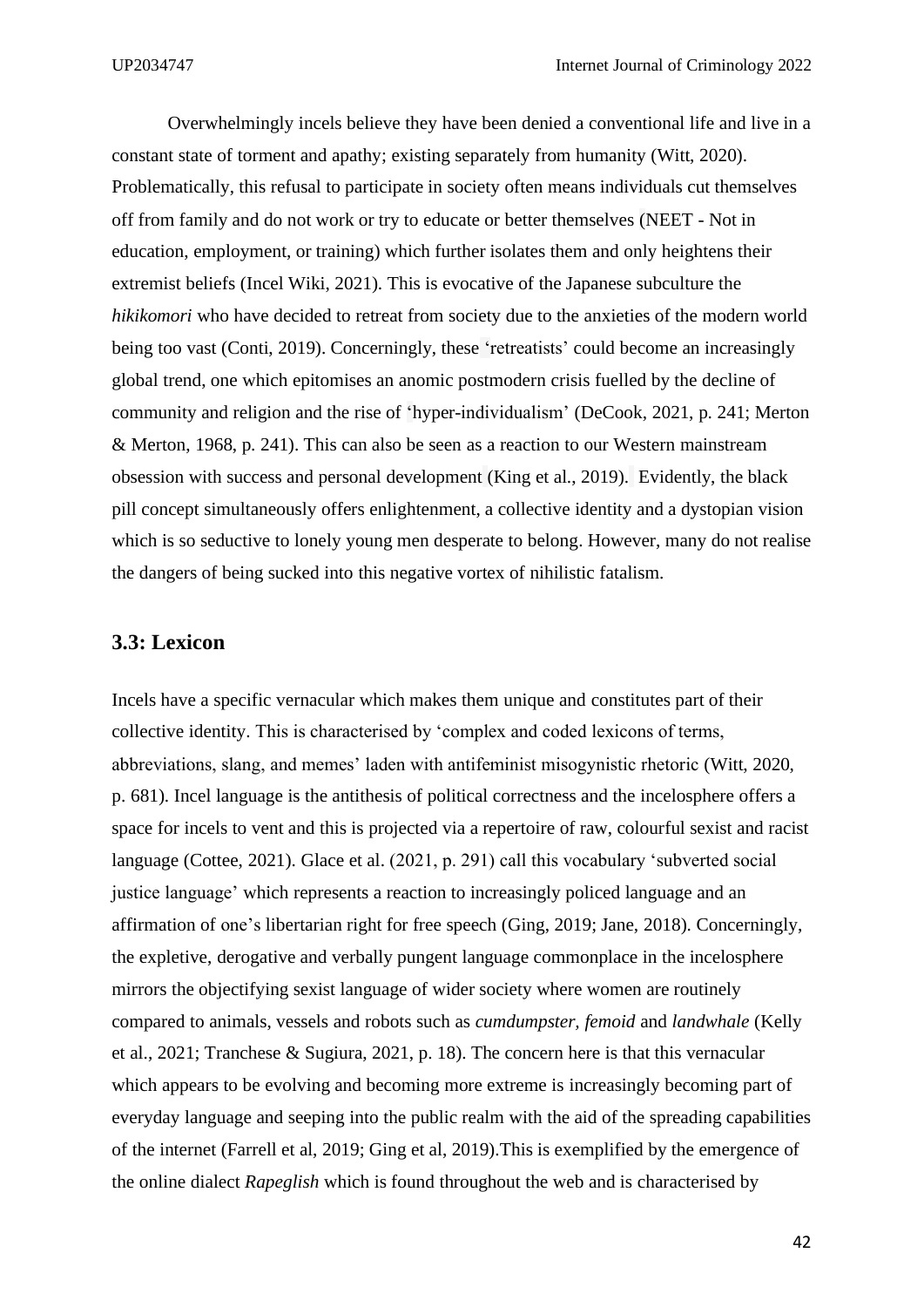graphic, sexually violent language and 'hyperbolic misogynist discourse' (Jane, 2018, p, 662). Moreover, as the incel language is often engineered to shock and provoke it is often difficult to decipher which content constitute safety and security threats and which ones are merely a performance of bravado (Cottee, 2021).

Evidently, the incel dictionary is extensive and represents an unique and covert way of communicating which an outsider looking in would take time to interpret and makes outsiders instantly identifiable (Cottee, 2021). Essentially, this language acts as a 'power resource' which further crystallises the 'in-group' nature of the subculture and exposes those who are not legitimate as *fakecels* (Bryman, 2012, p. 690). Additionally, using this special code of language demonstrates member's dedication to the subculture and fortifies group solidarity whilst simultaneously distancing individuals further from normal society (Maurer, 1981). Adopting the incel argot also takes on a performative aspect as it functions as part of the 'impression management' of incel identity which affirms their status and right to be part of the group (Goffman, 1963/2007, p. 130). Ultimately, this lexicon works to solidify ideology and advance indoctrination which further propagate a myopic worldview (Baele et al., 2019).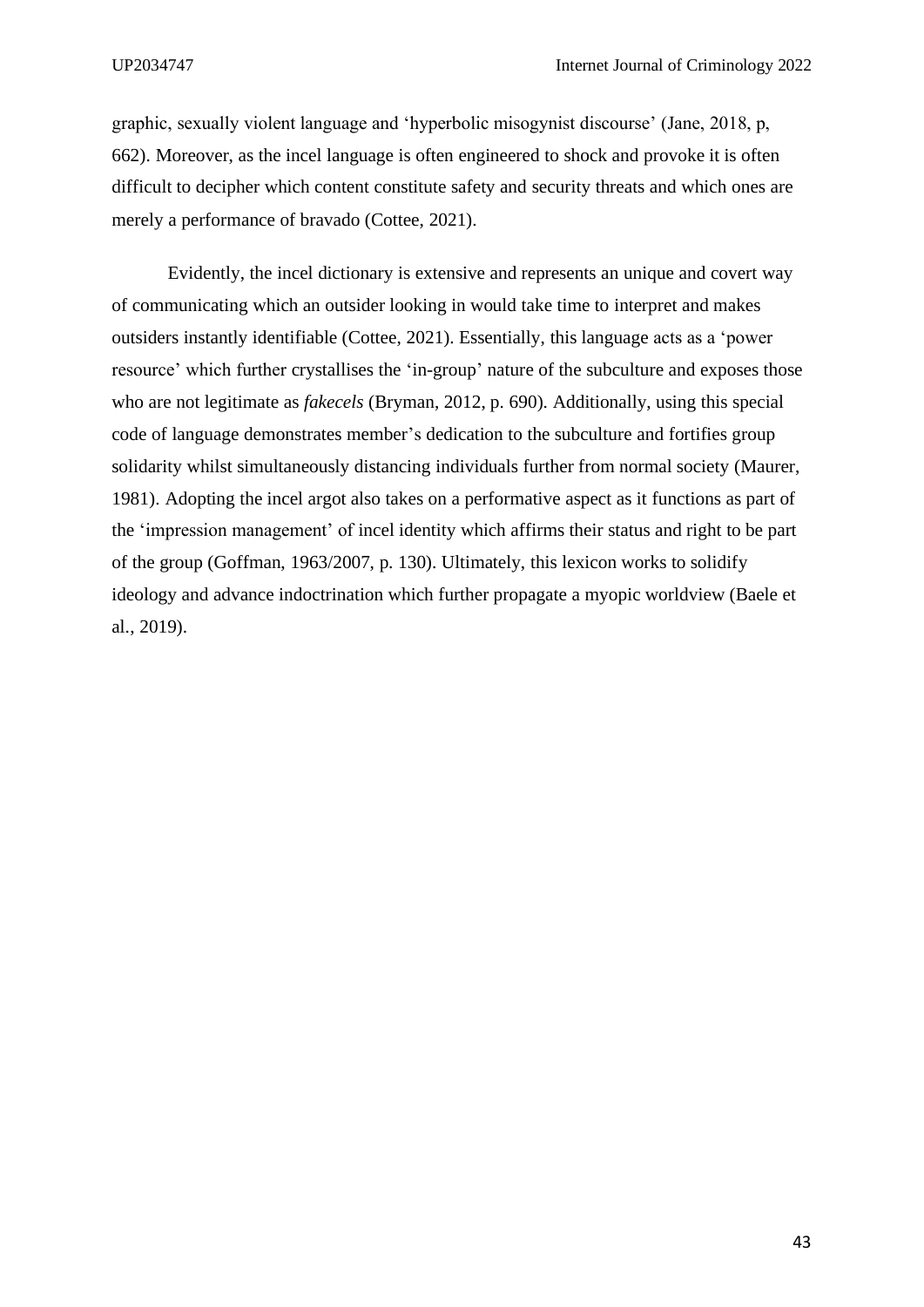# **Chapter Four: Ideology and Extremism**

This core and final theme is concerned with Ideology and Extremism and is split into four distinct sub-themes; (a) the Incel ideology (b) Biological determinism (c) The sexual marketplace and (d) Incel attacks. Ideologies offer a 'narrow and obsessive lens through which the world is presented and understood', a prism where views become warped and distorted (Regehr, 2020, p. 3). This neo-noir, myopic view sees the world as black and white and draped in shadow, characterised by extremes of right and wrong and good and evil. The sophistication and incremental nature of ideologies is what makes them so insidious and dangerous. By seeping into the consciousnesses of young men, the incel ideology has fuelled a social movement of radicalised men who view feminism and women as the enemy. This chapter will unpack the indoctrination tactics of the incel ideology which facilitates key data for governments working to dilute and hinder incel radicalism.

## **4.1 Incel Ideology**

Ideology is the central organising force of the incel subculture and is used to indoctrinate and radicalise young men into extremism via 'group-based sociocognitive, representations of practices in the service of power' (Lazar, 1991, p. 186; Regehr, 2020). The incel ideology has a cathartic and therapeutic function where internalised pain and anger is projected out towards a common enemy (women) and seductively offers enlightenment to see the world for what it really is (pill philosophy) (Regehr, 2020; Meiering et al., 2020). As a result, the incel ideology exonerates individuals from personal responsibility and this is fortified by the dogma which dictates women and society are to blame for all personal failures, thereby freeing incels of their self-loathing torment (Regehr, 2020; Simi & Futrell, 2010). Moreover, the 'in group' characteristics of the ideology further appeal to disillusioned individuals, offering identity, recognition, attention and a 'fraternal' experience of belonging in a society where they have been ostracised and rejected (Baele et al., 2019, p, 20). Concerningly, membership in online communities can often represent a slippery slope towards total indoctrination, a 'narrowing staircase' where disliking feminism can operate as a 'gateway drug' to gendered extremism (Díaz & Valji, 2019, p. 43; Moghaddam, 2005, p. 161). Evidently, the incel ideology functions as the 'nexus between misogyny and violent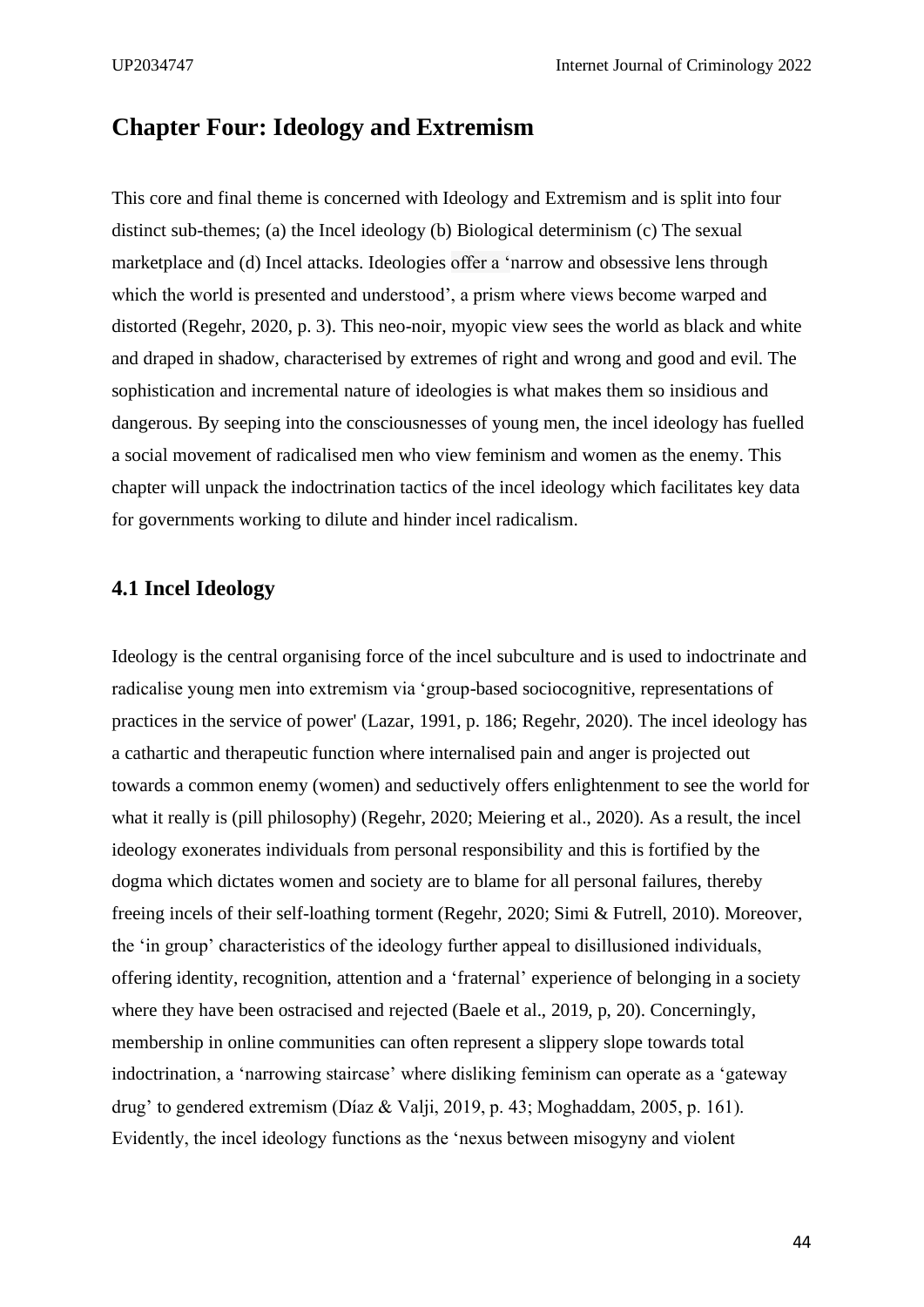extremism' and is fuelled by the echo-chambers and cross-fertilisation of the manosphere (Díaz & Valji, 2019, p. 40).

Indoctrination processes work to create homogenisation and belonging within the group and exclusion and hostility to those outside of it (Meiering et al., 2020). These sophisticated techniques keep members trapped in the group where it takes 'a lot of reprograming to actively step away' (Regehr, 2020, p. 12). Furthermore, constant exposure to 'rich toxic culture' acts as a kind of propaganda loop which reinforces and exacerbates beliefs which are already verging on the extreme by capitalising on the efficiency of the internet to crystallise ideologies and encourage social isolation (Cottee, 2021; Regehr, 2020, p. 16). Interestingly, for a group whose ideologies are centred upon misogyny and sexlessness incels are concurrently obsessed by women and their bodies. Clearly, the incelosphere operates as a 'conveyer belt' to radicalism where individuals are united by their shared resentment and anger which facilities a crusade against women and this becomes amplified and exacerbated by online platforms (Cottee, 2021, p, 103).

### **4.2 Biological Determinism**

A fundamental organising principle which underpins ideologies is the framing of outsiders as homogenised 'others' which facilitates a dichotomy of 'us' and 'them' as evidenced by the incel acronym AWALT (all women are like that) (Díaz & Valji, 2019, p. 44). This extreme mindset operates as an indoctrination tool, creating a lens with no grey zone where multiple grievances of women are synthesised into an overarching critique of *all* women who are then demonised as the common enemy (Baele et al., 2019, p. 3; Cottee, 2021). Dividing the world into 'the saved and the damned', narratives which are simplistic, convenient and reduce life to one simple storyline are particularly attractive and powerful and are techniques shared by cult leaders and extremists worldwide (Cottee, 2021, p, 104). For incels, the Devil manifests as 'bad genes and bad women' and this dichotomous categorisation is then naturalised and presented as biological and not cultural which serves to fortify the ideology (Cottee, 2021, p, 101). This is evidenced by incel preoccupation with biological determinism which regards women as inherently evil and biologically inferior who owe men sex - their 'biological destiny' and regard powerful women as unnatural (O'Malley et al., 2020; Regehr, 2020, p. 8).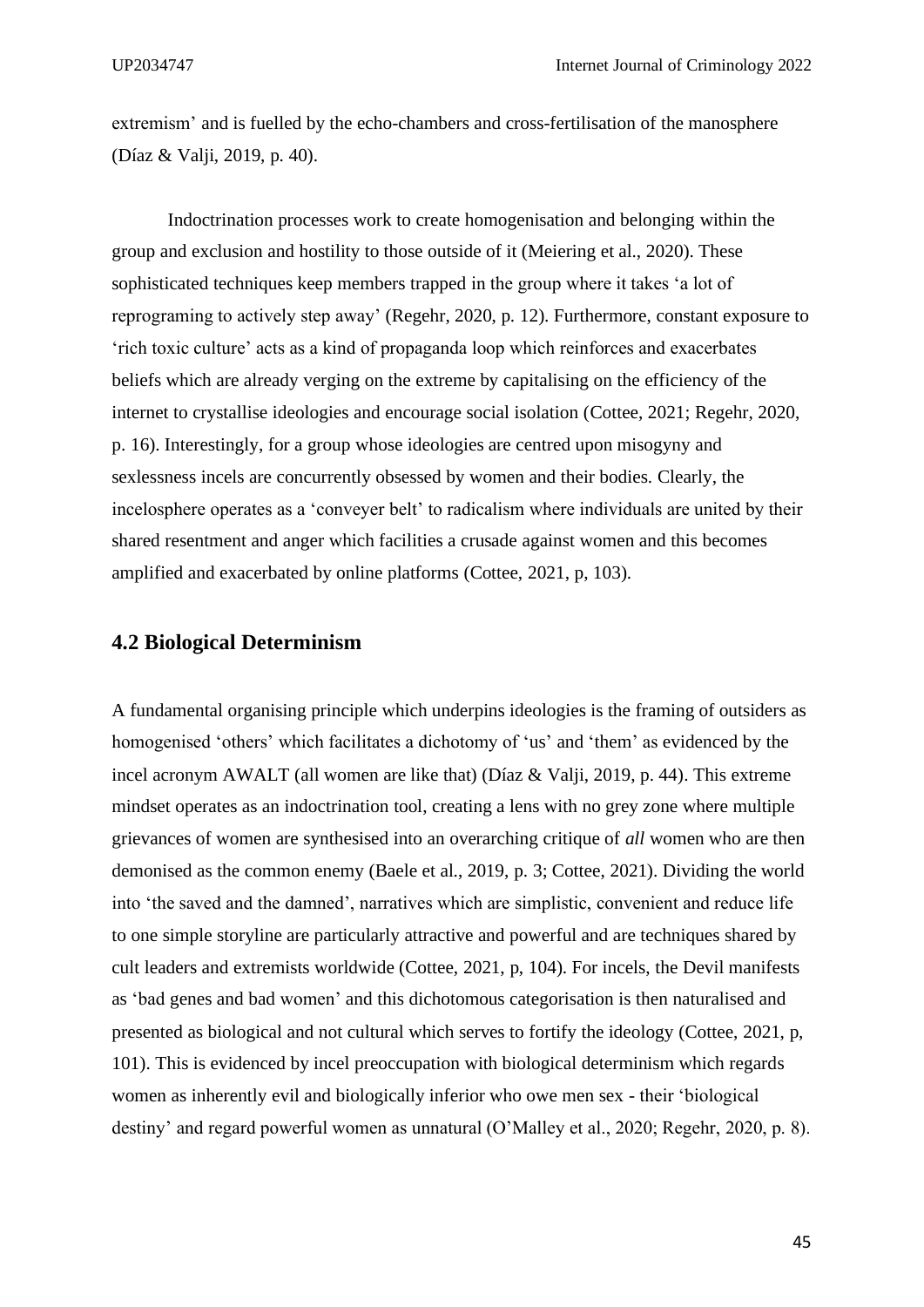Moreover, incels represent a microcosm of archaic gender role narratives based in 'biology' which stipulate women must be submissive, sex is a man's 'right' and violent sanctions are appropriate for women who do not conform (Tranchese & Sugiura, 2021). Clearly, in their efforts to preserve dominance and power incels often adopt extremist views of biological determinism which legitimise rape, sexual slavery and endorse a redistribution of women (where all men are allocated a sexual partner/wife) (Scaptura & Boyle, 2020). Concerningly, individuals who possess these views have been found to be more inclined to commit rape, gendered violence, and be substance abusers (Casey et al., 2017; Munsch & Willer, 2012). Evidently, these pseudo-scientific theories are harmful to women who are viewed as regressive and dehumanised, 'reduced to their bodies and their ability to either confer or deny pleasure to men' (Williams, 2020, p. 99). Additionally, the naturalisation rhetoric legitimises incel claims of victimhood which then validates revenge as retaliation to this threat (Williams, 2020). These techniques of naturalised differences and othering of the enemy are evocative of Nazi and Islamic fundamentalist extremist ideologies (please note a comparison with incels would be enlightening yet is beyond the scope of this research). These socio-psychological techniques are clearly effective at luring individuals into an extremist vortex, spreading misogyny and damaging the male psyche and are aided by the acceleration and connectivity of our increasingly technological world (Baele et al., 2019; Regehr, 2020).

#### **4.3 Sexual marketplace**

Pseudo-scientific claims are further exhibited in the incel belief of the rigged 'mating market' where women are 'hardwired to pair with alpha males' (Ging 2017, p. 12). This phenomenon is called *hypergamy* and works to perpetuate incel victimhood (O'Malley et al., 2020). Female hypergamy is a kind of 'turbocharged genetic determinism' defined by the natural inclination for women to marry up biologically and reproduce based on the best genes for their children (Baele et al., 2019, p. 9). Consequently, female *hyperglotes* rob incels of ever having a chance with women as they are seen as biologically inferior and outcast from the sexual marketplace based on their SMV (sexual market value) (O'Malley et al., 2020, p. 11; Taylor, 1994). Concerningly, this state of 'femoid hypergamy' generates support for violence against the biologically gifted men and women who are monopolising sex (Baele et al., 2019, p. 12). As a result, incels perceive the world as dominated by women and attractive alpha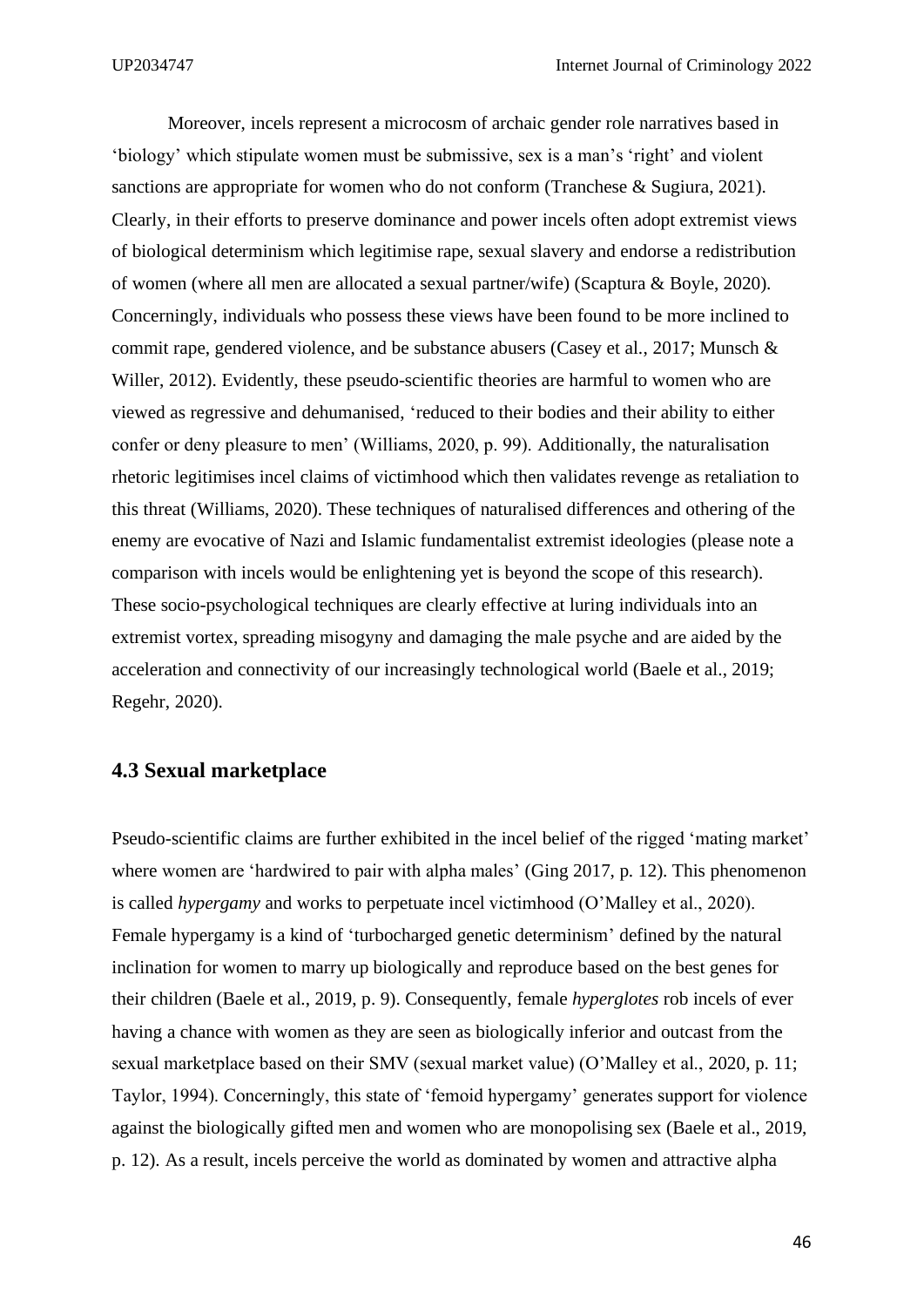men who exclude incels from having their 'fair game' in the sexual marketplace (Brzuszkiewicz, 2020). Based on appearance and wealth, incels believe the sexual hierarchy is dominated by Chads (hegemonic, alpha, attractive men) and Staceys (attractive, unintelligent women who will only sleep with Chads). Subsequently, average looking *betas*  and *normies* follow with incels located at the bottom (see Appendix B) (Baele et al., 2019; Strozier et al, 2010). Furthermore, incels believe there is an 80/20 sexual selection rule where 80% of women will only date 20% of the male dating pool, the most attractive/wealthiest 'AF/BB' (Alpha fucks/Beta bucks) (Cottee, 2021; Ging, 2019). Clearly subscribing to this immutable hierarchy precipitates a self-fulfilling prophecy which keeps incels stuck, celibate and ostracised as women are seen to be the sexual gatekeepers who use men for their own personal gain (Maxwell et al., 2020). Ultimately, incels believe their status as involuntarily celibate is a direct result of women's refusal to sleep with them which facilitates a false narrative where women are to blame for the pain and loneliness of incels (Maxwell et al., 2020).

### **4.4 Violent Acts**

One of the reasons incels have been gaining attention in recent years is their involvement in a number of targeted terrorist incidents perpetrated by self-described incels. Although, most incels do not commit violence or are mass-murderers, 'incel traits and attitudes serve as a reference point for our understanding of mass violence as a gender-based phenomenon' (Cottee, 2021; Scaptura & Boyle, 2020, p. 289). Over the past decade, approximately six *mass* shootings have been perpetrated by incel identifiers with the number of fatalities and injuries standing at approximately 130 since 2014 (Hines, 2019; Tomkinson et al., 2020). However, it is safe to assume that this figure is much higher if one incorporates mass killings by individuals who do not overtly identify as incels but have been propelled by the same conditions of isolation, loneliness, sexual rejection, bullying and mental illness (Tomkinson et al., 2020). The Islamic extremist threat killed between 74 and 91 people in the USA between 2014-2018 and has gained considerable attention and is now regarded as a serious security threat by government officials (Tomkinson et al., 2020). Yet, incel related violence has yielded limited political and governmental reaction. This may be due to the fact that incel violence is a gendered issue rooted in misogyny; 94.4% of mass killings are committed by men with women disproportionately victimised (Lopez, 2017; Ramsey, 2015).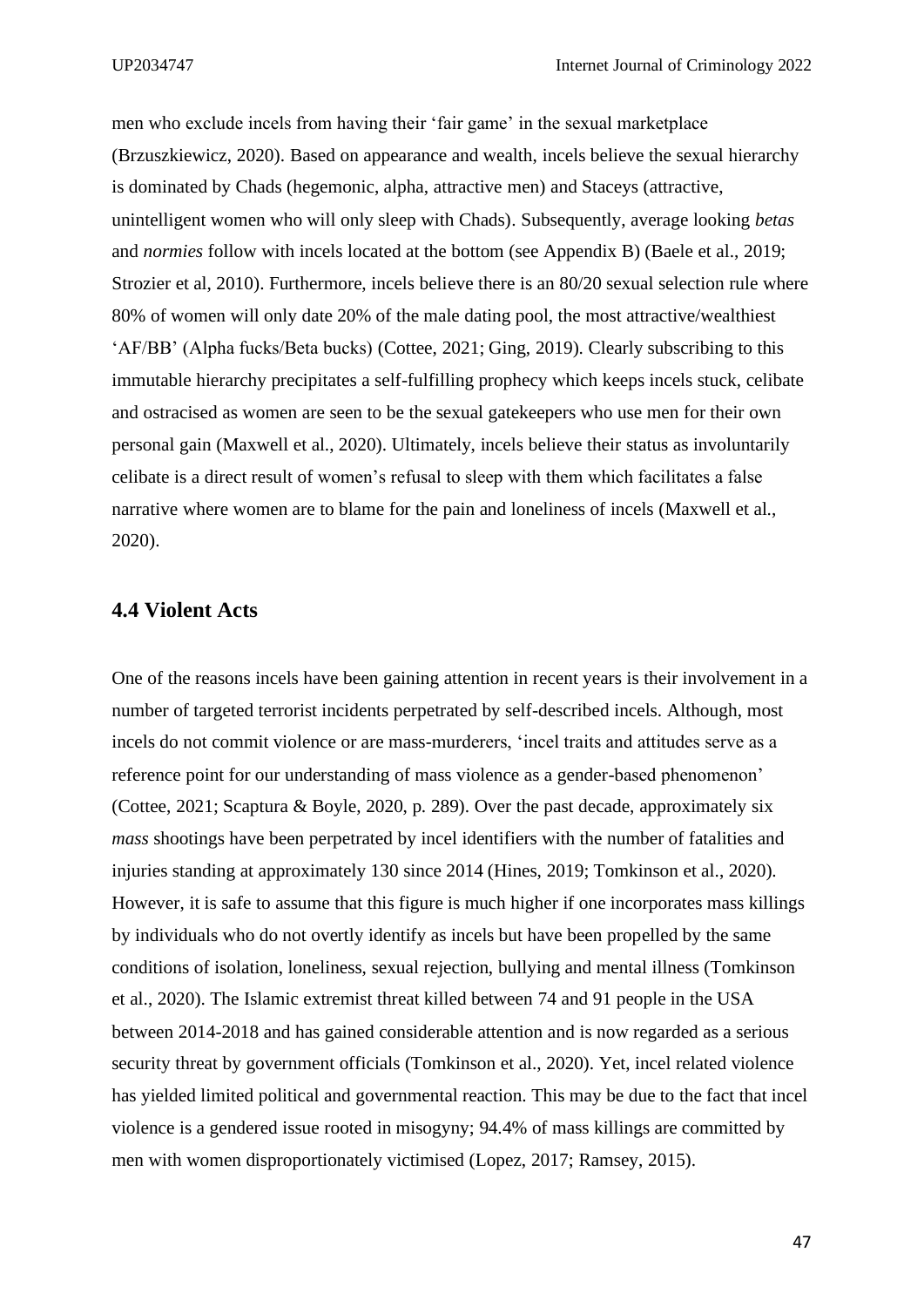Problematically, this kind of violence is often not taken seriously by governments as gendered violence is so prolific it is often normalised as part of women's everyday reality (Scaptura & Boyle, 2020). Moreover, the limited government action sparked from incel attacks highlight that governments do not possess the correct infrastructures to dealing with a gendered threat. Furthermore, the demographic of incels (18-35 year old men) mirrors that of lone shooter attack offenders (Bosman et al., 2019; Fox & DeLateur, 2014). More worrisome, the USA (where the majority of incels reside) holds the highest mass shooting rate worldwide which is further exacerbated by the ease of access to guns (Sakuma, 2019). In addition, mass killings as justification for romantic and sexual rejection have significantly risen in the West and it is important to shine a light on this correlation, particularly as the perpetrators often possess a history of gender-based violence (Dvorak, 2018; Bosman et al., 2019). Evidently, incel violence exacerbates an already globally endemic issue of gendered violence, incels are not outliers but represent a 'continuum of everyday violence' - adding fuel to the fire (Bratich & Banet-Weiser, 2019, p. 5018). Ultimately, a reframing of misogynistic violence by governments as a security and terror threat is imperative to ensure the *gravitas* of this phenomenon is recognised and impeded.

Since Elliot Rodger's (2014) pinnacle Isla Vista attack, the number of incel related attacks have increased; Christopher Harper-Mercer (Umpqua Community College shooting, 2015), William Atchison (Aztec High School shooting, 2017), Scott Beierle (Tallahassee yoga studio shooting, 2018), Alex Minassian (Toronto van attack, 2018), Nikolas Cruz (Stoneman Douglas High School shooting, 2018) and Jake Davison (Plymouth shooting, 2021) represent the most notable cases. There have also been more minor ones including the murder of Bianca Devins (Brandon Andrew Clark, 2018) and Alex Stavropoulus' mother and baby attack (2020). Clearly, these events operate to publicise the societal grievances of incels in the hope of changing the status quo and furthering their ideological cause (Cottee, 2021). The extremist messaging and overt violence of these attacks are highlighted by the rhetoric espoused prior and after them. In Minassian's last Facebook post he called for an 'incel rebellion', whilst Rodgers attack was coined 'the day of retribution' (Kron, 2014, p. 4; O'Donnell, 2021, p. 67). After these attacks the perpetrators are glorified and heralded as 'heroes' and 'saints' in the incel community - Saint Elliot and Saint Alek - are key examples of *Incelebrities* and their attacks presented as blueprints for other extremist members *(*Hoffman et al., 2020; Regehr, 2020, p. 12). This symbolic deification is particularly concerning as it justifies and praises perpetrators which creates a perpetual loop where future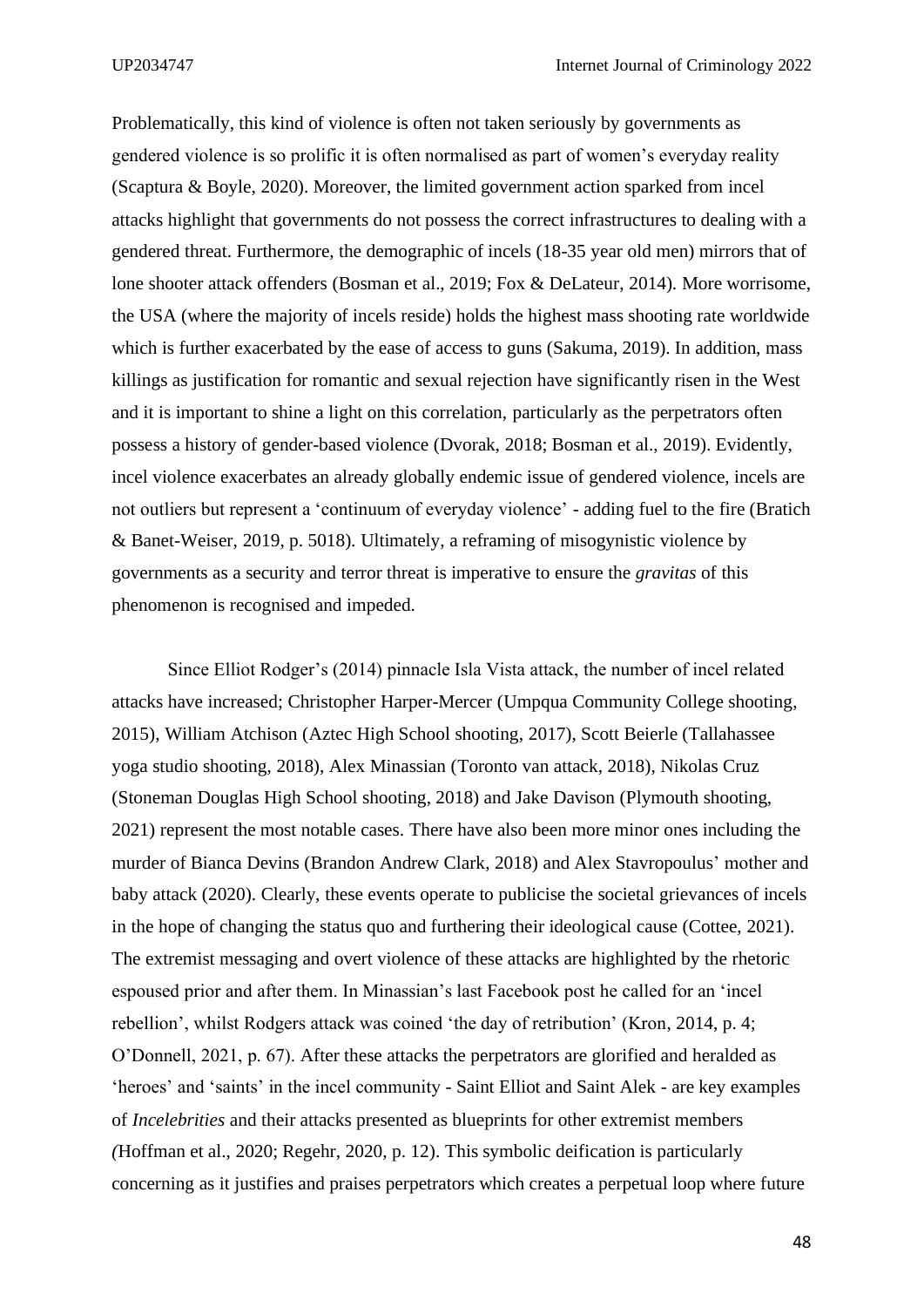violence is incited (Hines, 2019; Regehr, 2020). Evidently, incels are not an isolated phenomenon and their attacks are not one-off incidences but part of a larger social movement towards a new gender world order (Brzuszkiewicz, 2020; Tranchese & Sugiura, 2021).

These events highlight how hostile actions towards women can lead to real-world violence and illuminate how the leap from online to offline violence is presented as a natural development for incels (Joseph & Abedi, 2019; Regehr, 2020). Irrefutably, incel culture enables and glorifies extremist acts and reframes them as 'retributionally justified' in the hopes of triggering a chain of events where society becomes awakened to the dangers of feminism and returns to traditionalist patriarchy (Baele et al., 2019; Witt, 2020, p. 675). Clearly, incel violence is no longer confined to the online sphere but has seeped into the 'real world' which is particularly worrisome (Citron & Franks, 2014). Concerningly, many incels are ticking timebombs who believe 'exiting in a blaze of hot lead beats living in loveless obscurity" (North, 2009, para. 12). Thankfully, conversations around incels are growing and slowly penetrating the public sphere. The public backlash following the film *The Joker*  (Phillips, 2019) (which drew on and glamorised incel themes) is an example of this and incels have now been recognised as a domestic terror threat by the Texas Department of Public Safety (2020). Moreover, 'male supremacists' have now been classified as a hate group by the SPLC (Southern Poverty Law Center, 2018). Nonetheless, greater government action is imperative to prevent future extremism.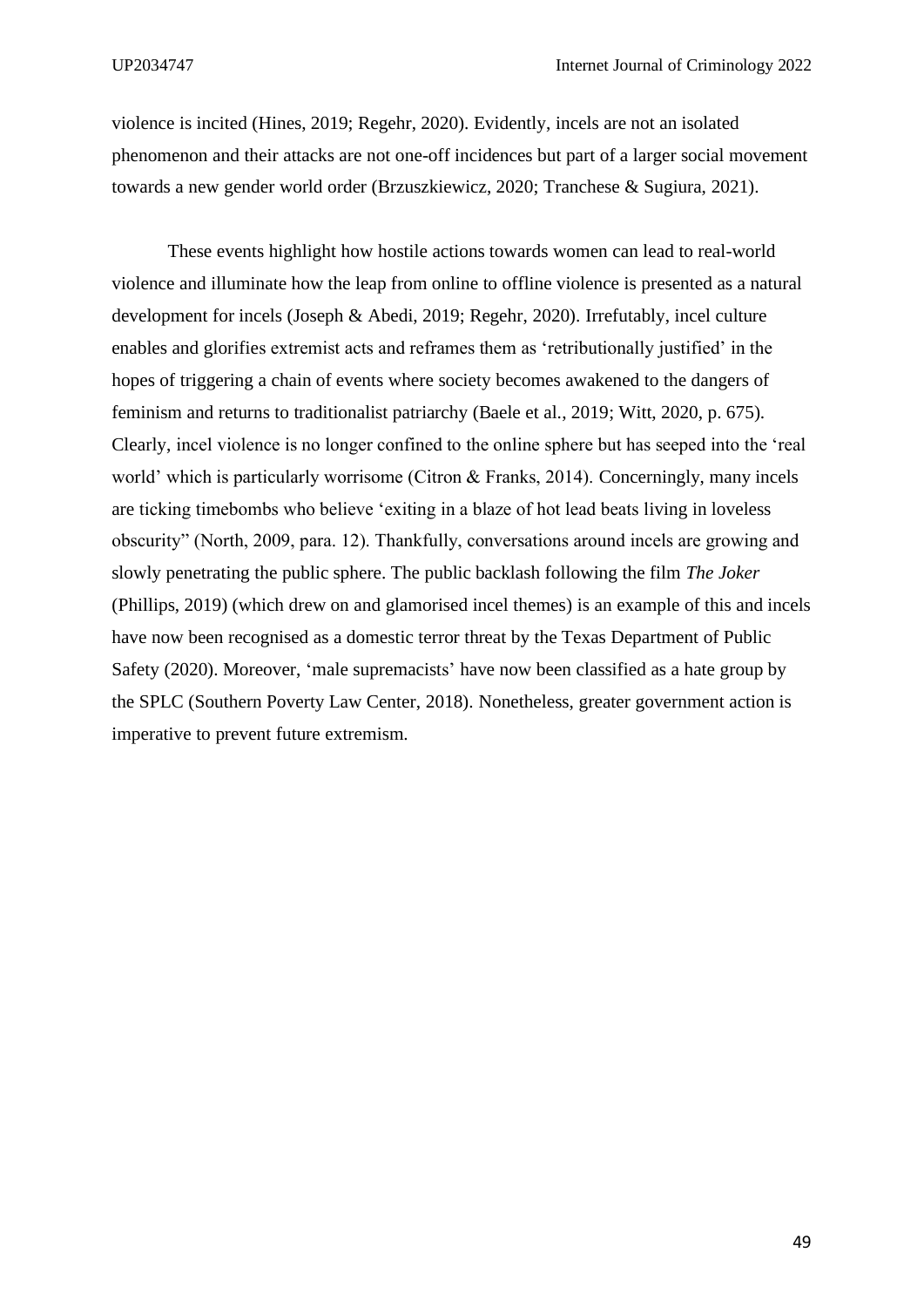# **Discussion/Conclusion**

This research aimed to investigate the growing incel subculture and evaluate the severity of its threat to women and wider society, in order to raise it further onto the socio-political agenda and contribute to its eventual immobilisation. This was achieved by conducting a systematic literature review on the current literature on incels. In addition, the research hypothesis which stipulated that the incel subculture encourages VAW, thereby offering a platform for greater antifeminist radicalisation and extremism was confirmed throughout. Firstly, a summary of the key findings with interpretations and implications will be covered. Thereafter, the research limitations will be assessed by considering methodological restraints and addressing what could not be drawn out from the research. This chapter will then evaluate how the research has enriched knowledge in the field and provided a platform for future research. Finally, recommendations for future study will be addressed as well as policy suggestions and practical solutions to aid in the prevention and impediment of incel extremism.

## **Key Findings and Interpretations**

#### **Climate and Broader Context**

This research demonstrated that the genesis and proliferation of incels has been heavily influenced by the decline of industry, women's increasing liberations and neoliberal individualism. These conditions have been exacerbated by the 2008 financial recession and technological innovations. With eroding male privilege, employment instability, secularisation and increasing sexual and romantic rejection, displaced men are increasingly turning to exaggerated forms of masculinity to reassert their dominance. This research illuminates incels as a group of sexually marginalised men who have failed in their performance of masculinity and therefore see society as having failed them. These failures are woven into their identity and internalised as hate and anger which is then amplified, spread and legitimatised by the online echo-chambers of the manosphere and incelosphere (Regehr, 2020). Evidently, incels represent a hybrid manifestation of toxic masculinity situated in the digital sphere and characterised by pain and paradox. Incels see women as their salvation out of a life of inceldom yet simultaneously regard them as evil and the source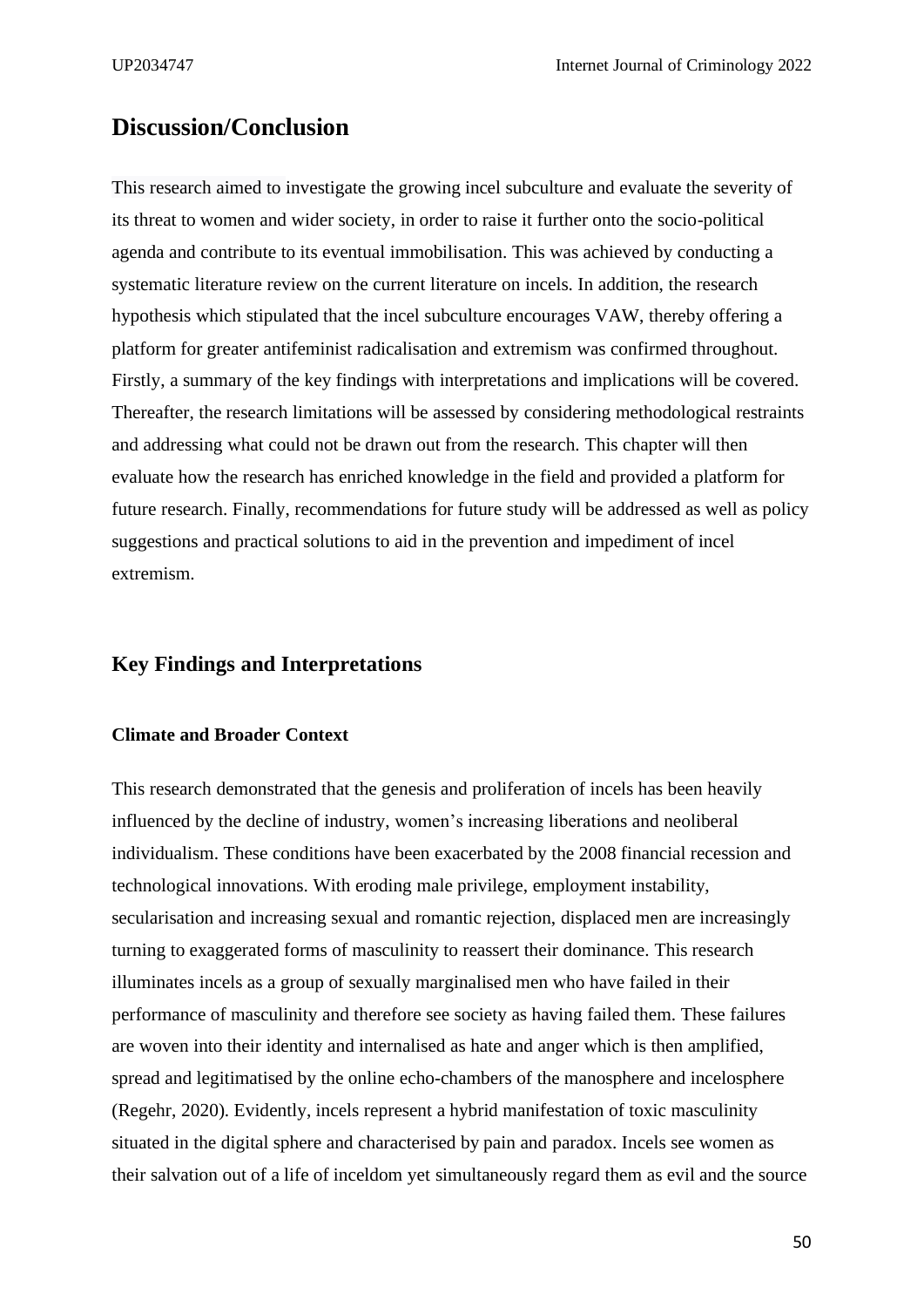of their suffering. Subsequently, incels plot revenge against those who have displaced their cisgender white male privilege - women, alpha men and society as a whole. Undeniably, social media and cyberspace offer a new platform for women's oppression and play a central role in heightening and promulgating online misogynistic rhetoric and merging antifeminist movements. Clearly incels are a prime example of how technology fuels radicalisation and extremism. Therefore, this research highlights why technological conglomerates must take more responsibility and provide greater regulation and censorship sanctions. This research has also demonstrated that the hegemonic male ideal must be dismantled and reframed as this unachievable ideal causes great suffering and steers men in the direction of toxic masculine behaviour. Irrefutably, incels are a manifestation of the twenty-first century socio-political climate and the web 2.0 (the current internet status where social networking presides) information age and represent a growing threat to the safety of women and wider society. Ultimately, configurations of this subculture have been around for the last 20 years but are now coming into their own and mobilising. Trumpian politics and the backdrop of neoliberalism, together with the rise of social media and the information age, have created a perfect storm for incel radicalisation.

#### **Views on women**

This research highlighted that incels feel threatened by women who they believe are advancing at their detriment and this narrative works to reinforce the belief that men are the oppressed gender. The research revealed incels represent a microcosm of society; a concentration of the rampant misogyny which exists globally and a reflection of a larger societal crisis regarding contemporary masculinities and VAW. Clearly, incels are exacerbating an already grave epidemic of gendered violence which exists online and offline. Nevertheless, focusing on what makes incels extreme risks negating the everyday, commonplace facets of the subculture such as the policing, dehumanising and silencing of women. Essentially, by looking at incels one is merely scratching the surface of a global epidemic of VAW where incels are part of the tip of the iceberg. Nevertheless, as this research has highlighted incels play a role in perpetuating ingrained narratives of female persecution, dehumanisation and scapegoating which must be hindered. Thus, this research is significant as it offers key knowledge to help towards hindering micro and macro manifestations of misogyny.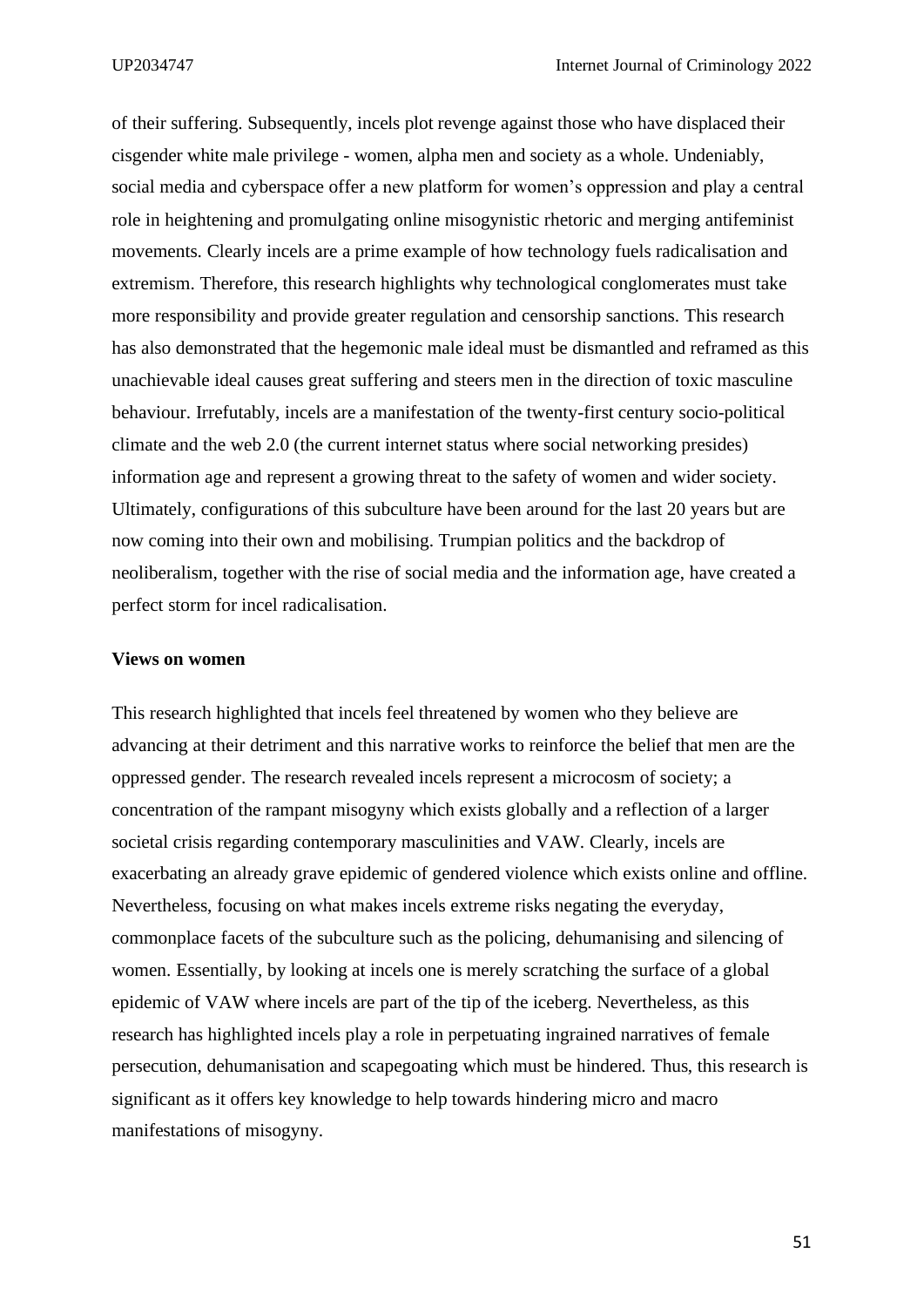#### **Subculture**

Incels are made up of a diverse group of geographically fractured individuals bonded by a common thread of misogyny, and celibacy. As a collective, incels and other manosphere inhabitants represent a social movement seeking reparations for the dislocation of their white male cisgender privilege and blame women and society as a whole for their grievances. Moreover, this research has demonstrated how incels negotiate and manage their identities via performing hyper displays of masculinity and adopt a unique set of norms, beliefs and language which solidify belonging. Central to the incel ideology is a victim complex and the beliefs that women are inherently evil and the sexual marketplace is rigged, thus violence is legitimised to reassert men's 'natural' dominance. This is evidenced in the celebration and glorification of violent incel perpetrators as saints and heroes which further legitimises future extremism. Furthermore, although most incels are not violent it is clear that incel membership can function as a gateway/catalyst for future criminality and radicalism. Additionally, this research has highlighted why the incel subculture is so appealing to young men because it offers support, belonging, faith and community in a society where these key elements of humanity are being eroded.

#### **Implications and Contributions to knowledge**

To the researcher's knowledge, this research is the first systematic literature review on the topic of incels in the field. Thus, this research is unique and significant as it fills a gap and enriches an under researched field. Although limited scholarly output on incels exists, by synthesizing the current literature this research was able to provide a holistic understanding of incels and offer insights into a secretive and mysterious digital community. Moreover, this research highlights why incels must be reframed as an emerging terror threat and locates the incel phenomenon within a wider global issue of gendered violence. Importantly, this research also exposes that governments do not currently possess effective frameworks for dealing with online radicalism and incel extremism and highlights the parallels between incels and other extremist groups. This is significant as counterterrorist strategies effective for other terrorist groups could be transferable to the incel theat. Additionally, this research has highlighted why sweeping generalisations of incels as mentally ill, romantically scorned lone wolves (as evidenced in the media) are not helpful and prevent governments from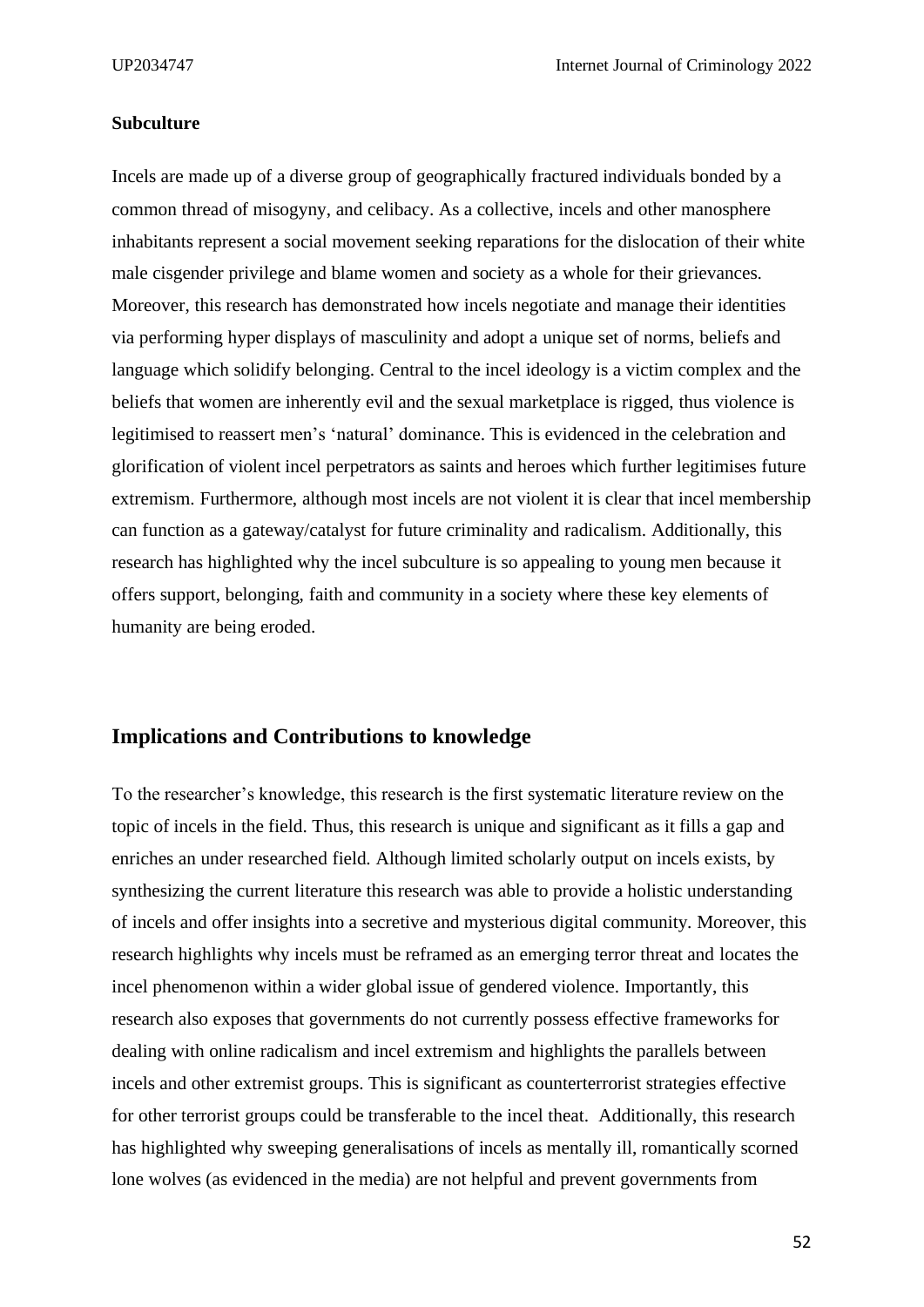regarding incels as a serious threat. Furthermore, this research illuminates the correlation between technology and radicalism, a relationship which requires greater attention and academic research. Essentially, this research provides a deeper understanding of digital communities and how online rhetoric can seep into the everyday vernacular and psyche of impressionable young men and wider society.

Fundamentally, this research, in conjunction with the recent wave of academic interest on incels, will function as a vehicle for engineering social change by exposing the salience and urgency of this phenomenon. This project also has implications for future research on radicalisation and online extremism and adds a new dimension to the criminological understanding of incels and online subcultures. This research further illuminates why action is required to protect women and wider society from men harbouring extremist views and aids in the strengthening of (anti)feminist theory. Moreover, this research has illustrated why so many young men are feeling alienated, emasculated and demoralised and highlights what this reflects about our current Western society. In addition, this research holds significance for non-academic parties (society, public policy and mental health practitioners) as it emphasises the need for greater mental health, community and career support for young people and reveals the dangers of unregulated cyberspace. The findings also offer practical implications for preventing future terrorism, radicalisation, trolling, discrimination, cybercrime and VAW online and offline. Clearly, the potential for more incel related realworld violence is a real and mounting risk and one which must not be dismissed. In light of the literature discussed, this project is instrumental in adding to the existing voices, gaining further insight and offering an ideal foundation for future research in the field. Ultimately, by moving the spotlight onto this corrosive group and offering suggestions to remedy and combat this growing tsunami of hate, future acts of extremism can be curtailed.

### **Limitations**

As this research was conducted using a literature review no ethical issues were involved as information assessed was already in the public domain. Nevertheless, full immersion in disturbing misogynistic content for a prolonged period of time proved challenging particularly as a female researcher. Due to the researcher's personal stance, it often proved difficult to separate personal views and analyse the literature reflexively. Therefore, future research could benefit from the inclusion of a male researcher in order to reduce bias and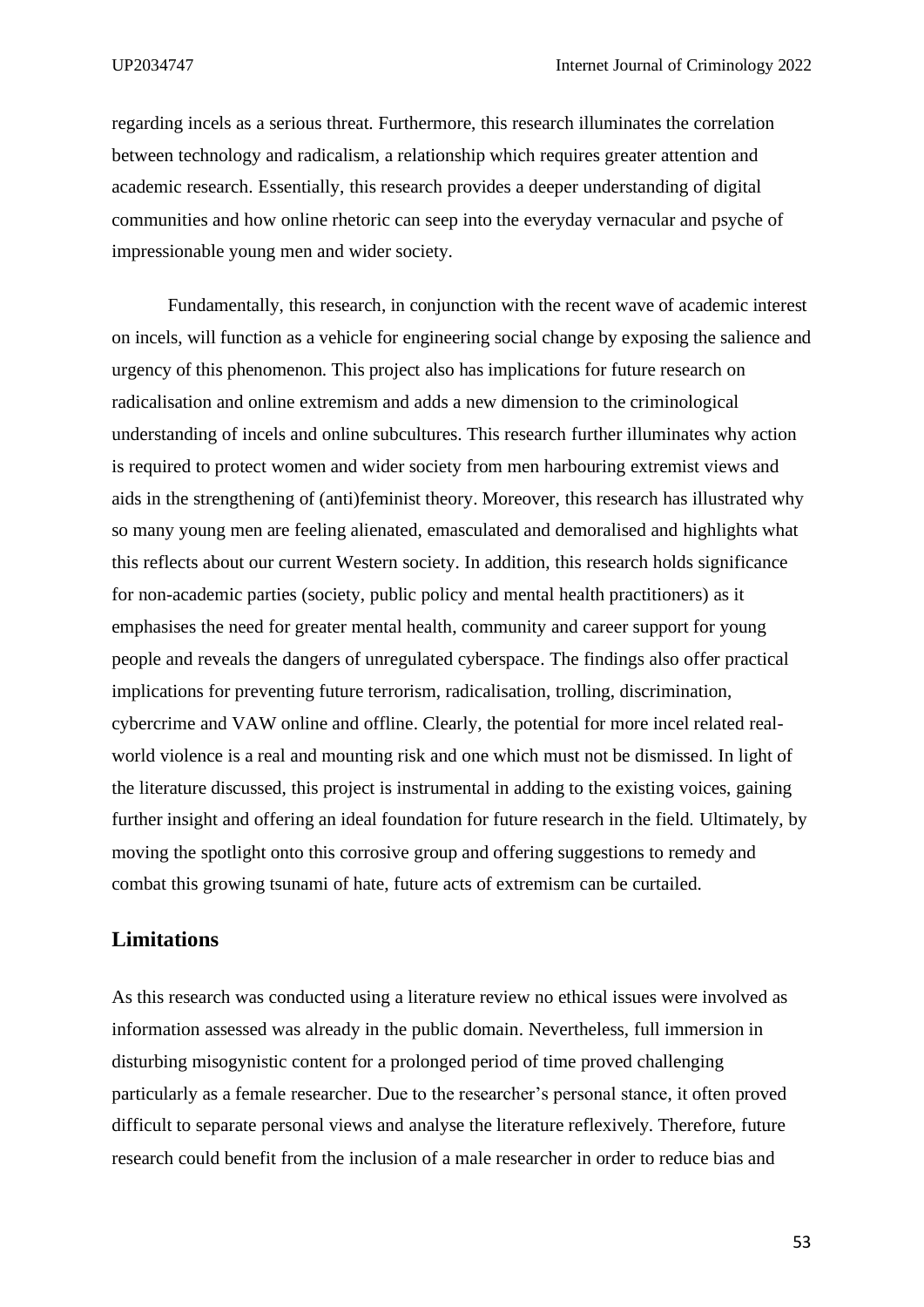offer a more balanced perspective. Nonetheless, the researcher's primary aim to gain an overview of the incel phenomenon regardless of bias was successfully achieved. In addition, the researcher found it difficult to decipher whether incel performance online was more extreme and heightened than in reality or whether the incelosphere was simply a space for individuals to be their true selves facilitated by anonymity. Thus, primary research interviewing incels or conducting focus groups could better evaluate the *true* extent of the incel threat. Essentially, this research highlights why the virtual world is difficult to penetrate as it is characterised by sensationalism, performance and anonymity. Furthermore, an examination of the online tools and psychological techniques which technology companies use to seduce and veer individuals down an extremist path would be interesting yet is beyond the scope of the study. To add, when reporting on incels, commentators are faced with the dilemma of needing to bring this group onto the public radar to incite action to impede its development yet are simultaneously faced with the danger of publicising and subsequently giving credit to violent incel perpetrators which can lead to glorification in the incel community and endorse future attacks. Nevertheless, the researcher felt shining the spotlight on incels outweighed these risks. Ultimately, the feasibility of this research has been dictated by the time and resources available which can be seen as a limitation as this research was conducted in the timeframe of a masters' course within a global Covid-19 pandemic. Thus, greater time and flexibility would allow for more in-depth research in the field.

## **Recommendations for future research**

In terms of further research, comparative studies with other extremist groups would be helpful to see if government strategies and solutions for dealing with other groups could be transferable to incels. In addition, counterterrorism research into incels is integral to help governments adapt to this new form of terrorism. Moreover, a future avenue of enquiry could assess regulation and censorship recommendations for online technology companies and evaluate the role they play in inciting and endorsing online extremism. Further research is also required to establish preventative measures such as greater community and mental health funding to provide a safety net for individuals vulnerable to racialisation. Additionally, a future direction could explore enhancing greater gender education in schools and helping to build platonic relationships between girls and boys at a young age so they grow up feeling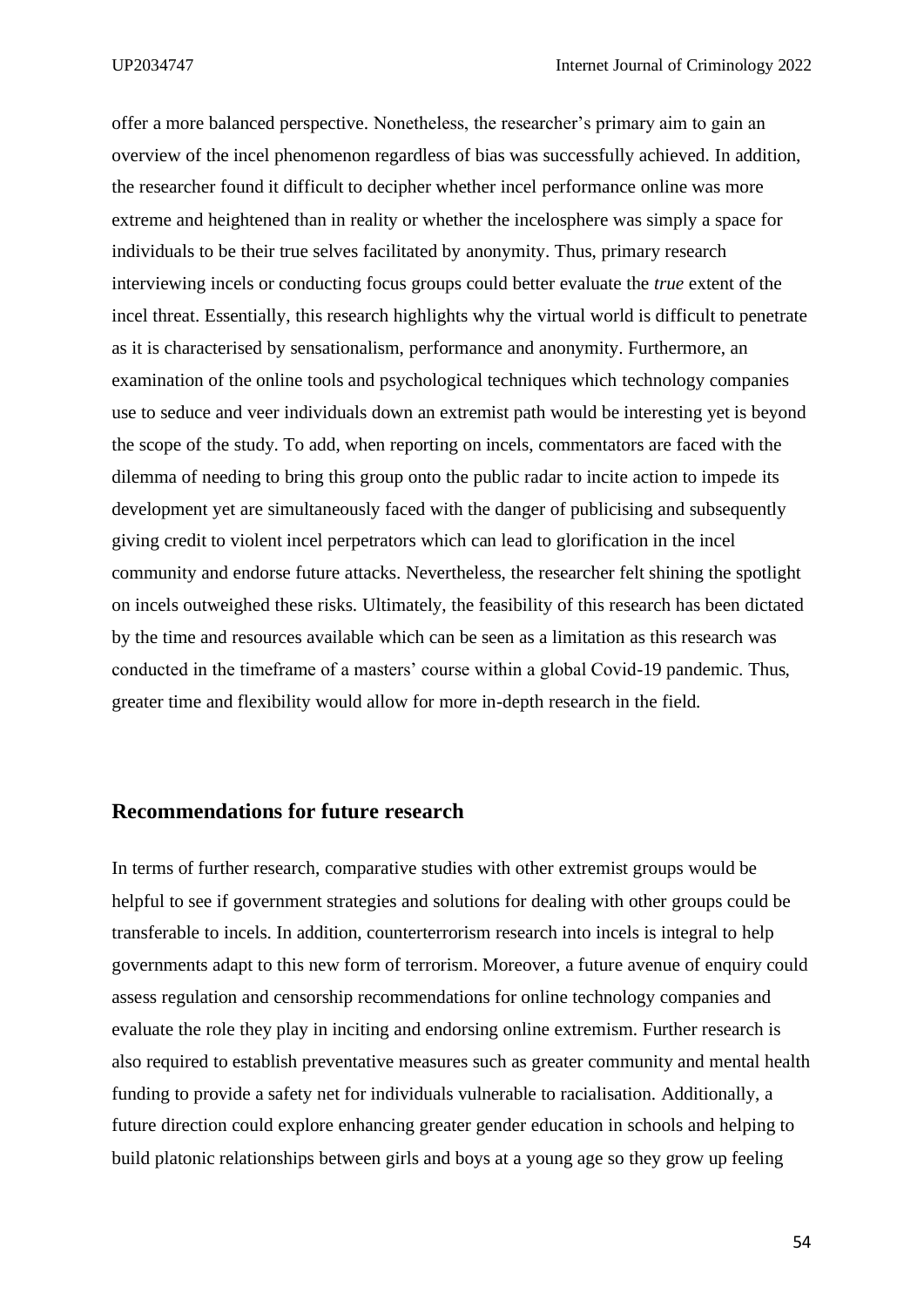more equal and assimilated. Due to their covert nature, limited primary research on incels exists, therefore greater empirical research would be advantageous to enrich the field and provide a more authentic documentation of incel voices and a deeper understanding of their psyche. Consequently, this could aid in gaining a more empathic understanding of incels which would help provide greater support to help individuals out of inceldom. Evidently, this research functions as an ideal springboard for future research on incels which is imperative to propel this hate group onto the forefront of the social and political agenda to limit further mobilisation.

### **Conclusion**

The age of the incel is very much upon us and it is how society acts *now* that will determine the future of this insidious group. Evidently, incel violence is no longer solely contextualised to the online realm but is increasingly seeping into the real world (Baele et al., 2019). Although only a small number of incels have committed extremist attacks, incels routinely espouse virtual, symbolic and real-world violent misogyny and must be regarded as a growing societal threat at risk of future extremism (Ging, 2019; Gotell & Dutton, 2016; Hoffman et al, 2020). Moreover, masculinity is clearly in crisis and has reached a toxic junction where disillusioned young men are being led astray and seduced online by extremist groups. Fundamentally, incels expose the parts of society which are failing and require reconfiguring and toxic/hyper configurations of masculinity will continue to develop until the hegemonic male ideal is dismantled and greater support is provided for young men. In addition, incels represent an extreme microcosm of wider societal issues of VAW and misogyny which require urgent attention and if ignored run the risk of becoming a normalised part of women's everyday experience. Evidently, the outlook on gender equality remains bleak, yet including incels as part of the wider conversation is a significant step forward. Furthermore, it is imperative technological companies take more accountability and implement greater regulation and censorship procedures. Ultimately, time is of the essence, as this insidious disease is infecting the minds of disillusioned young men whose shared ideologies offer them comfort and support in a society where they are being forgotten. Thus, it is imperative that action is mobilised now to halt this group and create greater societal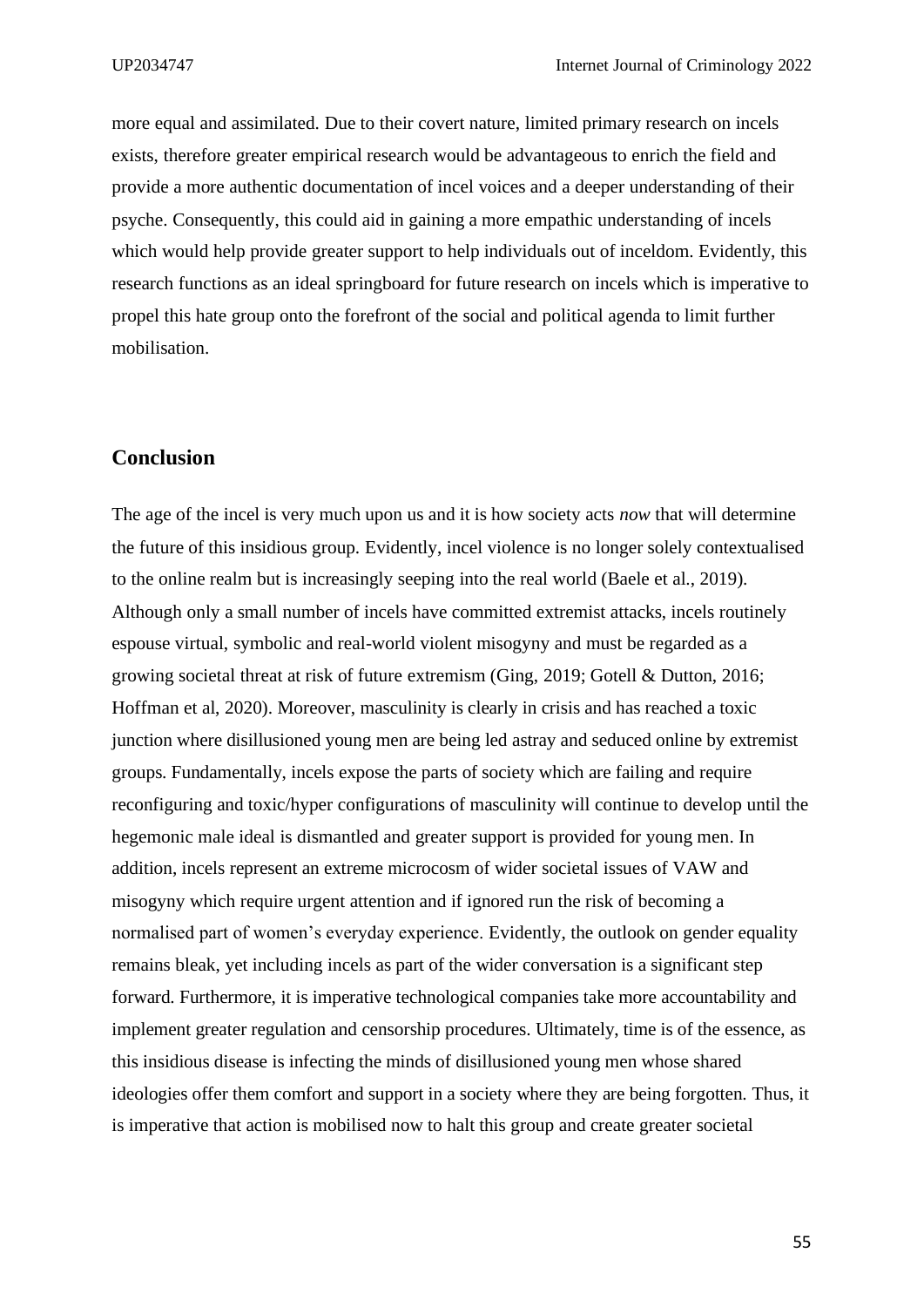infrastructures to prevent young men from becoming radicalised and mobilise sanctions to enhance the safety of women online and offline.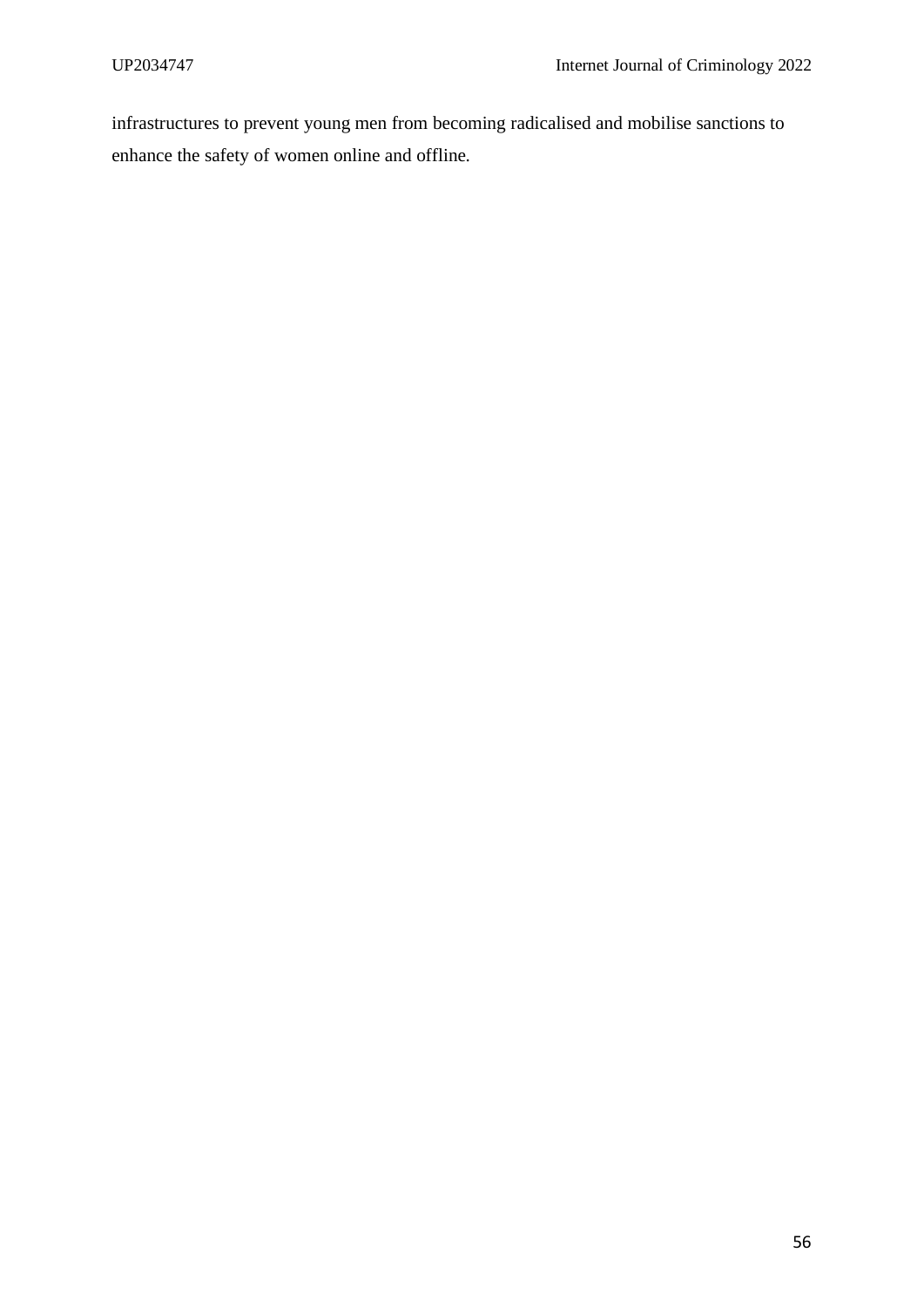# **Appendices**

Appendix A: Incel Incident Table

Appendix B: Incel Hierarchy Model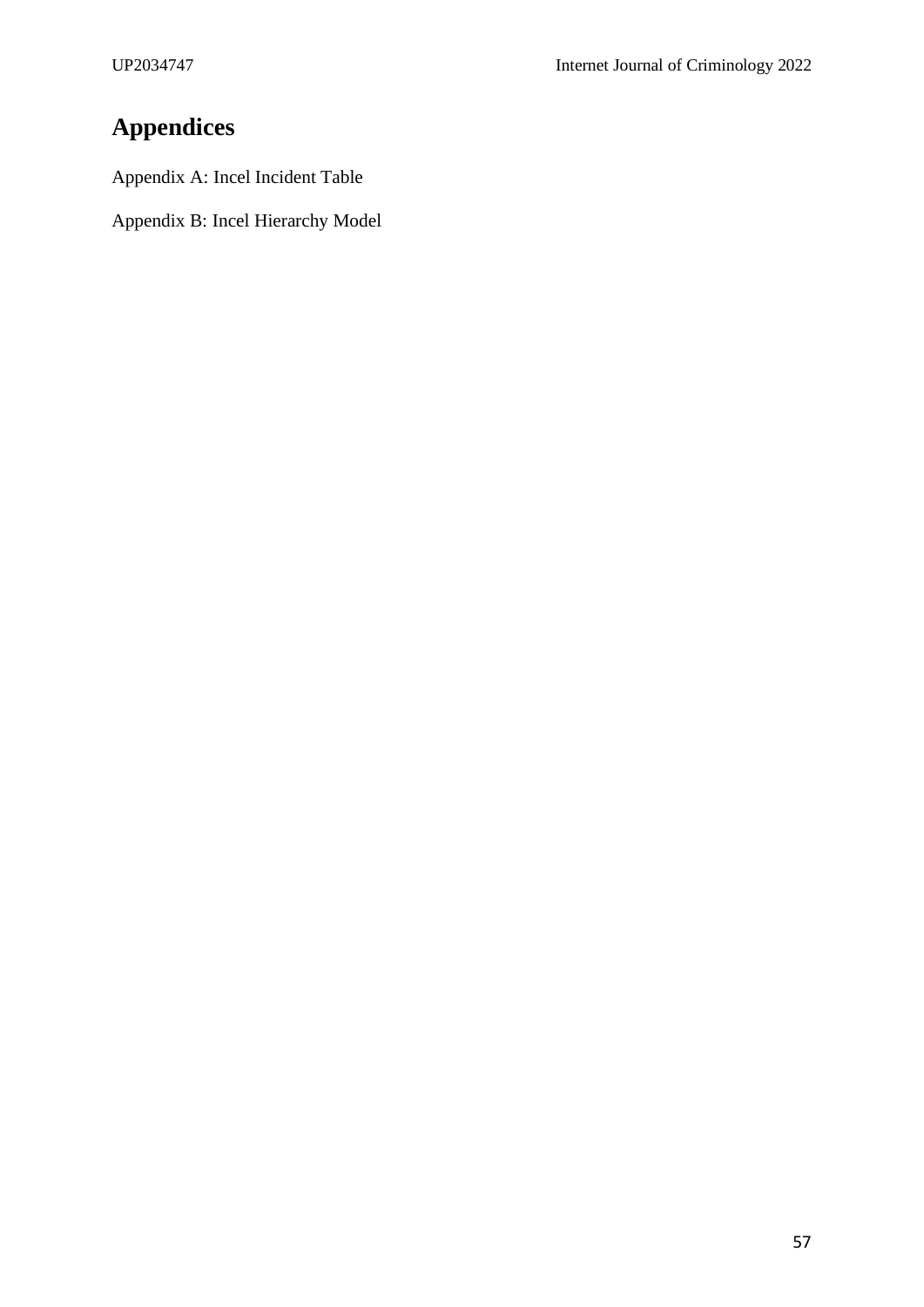| Year | Perpetrator                            | <b>Death</b> | <b>Injured</b> |
|------|----------------------------------------|--------------|----------------|
| 2009 | George Sodini <sup>1</sup>             | 3            | 9              |
| 2014 | Elliot Rodger <sup>2</sup>             |              | 13             |
| 2015 | Christopher Harper-Mercer <sup>3</sup> | 10           |                |
| 2017 | William Atchison <sup>4</sup>          | 2            | 0              |
| 2018 | Nikolas Cruz <sup>5</sup>              | 17           | 17             |
| 2018 | Alek Minassian <sup>6</sup>            | 10           | 16             |
| 2018 | Scott Beierle <sup>7</sup>             | 3            | 5              |
| 2018 | Brandon Andrew Clarke <sup>8</sup>     |              | 0              |
| 2019 | Alexander Stavropoulos <sup>9</sup>    |              | $\overline{2}$ |
| 2020 | Unidentified (minor) $10$              |              |                |
| 2021 | Jake Davison <sup>11</sup>             | 6            |                |
|      |                                        | Total: 60    | Total: 71      |

# **Appendix A: Extremist Incel Attacks**

- <sup>1</sup> Rodriguez (2010)
- Witt (2020)
- <sup>3</sup> DeFoster  $\&$  Swalve (2018)
- Levenson & Diaz-Zuniga (2017)
- $<sup>5</sup>$  Hoffman et al. (2020)</sup>
- Baele et al. (2019)
- Salecl (2020)
- Hassan et al. (2019)
- White (2020)
- Cousins (2020)
- <sup>11</sup> Weaver & Morris (2021)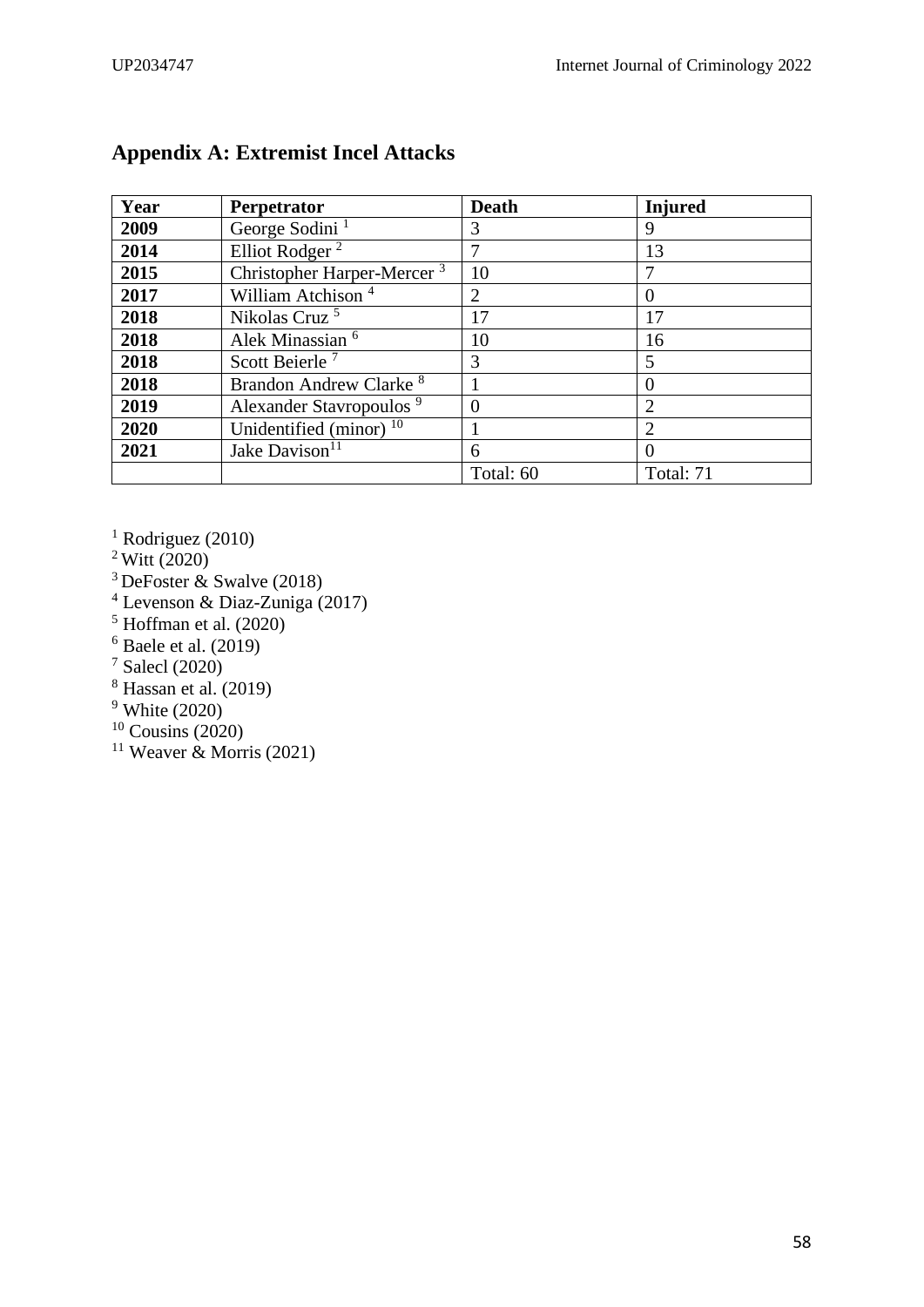# **Appendix B: Incel Hierarchy Model**

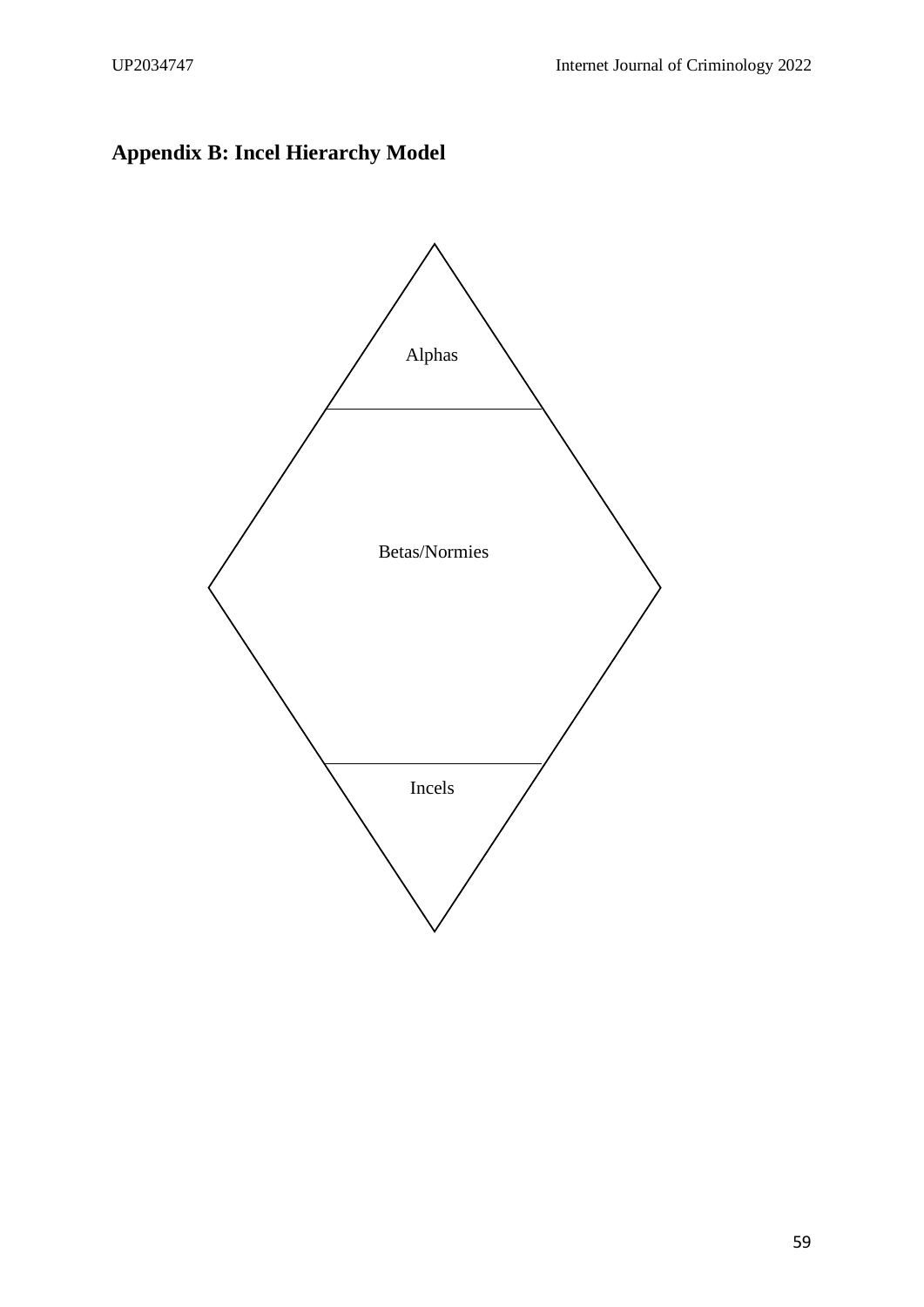# **References**

ADL. (2020, September 10). *Online Poll Results Provide New Insights into Incel Community.* <https://www.adl.org/blog/online-poll-results-provide-new-insights-into-incel-community> Allely, C. S., & Faccini, L. (2017). "Path to intended violence" model to understand mass violence in the case of Elliot Rodger. *Aggression and Violent Behavior, 37*, 201–209. https://doi.org/10.1016/j.avb. 2017.09.005 Almog, R. & Kaplan, D. (2017) The nerd and his discontent: the seduction community and the logic of the game as a geeky solution to the challenges of young masculinity, *Men and Masculinities, 20*(1), 27–48. Arnett, J. J. (2000). Emerging adulthood: A theory of development from the late teens through the twenties. *American Psychologist, 55,* 469–480. Auchmuty, R. (2018). *Great Debates in Gender and Law*. United Kingdom: Palgrave. Baele, S. J., Brace, L., & Coan, T. G. (2019) From "Incel" to "Saint": Analyzing the violent worldview behind the 2018 Toronto attack. *Terrorism and Political Violence,* 1-25. <https://doi.org/10.1080/09546553.2019.1638256> Baker, P., Gabrielatos, C., & McEnery, T. (2013). *Discourse analysis and media attitudes: The representation of Islam in the British press*. Cambridge University Press. Banet-Weiser, S., & Miltner, K. M. (2016). # MasculinitySoFragile: culture, structure, and networked misogyny. *Feminist Media Studies, 16*(1), 171-174. <https://doi.org/10.1080/14680777.2016.1120490> Bates, L. (2020). *Men who hate women. From incels to pickup artists, the truth about extreme misogyny and how it affects us all.* Simon & Schuster. Bates, L. (2020, August 26). Men going their own way: the rise of a toxic male separatist movement. *The Guardian*. [https://www.theguardian.com/lifeandstyle/2020/aug/26/men](https://www.theguardian.com/lifeandstyle/2020/aug/26/men-going-their-own-way-the-toxic-male-separatist-movement-that-is-now-mainstream)[going-their-own-way-the-toxic-male-separatist-movement-that-is-now-mainstream](https://www.theguardian.com/lifeandstyle/2020/aug/26/men-going-their-own-way-the-toxic-male-separatist-movement-that-is-now-mainstream) Bauman, Z. (1991). *Modernity and Ambivalence*. Oxford: Polity. BBC News (2018, April 25). *Elliot Rodger: How misogynist killer became 'incel hero'.*

<https://www.bbc.co.uk/news/world-us-canada-43892189>

Bean, K, (2007). *Post-Backlash Feminism: Women and the Media since Reagan-Bush*. Jefferson, NC: McFarland.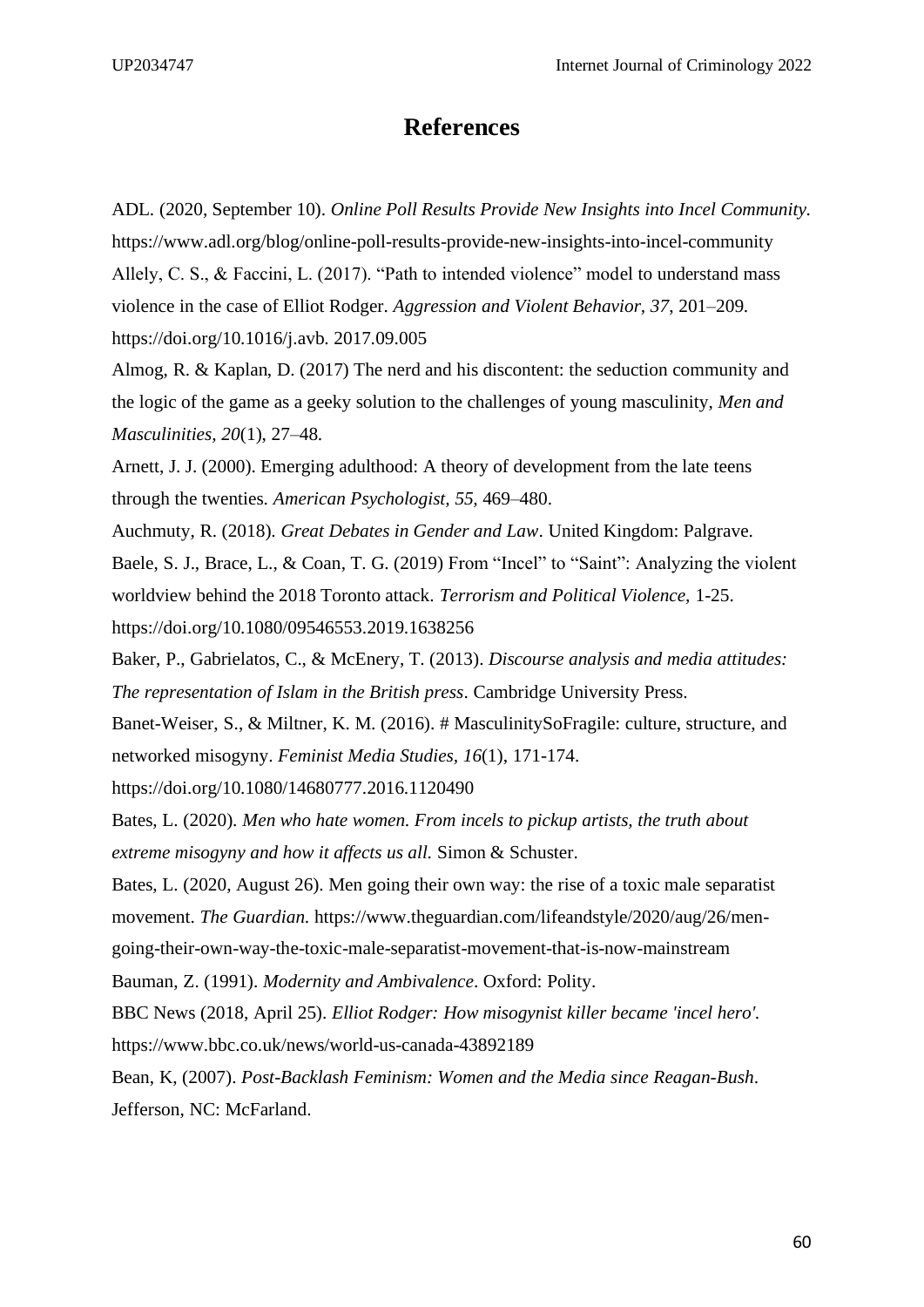Beauchamp, Z. (2019). Our Incel problem: How a support group for the dateless became one of the internet's most dangerous subcultures. *Vox.* https://www.vox.com/thehighlight/2019/4/16/18287446/incel-definition-reddit

Becker, J. C., Hartwich, L., & Haslam, S.A. (2021). Neoliberalism can reduce well-being by promoting a sense of social disconnection, competition, and loneliness. *British Journal of Social Psychology, 60*, 947-965. <https://doi.org/10.1111/bjso.12438>

Bennett, A. (1999). Subcultures or Neo-tribes? Rethinking the relationship between youth, style and musical taste. *Sociology, 33*(3), 599-617.

Blais, M., & Dupuis-Déri, F. (2012). Masculinism and the antifeminist countermovement. *Social Movement Studies, 11*(1), 21-39.<https://doi.org/10.1080/14742837.2012.640532> Blumer, H. (1958). Race prejudice as a sense of group position. *Pacific Sociological Review, 1(*1), 3–7.

Bosman, J., Taylor, K., & Arango, T. (2019). *A common trait among mass killers: Hatred toward women.* The New York Times.

Bowles, H. (2020, November 13). Playtime with Harry Styles. *Vogue.* 

<https://www.vogue.com/article/harry-styles-cover-december-2020>

Branscombe, N. R., Ellemers, N., Spears, R., & Doosje, B. (1999). The context and content of social identity threat. In N. Ellemers, R. Spears, & B. Doosje (Eds.), *Social identity: Context, commitment, content* (pp. 35–58). Blackwell Science.

Bratich. J., & Banet-Weiser, S. (2019). From pick-up artists to incels: con(fidence) games, networked misogyny, and the failure of neoliberalism. *International Journal of Communication, 13*, 5003–5027.

Brock, D. (1994). *Real Anita Hill*. United States: Touchstone.

Bryman, A. (2016). *Social Research Methods*. United Kingdom: Oxford University Press.

Brzuszkiewicz, S. (2020). Incel Radical Milieu and External Locus of Control. *The International Centre for Counter-Terrorism – The Hague (ICCT) Evolutions in Counter-Terrorism, 2*, 1-20.

Burgess, A. (1962) *A Clockwork Orange*. London: William Heinemann.

Burgess, E. O., Donnelly, D., Dillard, J., & Davis, R. (2001). Surfing for sex: Studying involuntary celibacy using the internet. *Sexuality and Culture, 5*(3), 5–30.

https://doi.org/10.1007/s1211 9-001-1028-x.

Byerly, C. M. (2020). Incels online reframing sexual violence. *Communication Review*, *23*(4), 290–308.<https://doi.org/10.1080/10714421.2020.1829305>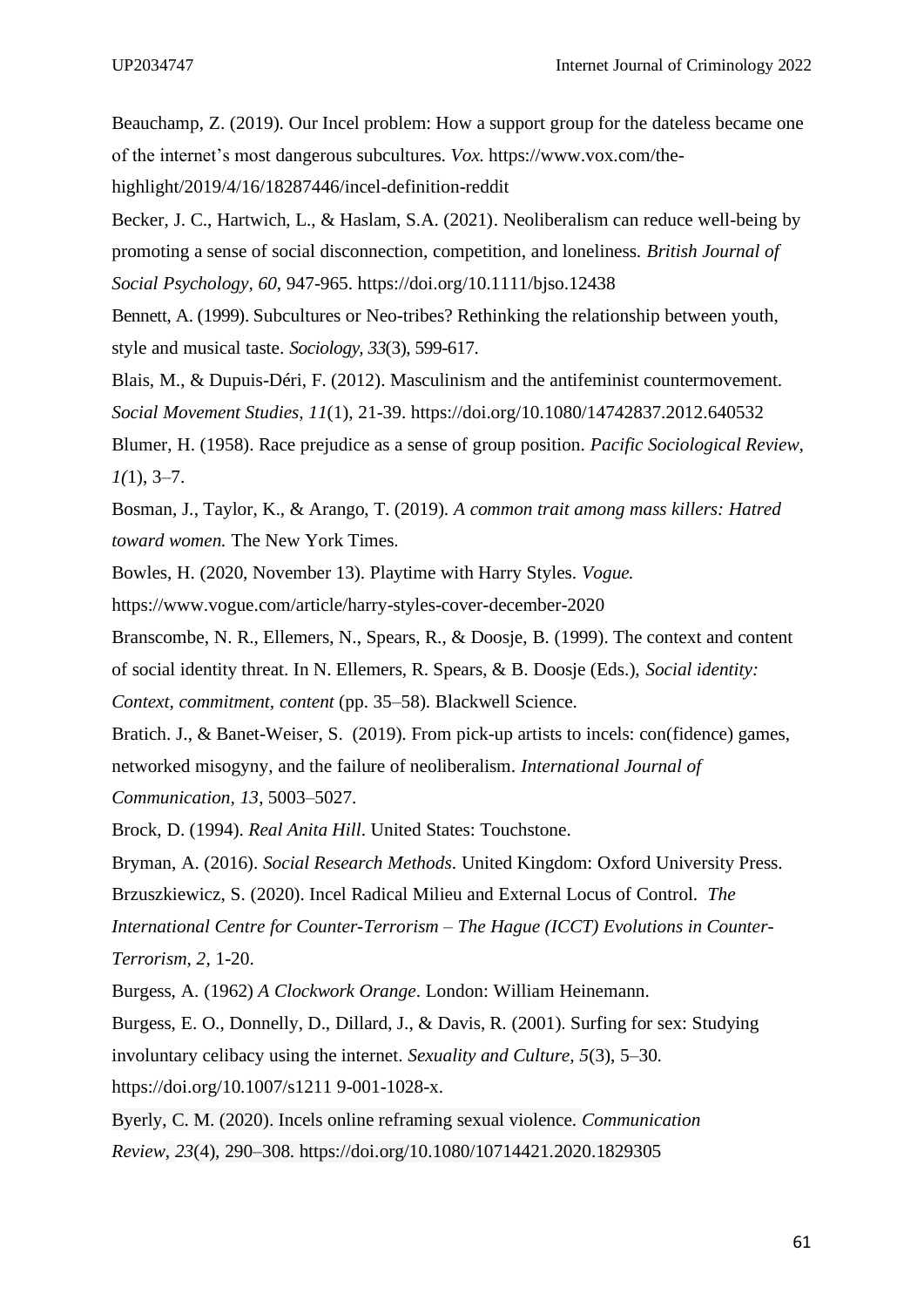Carrigan, T., B, Connell., & J, Lee. (1985). Toward a New Sociology of Masculinity. *Theory and Society, 14,* 551–604.

Casey, E. A., Masters, N. T., Beadnell, B., Hoppe, M. J., Morrison, D. M., & Wells, E. A.

(2017). Predicting sexual assault perpetration among heterosexually active young men. *Violence Against Women, 23*(1), 3–27.

Citron, D.K, & Franks, M. (2014). Criminalizing revenge porn. *Wake Forest Law Review, 49(2),* 345-392.

Citron, D. K., & Norton, H. L. (2011). Intermediaries and hate speech: Fostering digital Citizenship for our Information age. *Boston University Law Review*, *91*(4), 1435–1484.

Clarke, V., & Braun, V. (2013). *Successful Qualitative Research: A Practical Guide for Beginners*. Sage Publications Ltd.

Cleary, A. (2019). *The Gendered Landscape of Suicide: Masculinities, Emotions, and Culture.* Germany: Springer International Publishing.

Cohen, A. K. (1955). *Delinquent Boys: The Culture of the Gang.* United States: Free Press. Connell, R. W. (1987). *Gender and power: society, the person and sexual politics.* Sydney Boston: Allen & Unwin.

Connell, R. W. (1995). *Masculinities.* Cambridge, UK: Polity Press.

Connell, R. W. (2005). Change among the gatekeepers: Men, masculinities and gender equality in the global arena. *Signs*, *30*(3), 1801–1825.

Connell, R. W., & Messerschmidt, J. (2005). Hegemonic Masculinity: Rethinking the Concept. *Gender and Society, 19*, 829–59.

Conti, A. (2019, February 17). When 'Going Outside Is Prison': The World of American Hikikomori. *Intelligencer.* [https://nymag.com/intelligencer/2019/02/the-world-of-american](https://nymag.com/intelligencer/2019/02/the-world-of-american-hikikomori.html)[hikikomori.html](https://nymag.com/intelligencer/2019/02/the-world-of-american-hikikomori.html)

Cottee, S. (2021). Incel (E)motives: Resentment, Shame and Revenge. *Studies in Conflict & Terrorism, 44*(2), 93-114.<https://doi.org/10.1080/1057610X.2020.1822589>

Cousins, B. (2020, May 20). Teen 'incel' charged with terrorism could change how we view similar cases: expert. *CVC News.* [https://www.ctvnews.ca/canada/teen-incel-charged-with](https://www.ctvnews.ca/canada/teen-incel-charged-with-terrorism-could-change-how-we-view-similar-cases-expert-1.4947684)[terrorism-could-change-how-we-view-similar-cases-expert-1.4947684](https://www.ctvnews.ca/canada/teen-incel-charged-with-terrorism-could-change-how-we-view-similar-cases-expert-1.4947684)

Crenshaw, K. (1989). Demarginalizing the Intersection of Race and Sex: A Black Feminist Critique of Antidiscrimination Doctrine, Feminist Theory and Antiracist Politics. *University of Chicago Legal Forum*, *1*(8), 139-167.

Crispin, J. (2020, May 1). 'Incel' culture has sparked panic and pity – but little thoughtful conversation. *The Guardian.*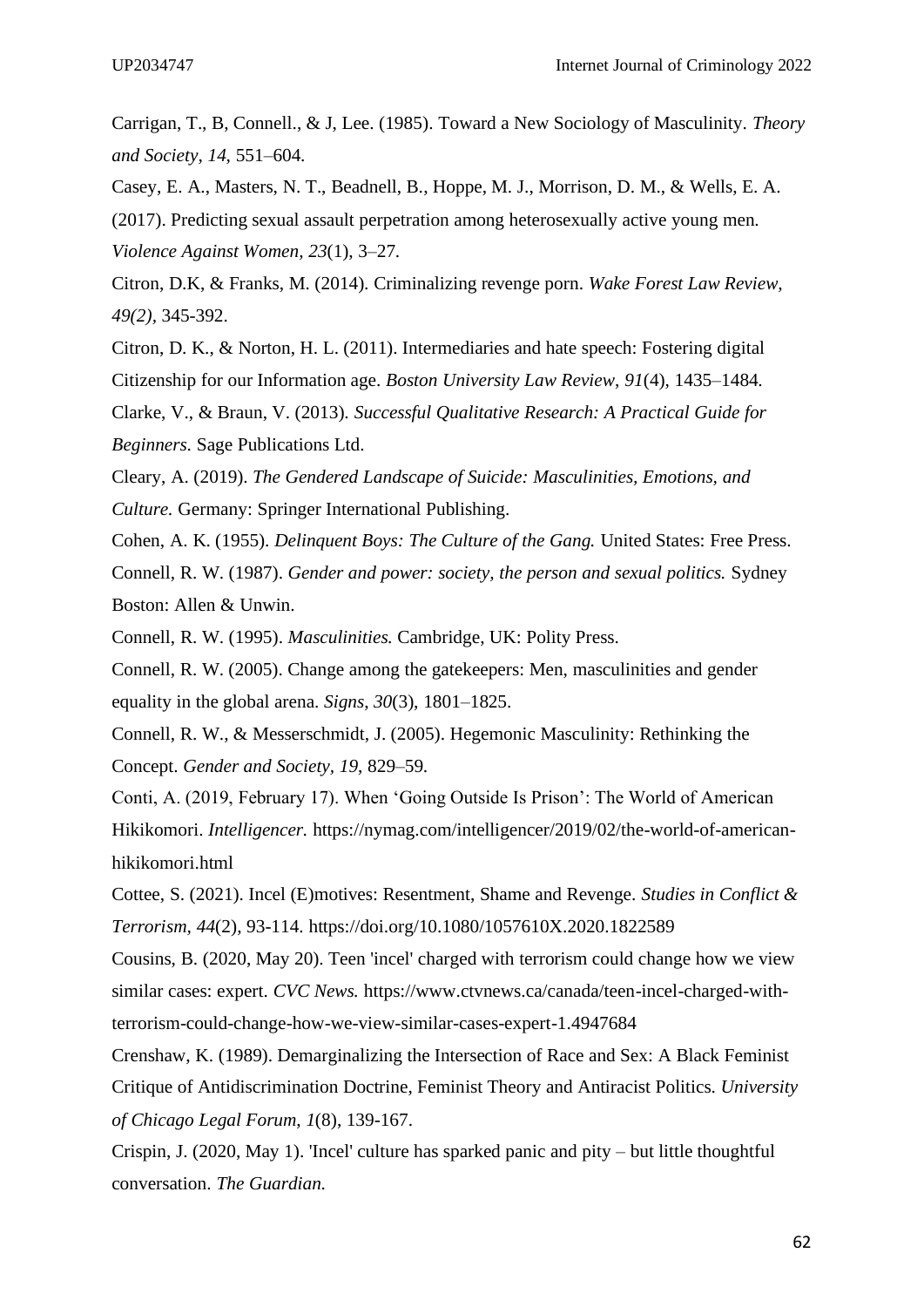[https://www.theguardian.com/commentisfree/2020/may/01/incel-culture-film-tfw-no-gf](https://www.theguardian.com/commentisfree/2020/may/01/incel-culture-film-tfw-no-gf-jessa-crispin)[jessa-crispin](https://www.theguardian.com/commentisfree/2020/may/01/incel-culture-film-tfw-no-gf-jessa-crispin)

David, D. S., & Brannon, R. (1976). *Forty-Nine Percent Majority: The Male Sex Role.* McGraw-Hill College,

DeCook, J. R. (2021). Castration, the archive, and the incel wiki. *Psychoanalysis, Culture & Society*, *26*(2), 234–243.

DeFoster, R., & Swalve, N. (2018) Guns, Culture or Mental Health? Framing Mass Shootings as a Public Health Crisis, *Health Communication, 33*(10), 1211-1222. doi: [10.1080/10410236.2017.1350907](https://doi.org/10.1080/10410236.2017.1350907)

Díaz, P.C., & Valji, N. (2019) Symbiosis of misogyny and violent extremism: new understandings and policy implications. *Journal of International Affairs, 72*(2), 37–56.

Donnelly, D. (1993). Sexually inactive marriages. *The Journal of Sex Research*, *30*, 171–179.

Donnelly, D., Burgess, E., Anderson, S., Davis, R., & Dillard, J. (2001). Involuntary

celibacy: A life course analysis. *Journal of Sex Research, 38*(2), 159–169.

https://doi.org/10.1080/00224490109552083

Dragiewicz, M., & Mann, R. M. (2016) Special edition: fighting feminism–organised opposition to women's rights; Guest editors' introduction. *International Journal for Crime, Justice and Social Democracy 5*(2), 1–5.

Duffy, M. (2007). Doing the Dirty Work: Gender, Race, and Reproductive Labor in Historical Perspective. *Gender & Society 21*(3), 313–336.

Durkheim, E. (1951). *Suicide: A study in sociology*. Translated by J. A. Spaulding and G. Simpson. Glencoe, IL: Free Press. (Original work published 1897)

Dvorak, P. (2018, July 2). "Tormented and traumatized": Rage toward women fuels mass shooters. *The Washington Post.* 

*<https://www.sltrib.com/opinion/commentary/2018/07/02/petula-dvorak-rage-toward/>* Edwards, K. E., & Jones, S. R. (2009). "Putting my man face on": A grounded theory of college men's gender identity development. *Journal of College Student Development, 50*(2), 210–228. [https://doi.org/10.1353/csd.0.0063](https://psycnet.apa.org/doi/10.1353/csd.0.0063)

*Equality Act 2010,* c.15.<https://www.legislation.gov.uk/ukpga/2010/15/contents>

Farrell, W. (1974). *The Liberated Man: Beyond Masculinity: Freeing Men and Their Relationships with Women*. Random House.

Farrell, W. (1993). *The myth of male power: Why men are the disposable sex*. New York: Simon & Schuster.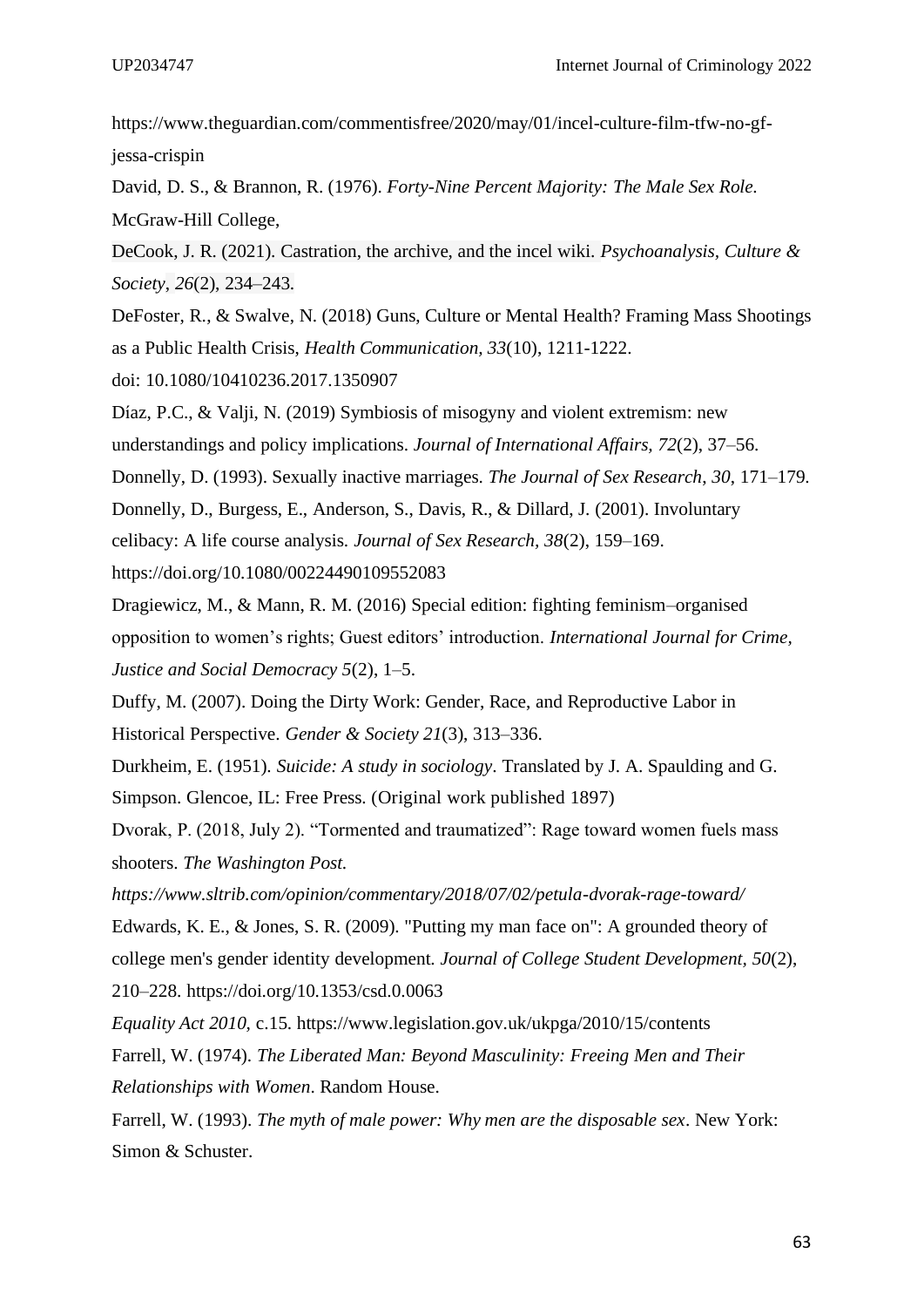Farrell, T., Fernandez, M., Novotny, J., & Alani, H. (2019). Exploring Misogyny across the Manosphere in Reddit. In: *WebSci '19 Proceedings of the 10th ACM Conference on Web Science,* pp. 87–96.<https://doi.org/10.1145/3292522.3326045>

Fincher, D. (Director). (1999). *Fight club [Film]*. United States: Twentieth Century Fox Home Entertainment.

Flood, M. (2008). Men, sex, and homosociality- How bonds between men shape their sexual relations with women. *Men and Masculinities, 10*(3), 339–359.

https://doi.org/10.1177/1097184X06287761

Fox, J. A., & DeLateur, M. (2013). Mass shootings in America: Moving beyond Newtown. *Homicide Studies, 18*(1), 125–145. [https://doi.org/10.1177/1088767913510297](https://doi.org/10.1177%2F1088767913510297)

Fox, J. A., & Levin, J. (1998). Multiple homicide: Patterns of serial and mass murder. *Crime and Justice, 23*, 407–455.

Garlick, S. (2010). Taking control of Sex? Hegemonic masculinity, Technology, and internet pornography. *Men and Masculinities, 12*(5), 597–614.

https://doi.org/10.1177/1097184X09341360

Ging, D. (2017). Alphas, betas, and Incels: Theorizing the masculinities of the manosphere. *Men and Masculinities*, *22*(4), 638–657. [https://doi.org/10.1177/1097184X17706401](https://doi.org/10.1177%2F1097184X17706401)

Ging, D. (2019). Alphas, betas, and incels: Theorizing the masculinities of the manosphere. *Men and Masculinities, 22*(4), 638–

657. [https://doi.org/10.1177/1097184X17706401](https://psycnet.apa.org/doi/10.1177/1097184X17706401)

Glace, A. M., Dover, T. L., & Zatkin, J. G. (2021). Taking the black pill: An empirical

analysis of the "Incel". *Psychology of Men & Masculinities, 22*(2), 288-

297. [https://doi.org/10.1037/men0000328](https://psycnet.apa.org/doi/10.1037/men0000328)

Glaser, B. G., & A. L. Strauss. (1967). *The Discovery of Grounded Theory; Strategies for Qualitative Research*. Chicago, IL: Aldine.

Goffman, E. (2009). *Stigma: Notes on the Management of Spoiled Identity.* United

Kingdom: Touchstone. (Original work published 1963)

Gotell., L., & Dutton, E. (2016). Sexual violence in the 'manosphere': Antifeminist men's rights discourses on rape. *International Journal for Crime, Justice and Social Democracy 5(*2), 65-80.<https://doi.org/10.5204/ijcjsd.v5i2.310>

Greene, M. (2013, October 2). The Man Box: The link between emotional suppression and male violence. *The Good Men Project*. [http://goodmenproject.com/featured-](http://goodmenproject.com/featured-content/megasahd-man-box-the-link-between-emotional-suppression-and-male-violence/)

[content/megasahd-man-box-the-link-between-emotional-suppression-and-male-violence/.](http://goodmenproject.com/featured-content/megasahd-man-box-the-link-between-emotional-suppression-and-male-violence/)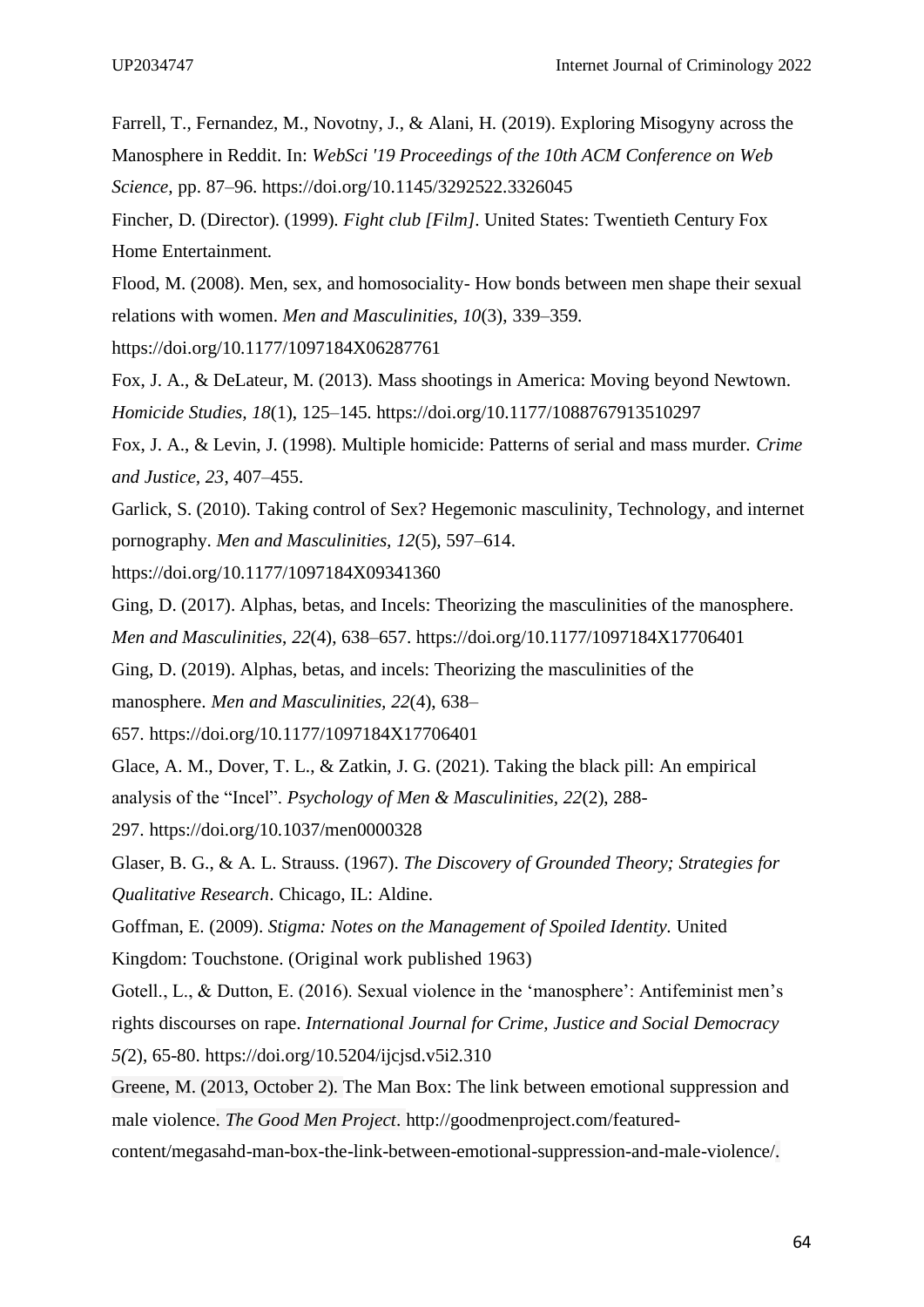Grinnell College (n.d). *Subcultures and Sociology. Incels*. Retrieved November 20, 2020, from<https://haenfler.sites.grinnell.edu/subcultures-and-scenes/incels/> Harrington, C. (2021). What is "Toxic Masculinity" and Why Does it Matter? *Men and Masculinities*, *24*(2), 345–352. <https://doi.org/10.1177/1097184X20943254> Hearn, A. (2017). Confidence man. *Soundings, 66,* 79–89. <https://doi.org/10.3898/136266217821733642> Hassan, C., Andrew, S., & Yan, H. (2019, July 17). The man accused of killing teen internet personality Bianca Devins is charged with murder. *CNN.* bianca-devins-trnd/index.html

Hauser, C. (2017, November). Reddit bans "Incel" group for inciting violence against

women*. New York Times.* [https://www.nytimes.com/2017/11/09/technology/incels-reddit](https://www.nytimes.com/2017/11/09/technology/incels-reddit-banned.html)[banned.html](https://www.nytimes.com/2017/11/09/technology/incels-reddit-banned.html)

Hebdige, D. (1979). *Subculture: The meaning of Style.* London and New York: Methuen & Co.

Hines, A. (2019, May 28). How many bones would you break to get laid? *The Cut.*

https://www. thecut.com/2019/05/incel-plastic-surgery.html

Holpuch, A., & Woolf, N. (2014, September 24). Feminists rally round Emma Watson after nude photos threats online. *The Guardian.*

[https://www.theguardian.com/film/2014/sep/23/feminists-rally-emma-watson-4chan-nude](https://www.theguardian.com/film/2014/sep/23/feminists-rally-emma-watson-4chan-nude-photo-threats)[photo-threats](https://www.theguardian.com/film/2014/sep/23/feminists-rally-emma-watson-4chan-nude-photo-threats)

Holt, T. J. (2007). Deviant Behavior subcultural evolution? examining the influence of onand off-line experiences on deviant subcultures. *Deviant Behavior*, *28*, 171–198. <https://doi.org/10.1080/01639620601131065>

Hoffman, B., Ware, J., & Shapiro, E. (2020). Assessing the Threat of Incel Violence. *Studies in Conflict & Terrorism, 43*(7), 565-587. [10.1080/1057610X.2020.1751459](https://doi.org/10.1080/1057610X.2020.1751459)

Incel Wiki. (2021). *KHHV*.<https://incels.wiki/w/KHHV>

Incel Wiki. (2021). *NEET.* <https://incels.wiki/w/NEET>

Ironwood, I. (2013). *The Manosphere: A New Hope for Masculinity*. Otto, NC: Red Pill Press Jaki, S., De Smedt, T., Gwóźdź, M., Panchal, R., Rosaa, A., & De Pauw, G. (2018). Online hatred of women in the incels.me forum: Linguistic analysis and automatic detection. *Journal of Language Aggression and Conflict, 7*(2), 1-26.<https://doi.org/10.1075/jlac.00026.jak> Jane, E. A. (2014) 'Your a ugly, whorish, slut' understanding E-bile. *Feminist Media Studies 14*(4), 531–546.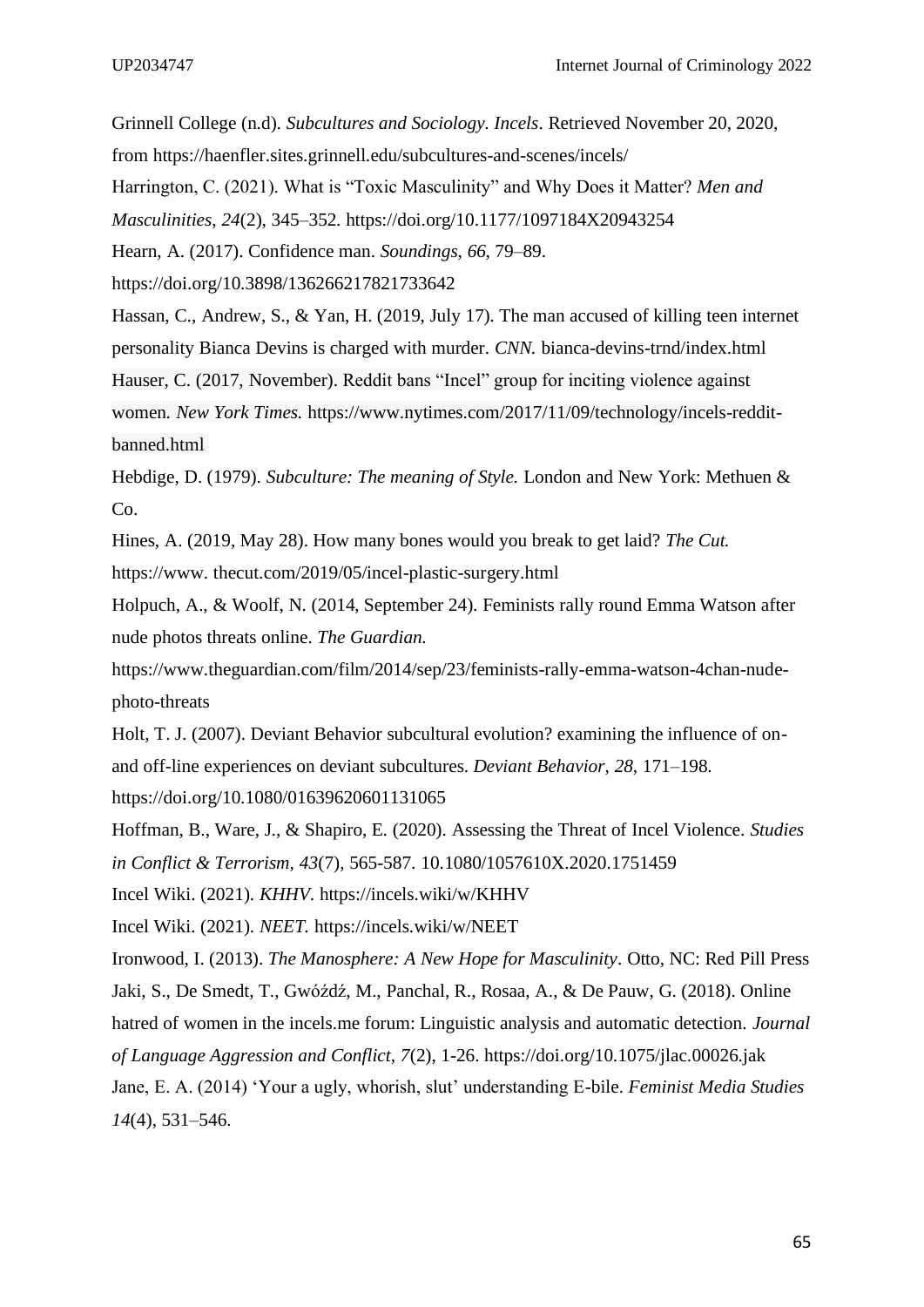Jane, E. A. (2018) Systemic misogyny exposed: translating rapeglish from the manosphere with a random rape threat generator. *International Journal of Cultural Studies 21*(6), 661– 680.

Jewkes, R., Morrell, R., Hearn, J., Lundqvist, E., Blackbeard, D., Lindegger, G., Quayle, M., & Gottzén, L. (2015). Hegemonic masculinity: Combining theory and practice in gender interventions. *Culture, Health & Sexuality, 17*(2), 112–127.

https://doi.org/10.1080/13691058.2015.1085094.

Jhaver, S., Ghoshal, S., Bruckman, A., & Gilbert, E. (2018). Online harassment and content moderation: The case of blocklists. *ACM Transactions on Computer-Human Interaction*, *25*(2), 1–33.

Jones, C., Trott, V., & Wright, S. (2020). Sluts and soyboys: MGTOW and the production of misogynistic online harassment. *New Media & Society*, *22*(10), 1903–

1921. <https://doi.org/10.1177/1461444819887141>

Joseph, R., & Abedi, M. (2019). One year after Toronto van attack, experts say outrage over incel movement 'forgotten'. *Global News California*.

https://globalnews.ca/news/5185600/toronto-van- attack-incel-ideology-movement/.

Jürgens, A. S. (2014). Batman's Joker, a neo-modern clown of violence. *Journal of Graphic Novels and Comics, 5*(4), 441–454. https://doi.org/10 .1080/21504857.2014.926956

Kalish, R., & Kimmel, M. (2010). Suicide by mass murder: Masculinity, aggrieved

entitlement, and rampage school shootings. *Health Sociology Review, 19*(4), 451–464.

Keneally, M. (2019, October 1). There have been at least 21 deadly mass shootings in the US

so far in 2019. *ABC News*. [https://abcnews.go.com/US/deadly-mass-shootings-month-](https://abcnews.go.com/US/deadly-mass-shootings-month-2019/story?id=63449799)[2019/story?id=63449799](https://abcnews.go.com/US/deadly-mass-shootings-month-2019/story?id=63449799)

Karner, Tracy. (1998). Engendering Violent Men: Oral Histories of Military Masculinity. In L. Bowker (Ed.), *Masculinities and Violence* (pp.197-232). Sage.

Kelly, M., DiBranco, A., & DeCook, J. R. (2021, February 18). Misogynist Incels and Male Supremacism. *New America.* [https://www.newamerica.org/political-](https://www.newamerica.org/political-reform/reports/misogynist-incels-and-male-supremacism/)

[reform/reports/misogynist-incels-and-male-supremacism/](https://www.newamerica.org/political-reform/reports/misogynist-incels-and-male-supremacism/)

Kimmel, M. (2013). *Angry White Men: American Masculinity at the End of an Era*. Nation Books.

King, V., Gerisch, B. & Rosa, H. (2019). *Lost in Perfection: Impacts of Optimization on Culture and Psyche.* Abingdon and New York: Routledge.

Klee, M. (2018). The disturbing reason incels are obsessed with teenage love. *MEL Magazine*. <https://melmagazine.com/en-us/story/incels-teenage-love>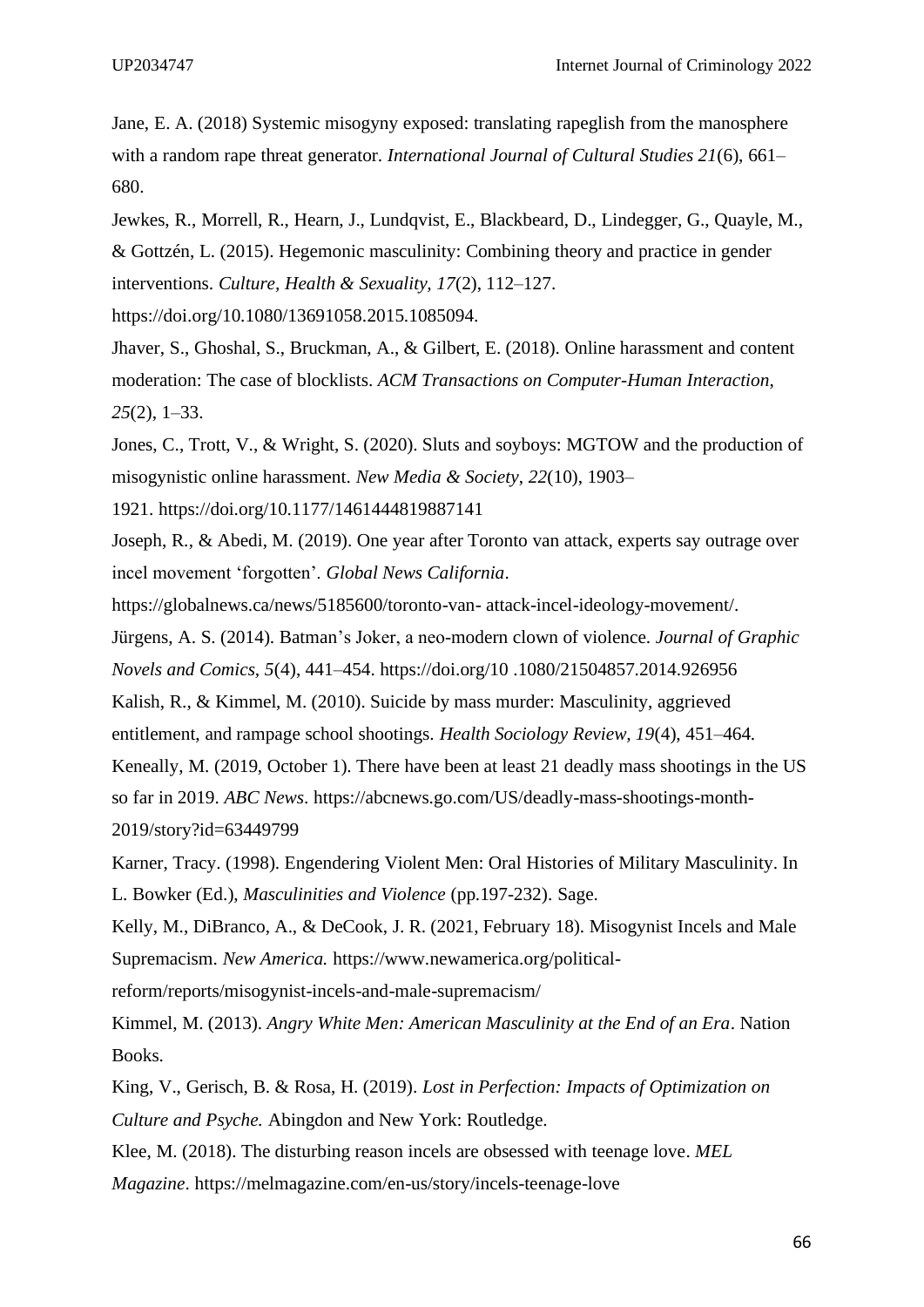Kron 4. (2014, May 24). Elliot Rodger's retribution [Video file]. *New York Times.* <https://www.nytimes.com/video/us/100000002900707/youtube-video-retribution.html> Krüger, S. (2021). Anal sexuality and male subcultures online: The politics of selfdeprecation in the deep vernacular web. *Psychoanalysis Culture & Society, 26,* 244–258. <https://doi.org/10.1057/s41282-020-00207-z>

Krzych, S. (2013) Introduction to special section on the digital subject. *Psychoanalysis, Culture & Society, 18*(1), 56–62.

Lacan, J. (2007) *Ecrits: The First Complete Edition in English.* Translated by B. Fink. New York: W.W. Norton & Company.

Lazar, M. M. (2014). Feminist Critical Discourse Analysis: Relevance for Current Gender and Language Research. In S. Ehrlich, M. Meyerhoff, & J. Holmes (Eds.), *The Handbook of Language, Gender, and Sexuality* (2nd ed., pp. 180-200). Wiley.

Lenhart, A., Ybarra, M.L., Zickuhr, K., & Price-Feeney, M. (2016). *Online Harassment, Digital Abuse, and Cyberstalking in America*. New York: Data & Society Research Institute. Levenson, E., & Diaz-Zuniga, L. (2017, December 9). New Mexico high school shooter was investigated by FBI in 2016. *CNN*. [https://edition.cnn.com/2017/12/08/us/aztec-high-school](https://edition.cnn.com/2017/12/08/us/aztec-high-school-shooting-william-atchison/index.html)[shooting-william-atchison/index.html](https://edition.cnn.com/2017/12/08/us/aztec-high-school-shooting-william-atchison/index.html)

Levin, J., & Madfis, E. (2009). Mass murder at school and cumulative strain: A sequential model. *American Behavioral Scientist, 52*(9), 1227–1245.

Lindeman, T. (2019, December 4). 'Hate is infectious': how the 1989 mass shooting of 14 women echoes today. *The Guardian.* [https://www.theguardian.com/world/2019/dec/04/mass](https://www.theguardian.com/world/2019/dec/04/mass-shooting-1989-montreal-14-women-killed)[shooting-1989-montreal-14-women-killed](https://www.theguardian.com/world/2019/dec/04/mass-shooting-1989-montreal-14-women-killed)

Locke, A., Lawthom, R., & Lyons, A. (2018). Social media platforms as complex and contradictory spaces for feminisms: Visibility, opportunity, power, resistance and activism. *Feminism & Psychology*, *28*(1), 3–10. <https://doi.org/10.1177/0959353517753973> Lockhart, E. A. (2015). *Nerd/Geek masculinity: Technocracy, Rationality, and gender in nerd culture's countermasculine hegemony*. Texas A&M University.

Lopez, G. (2017, November 6). America's domestic violence problem is a big part of its gun problem. *Vox.* [https://www.vox.com/policy-and-politics/2017/11/6/16612410/domesticgun](https://www.vox.com/policy-and-politics/2017/11/6/16612410/domesticgun-violence-mass-shootings)[violence-mass-shootings](https://www.vox.com/policy-and-politics/2017/11/6/16612410/domesticgun-violence-mass-shootings)

Love, B. J. (2013). Developing a liberatory consciousness. In M. Adams, W. J. Blumenfeld, C. Castaneda, H. W. Hackman, M. L. Peters, & X. Zuniga (Eds.), *Readings for diversity and*  social justice (3<sup>rd</sup> ed., pp. 601-605). New York, NY: Routledge.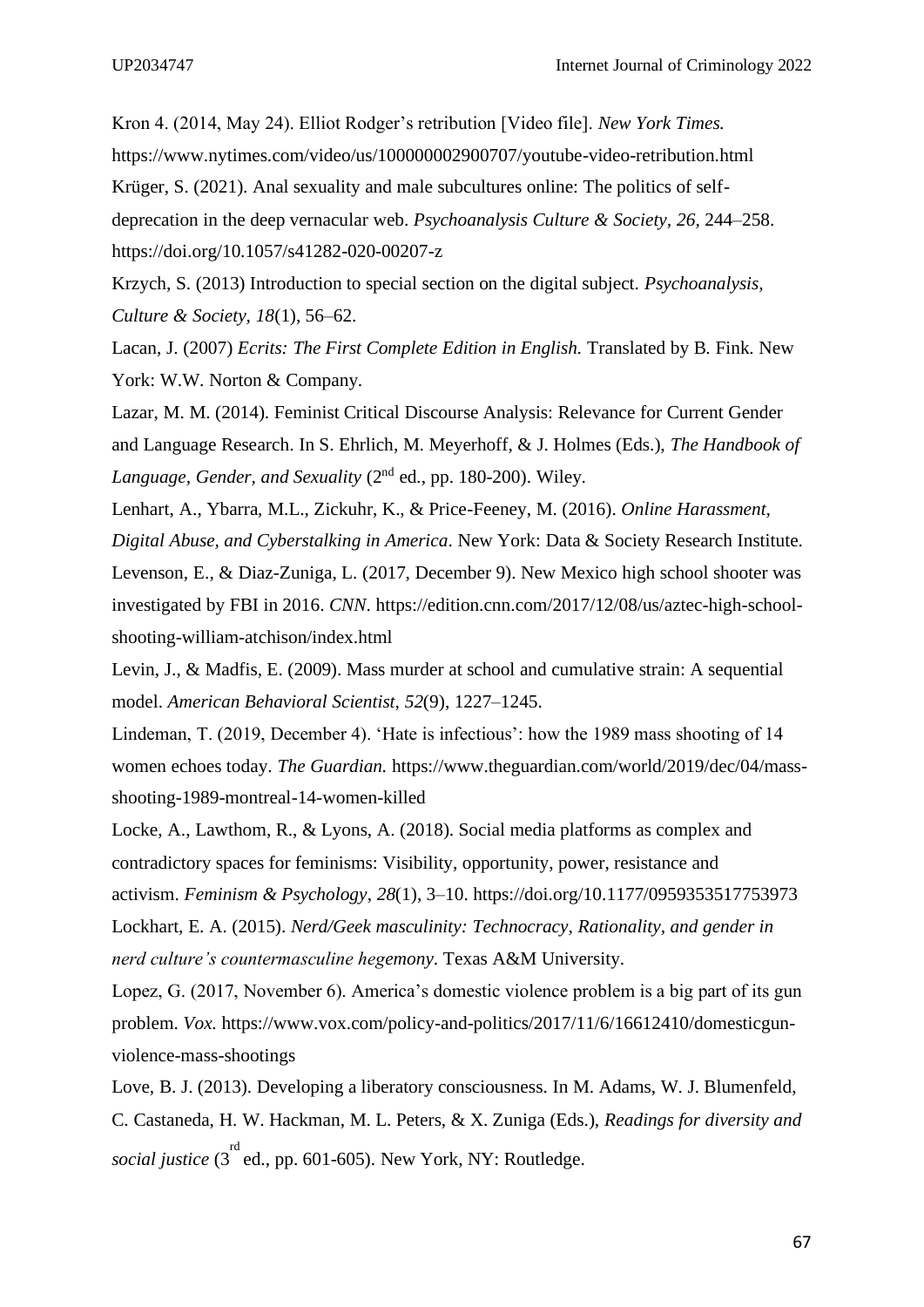Maddocks, S. (2018). From Non-consensual Pornography to Image-based Sexual Abuse:

Charting the Course of a Problem with Many Names. *Australian Feminist* 

*Studies, 33*(97), 345-361.<https://doi.org/10.1080/08164649.2018.1542592>

Mantilla, K. (2013). Gendertrolling: Misogyny Adapts to New Media. *Feminist Studies, 39*(2), 563-570.

Martino, W., Greig, C. J. (2012). *Canadian Men and Masculinities: Historical and Contemporary Perspectives.* Canada: Canadian Scholars' Press.

Marwick, A. E., & Caplan, R. (2018). Drinking male tears: Language, the manosphere, and networked harassment. *Feminist Media Studies*, *18*(4), 543–559.

Maurer, D.W. 1981. *The Language of the Underworld*. Kentucky: University Press.

Maxwell, D., Robinson, S. R., Williams, J. R., & Keaton, C. (2020). "A Short Story of a

Lonely Guy": A Qualitative Thematic Analysis of Involuntary Celibacy Using Reddit.

*Sexuality & Culture, 24*, 1852–1874.<https://doi.org/10.1007/s12119-020-09724-6>

McLuhan, M. (1964). *Understanding media: The extensions of man*. New York: McGraw-Hill.

Megarry, J. (2014). Online incivility or sexual harassment: Conceptualising women's experiences in the digital age. *Women's Studies International Forum*, *47*, 46–55.

Mehta, A. (2021, August 11). Andrew Cuomo: New York governor resigns following sexual harassment allegations. *Sky News.* [https://news.sky.com/story/new-york-governor-andrew](https://news.sky.com/story/new-york-governor-andrew-cuomo-resigns-following-sexual-harassment-allegations-12378151)[cuomo-resigns-following-sexual-harassment-allegations-12378151](https://news.sky.com/story/new-york-governor-andrew-cuomo-resigns-following-sexual-harassment-allegations-12378151)

Meiering, D., Dziri, A., & Foroutan, N. (2020). Connecting Structures: Resistance, Heroic

Masculinity and Anti-Feminism as Bridging Narratives within Group

Radicalization. *International Journal of Conflict & Violence*, *14*(2), 1–19.

<https://doi.org/10.4119/ijcv-3805>

Merton, R. K., Merton, R. C. (1968). *Social theory and social structure.* India: Free Press. Messner, M. A. (1998). The Limits of 'The Male Sex Role': An Analysis of the Men's

Liberation and Men's Rights Movements' Discourse. *Gender and Society, 12,* 255–76.

Messner, M. A. (2016). Forks in the Road of Men's Gender Politics: Men's Rights vs

Feminist Allies. *International Journal for Crime, Justice and Social Democracy, 5*(2), 6–20.

Moghaddam, F. M. (2005). The staircase to terrorism a psychological exploration. *American Psychologist*, *60*(2), 161–169. https://doi.org/10.1037/0003- 066X.60.2.161

Munsch, C. L., & Willer, R. (2012). The role of gender identity threat in perceptions of date rape and sexual coercion. *Violence Against Women, 18*(10), 1125–1146.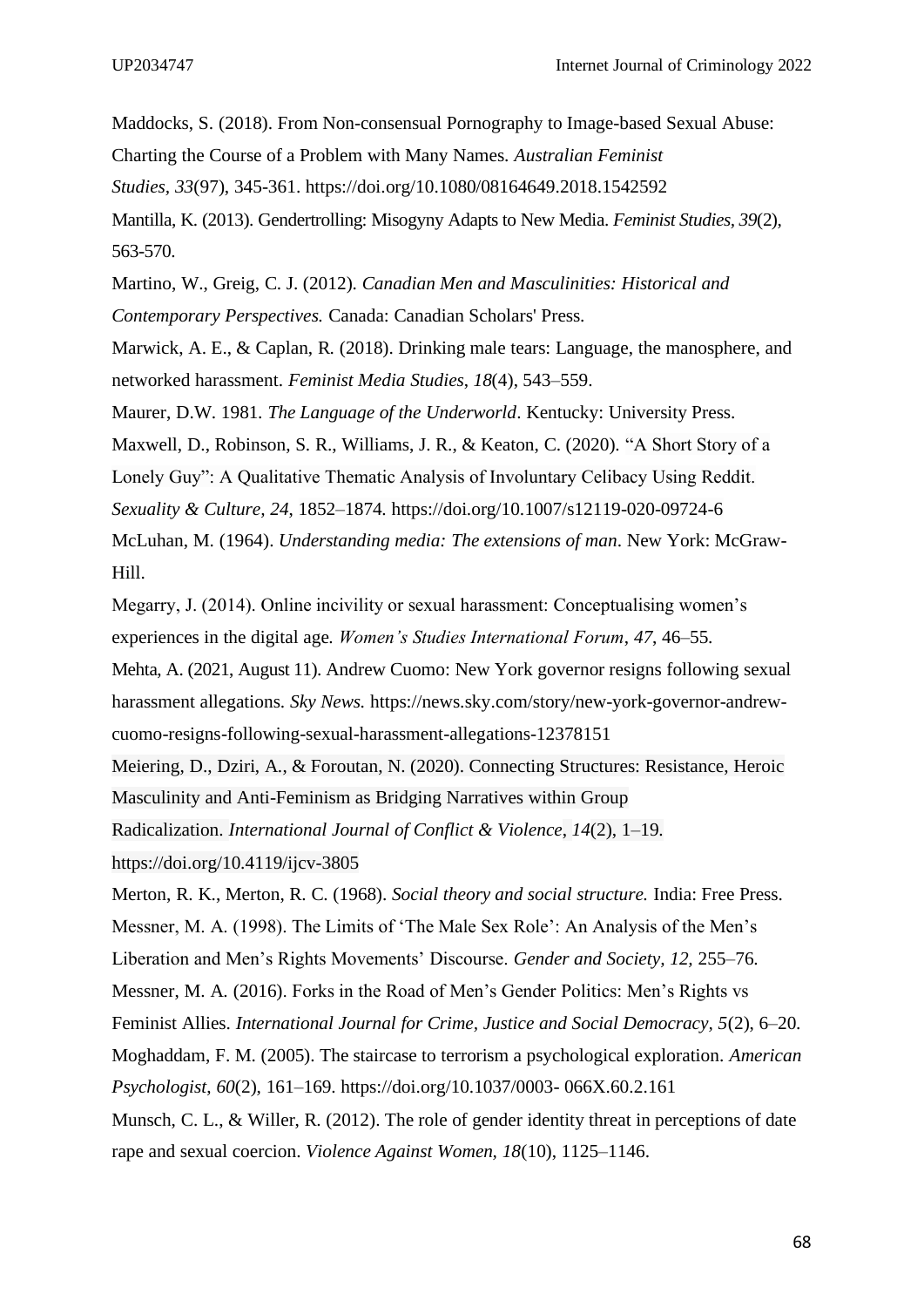- Nagle, A. (2017). *Kill all normies: Online cultural wars from 4chan and Tumblr to Trump and the Alt-right*. Zero Books.
- North, A. (2009, August 5). Gunman murders gym-going women; Misogynists approve.

*Jezebel*. https://jezebel.com/5330560/gunman-murders-gym-going-women-misogynistsapprove

O'Donnell, K. M. (2021). Incel Mass Murderers: Masculinity, Narrative, and Identity. *Ohio Communication Journal*, *59*, 64–76.

- O'Malley, R. L., Holt, K., & Holt, T. J. (2020). An Exploration of the Involuntary Celibate (Incel) Subculture Online. *Journal of Interpersonal Violence*, 1-28.
- <https://doi.org/10.1177/0886260520959625>

Phillips, T. (Director). (2019). *The Joker* [Film]. United States: Warner Bros. Pictures.

Rai, A. (2015). Red pill, blue pill: Reflections on the emerging large vessel stroke 'market'. Journal of *Neurointerventional Surgery, 7,* 623-625.

Ramsey, R. (2015, October 16). UT/TT Poll: Texans say mental health top cause of U.S. mass shootings. *The Texas Tribune*. https://www.texastribune.org/2015/11/16/uttt-pollmental- health-top-cause-us-mass-shooting/

Regehr, K. (2020). In(cel)doctrination: How technologically facilitated misogyny moves violence off screens and on to streets. *New Media &*

*Society*. <https://doi.org/10.1177/1461444820959019>

Rhodes, J.H., Sharrow, E. A., Greenlee, J. S., & Nteta, T. M. (2020) Just Locker Room Talk?

Explicit Sexism and the Impact of the Access Hollywood Tape on Electoral Support for

Donald Trump in 2016. *Political Communication, 37*(6), 741-767,

<https://doi.org/10.1080/10584609.2020.1753867>

Ricard, A. (2018, May 28). How sad boys get angry. *Medium*.

<https://medium.com/@alexjricard/how-sad-boys-get-angry-8c4a2d781936>

Robinson, M. (2018). Modern Idols. The New Role Models 2018. *The Book of Man.*

<https://thebookofman.com/columnists/role-models/role-models-2018>

Rodriguez, G. (2010). From Misogyny to Murder: Everyday Sexism and Femicide in a

Cross-Cultural Context. *UCLA: Center for the Study of Women*. Retrieved from

<https://escholarship.org/uc/item/5tw6h8nk>

[https://assets.publishing.service.gov.uk/government/uploads/system/uploads/attachment\\_data](https://assets.publishing.service.gov.uk/government/uploads/system/uploads/attachment_data/file/228746/0167.pdf) [/file/228746/0167.pdf](https://assets.publishing.service.gov.uk/government/uploads/system/uploads/attachment_data/file/228746/0167.pdf)

Rotter, J. B. (1954). *Social learning and clinical psychology*. New York: Prentice-Hall. *R v R, 1992,* 1AC 599.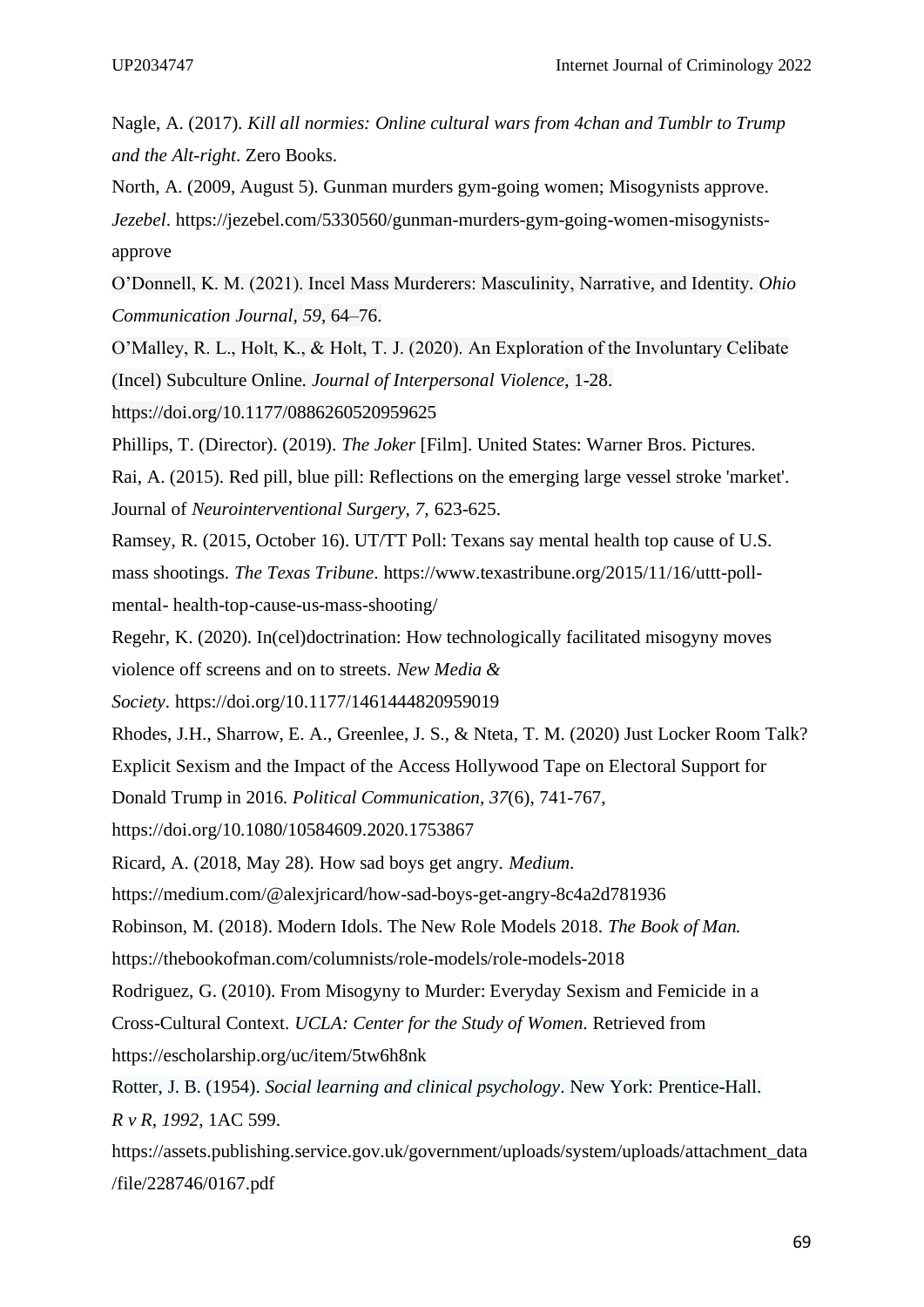Sakuma, A. (2019, February 16). The Aurora shooter had a history of domestic violence and assault. He never should have had a gun. *Vox*. https://www.vox.com/2019/2/16/18227655/ aurora-shooter-gun-domestic-violence

Salecl, R. (2020). *A Passion for Ignorance*, Princeton: Princeton University Press.

Salter, M. (2018). From geek masculinity to Gamergate: The technological rationality of online abuse. *Crime, Media, Culture: International Journal, 14*(2), 247–264.

https://doi.org/10.1177/1741659017690893

Scaptura, M. N., & Boyle, K. M. (2020). Masculinity Threat, "Incel" Traits, and Violent Fantasies Among Heterosexual Men in the United States. *Feminist Criminology*, *15*(3), 278– 298. <https://doi.org/10.1177/1557085119896415>

Scorsese, M. (Director). (1976). *Taxi driver* [Film]. United States: Columbia TriStar Home Video.

Shifman, L. (2013). *Memes in Digital Culture*. Cambridge, MA: The MIT Press Silver, J., Horgan, J., & Gill, P. (2019). Shared struggles? Cumulative strain theory and public mass murderers from 1990 to 2014. *Homicide Studies, 23(*1), 64–84

Simi, P., & Futrell, R. (2010). *American swastika: Inside the white power movement's hidden spaces of hate*. Rowman and Littlefield Publishers.

Skjei, E. W., Rabkin, R. (1981). *The male ordeal: role crisis in a changing world.* New York: Putnam.

Sky News (2020, March 6). *Toronto van attack: 'Incel' man admits attack that killed 10 people.* [https://news.sky.com/story/toronto-van-attack-incel-man-admits-attack-that-killed-](https://news.sky.com/story/toronto-van-attack-incel-man-admits-attack-that-killed-10-people-11950600)[10-people-11950600](https://news.sky.com/story/toronto-van-attack-incel-man-admits-attack-that-killed-10-people-11950600)

Smith, J. (2020). *Home Grown: How Domestic Violence Turns Men Into Terrorists.* United Kingdom: Riverrun.

Southern Poverty Law Center. (2018). *Male supremacy*. [https://www.splcenter.org/fighting](https://www.splcenter.org/fighting-hate/extremist-files/ideology/male-supremacy)[hate/extremist-files/ideology/male-supremacy](https://www.splcenter.org/fighting-hate/extremist-files/ideology/male-supremacy)

Srinivasan, A. (2021). *The Right to Sex*. United Kingdom: Bloomsbury Publishing.

Strozier C., Terman D., Jones, J., Boyd, K. (2010) The Fundamentalist Mindset.

Psychological Perspectives on Religion, Violence, and History. New York: Oxford University Press.

Taylor, C. (1994). The politics of recognition. In A. Gutmann (Ed.), *Multiculturalism: Examining the politics of recognition* (pp. 25-73). Princeton University Press.

Taylor, J. (2018, August). The woman who founded the "incel" movement. *BBC News.*  <https://www.bbc.co.uk/news/world-us-canada-45284455>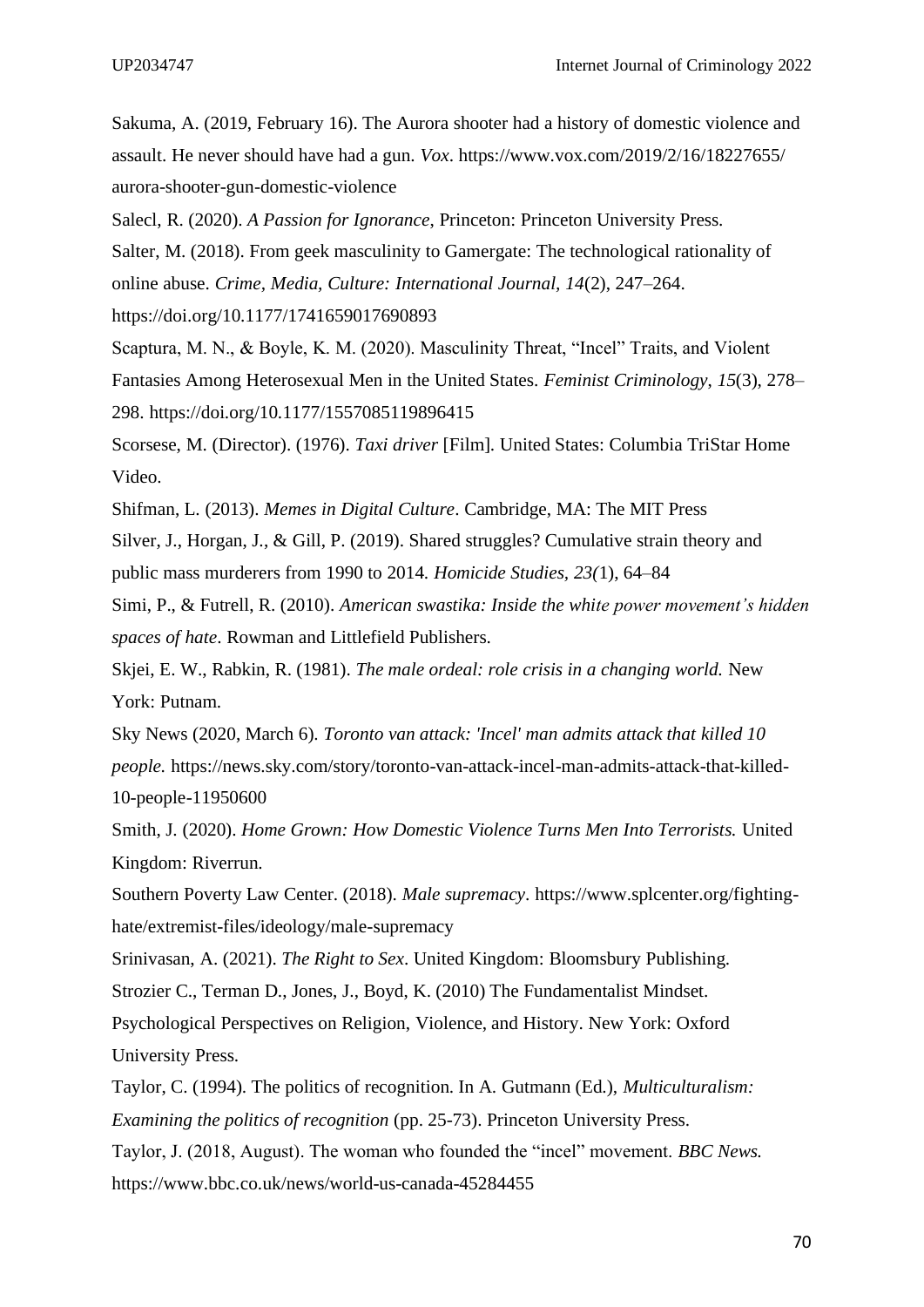Terry, D. (1991 October, 18). Portrait of Texas Killer: Impatient and Troubled. *The New York Times.* [https://www.nytimes.com/1991/10/18/us/portrait-of-texas-killer-impatient-and](https://www.nytimes.com/1991/10/18/us/portrait-of-texas-killer-impatient-and-troubled.html)[troubled.html](https://www.nytimes.com/1991/10/18/us/portrait-of-texas-killer-impatient-and-troubled.html)

Texas Department of Public Safety. (2020). *Texas Domestic Terrorism Threat Assessment.* [https://www.dps.texas.gov/sites/default/files/documents/director\\_staff/media\\_and\\_communic](https://www.dps.texas.gov/sites/default/files/documents/director_staff/media_and_communications/2020/txterrorthreatassessment.pdf) [ations/2020/txterrorthreatassessment.pdf](https://www.dps.texas.gov/sites/default/files/documents/director_staff/media_and_communications/2020/txterrorthreatassessment.pdf)

Tomkinson, S., Harper, T., Attwell, K. (2020). Confronting Incel: exploring possible policy responses to misogynistic violent extremism. *Australian Journal of Political Science, 55*(2), 152-169, doi[:10.1080/10361146.2020.1747393](https://doi.org/10.1080/10361146.2020.1747393)

Tranchese, A., & Sugiura, L. (2021). "I Don't Hate All Women, Just Those Stuck-Up Bitches": How Incels and Mainstream Pornography Speak the Same Extreme Language of Misogyny. *Violence Against Women*, 1-26. doi: 10.1177/1077801221996453

Vandello, J. A., & Bosson, J. K. (2013). Hard won and easily lost: A review and synthesis of theory and research on precarious manhood. *Psychology of Men & Masculinity, 14*(2), 101– 113. [https://doi.org/10.1037/a0029826](https://psycnet.apa.org/doi/10.1037/a0029826)

Wachowski, A., & Wachowski, L. (Writers/Directors). (1999). *The Matrix* [Film]. United States: Warner Bros. Pictures.

Watson, E. (2014, September 2014). Gender equality is your issue too. [Video]. *UN Women.* [http://www.unwomen.org/en/news/stories/2014/9/emma-watson-gender-equality-is-your](http://www.unwomen.org/en/news/stories/2014/9/emma-watson-gender-equality-is-your-issue-too)[issue-too](http://www.unwomen.org/en/news/stories/2014/9/emma-watson-gender-equality-is-your-issue-too)

Weaver, M., & Morris, S. (2021, August 13). Plymouth gunman: a hate-filled misogynist and 'incel'. *The Guardian*. [https://www.theguardian.com/uk-news/2021/aug/13/plymouth](https://www.theguardian.com/uk-news/2021/aug/13/plymouth-shooting-suspect-what-we-know-jake-davison)[shooting-suspect-what-we-know-jake-davison](https://www.theguardian.com/uk-news/2021/aug/13/plymouth-shooting-suspect-what-we-know-jake-davison)

Weiss, R. S. (1973). *Loneliness: The experience of emotional and social isolation*. Cambridge: MIT Press.

White, E, (2020, January 13). Alexander Stavropoulos pleads guilty to two counts of attempted murder in random knife attack. *CBC News.* 

[https://www.cbc.ca/news/canada/sudbury/alexander-stavropoulos-sentencing-random-knife](https://www.cbc.ca/news/canada/sudbury/alexander-stavropoulos-sentencing-random-knife-attack-1.5398849)[attack-1.5398849](https://www.cbc.ca/news/canada/sudbury/alexander-stavropoulos-sentencing-random-knife-attack-1.5398849)

Williams, L. (2020). *Inside the Incelosphere: Tracing the Origins and Navigating the Contradictions.* [Master's thesis, University of Regina]. Our Space. [https://ourspace.uregina.ca/bitstream/handle/10294/9328/Williams\\_Lee\\_SCMA\\_WGST\\_Fall](https://ourspace.uregina.ca/bitstream/handle/10294/9328/Williams_Lee_SCMA_WGST_Fall2020.pdf?sequence=4) [2020.pdf?sequence=4](https://ourspace.uregina.ca/bitstream/handle/10294/9328/Williams_Lee_SCMA_WGST_Fall2020.pdf?sequence=4)